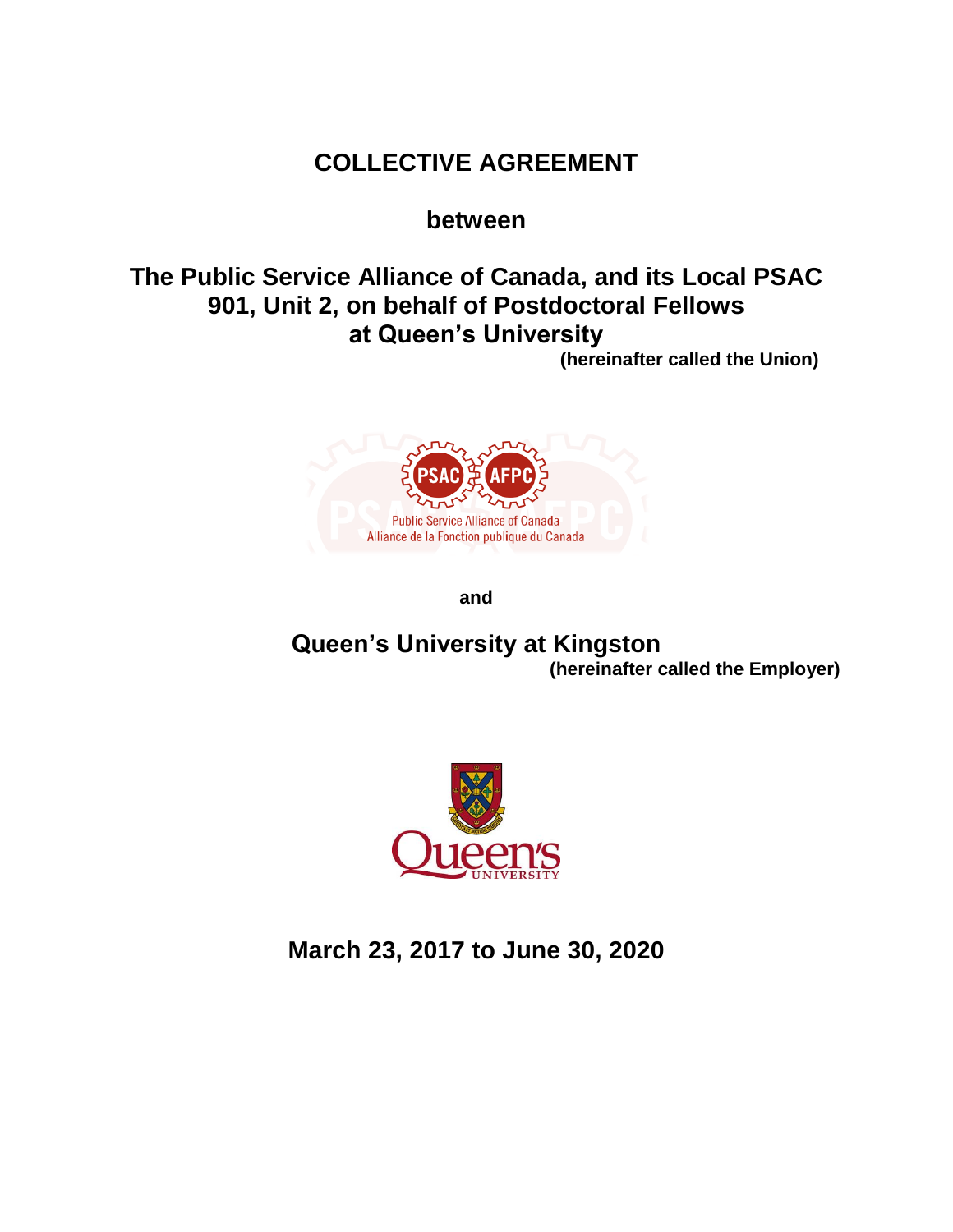### **TABLE OF CONTENTS**

## Article **Page** 1. Purpose ………………………………………………………………… 4 2. Recognition and Exclusions …………………………………………….. 4 3. Definitions ………………………………………………………………… 5 4. Management Rights ……………………………………………………... 6 5. Union Security …………………………………………………….………. 6 6. Union Representation and Activities .………………………………..… 8 7. No Strike/No Lockout .……………………….…………………………… 9 8. Correspondence and Information ………………………………………… 9 9. Joint Union-Management Committee …………………………………… 11 10. Services and Facilities ………………………………………………..… 11 11. No Discrimination/No Harassment/No Violence ……….………………… 12 12. Appointments ……………………………………………………………… 15 13. Hours of Work and Overtime …………………………….……………... 16 14. Research and Professional Expenses and Facilities …………………. 17 15. Evaluations and Employee Relations …………………………….…… 18 16. Discipline, Suspension, Discharge ……………………………………… 19 17. Personnel Files ………………………………………………………….. 20 18. Probationary Employees ……………………………………………….. 20 19. Grievance Procedure ………………………………………………….... 21 20. Arbitration Procedure ……………………………………………………. 23 21. Academic Freedom and Responsibilities …..…………….…………….. 24 22. Intellectual Property …………………………………………………….. 25 23. Safe Disclosure ………………………………………………………….. 26 24. Technological Change ………………………………………………… 27 25. Health and Safety ………………………………………………………… 28 26. Outside Professional Activities ………………………………………… 29 27. Wages and Pay Administration ………………………………………… 29 28. Pensions and Benefits …………………………………………………… 30 29. Statutory Holidays ………………………………………………………… 31 30. Vacations ………………………………………………………………… 31 31 Leaves of Absence ………………………………………………………… 32 32 PSAC Social Justice Fund ………………………………………………… 38 33 Duration and Renewal ………………………………………………….. 38 Appendix A – Wages ………..…………………………………………………… 39 Appendix B – Postdoctoral Fellow Form ……………………………………… 40 Appendix C – Childcare Benefit Plan ………………….………………………… 42 Appendix D – Signature Page ……………………….…………………………. 45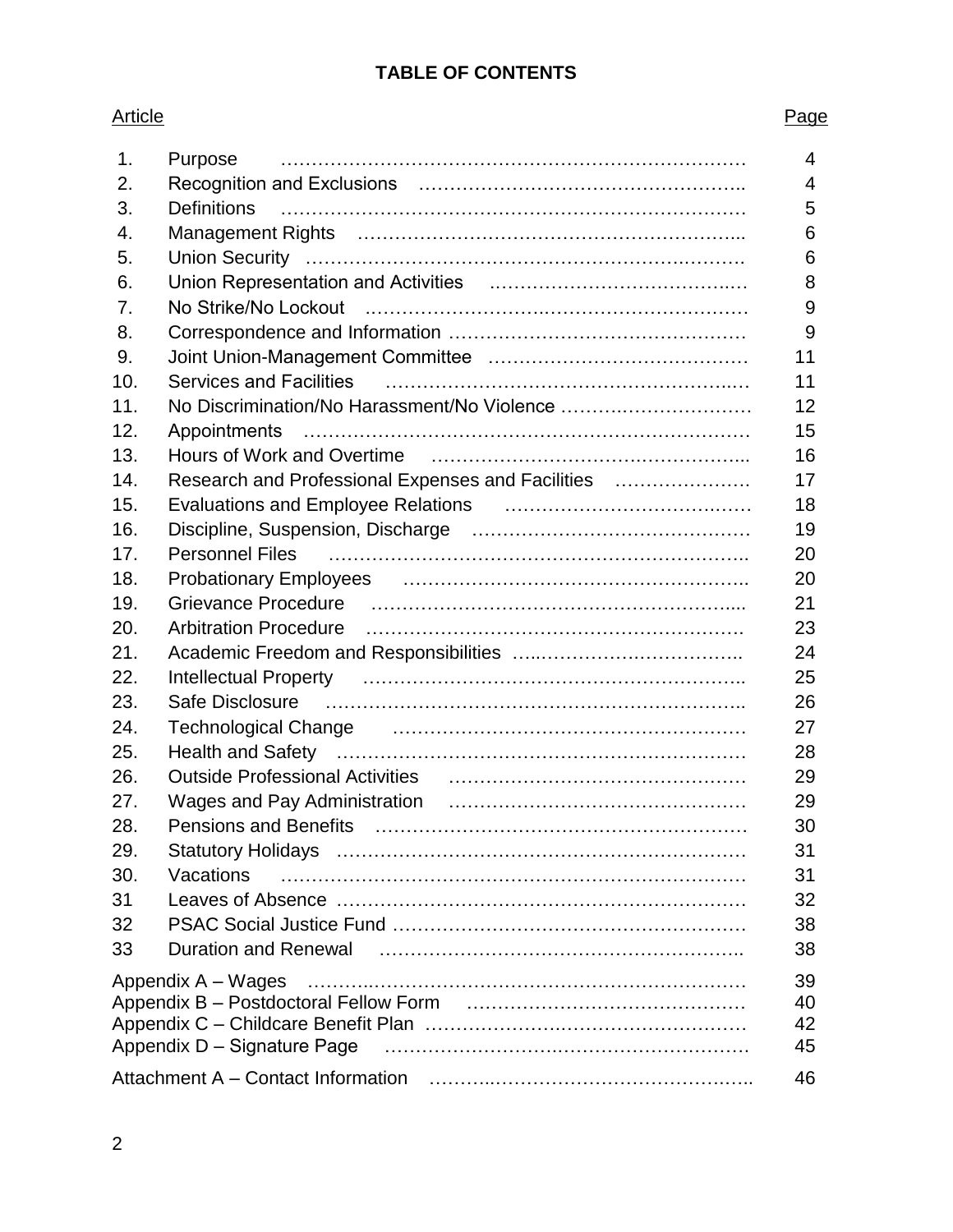|                                                                             | 47 |
|-----------------------------------------------------------------------------|----|
|                                                                             |    |
| LOA#2 - Letter of Agreement Re Appendix C – Childcare Benefit Plan – First  | 50 |
| LOA#3 - Letter of Agreement Re Queen's Family Health Team Pilot Project  52 |    |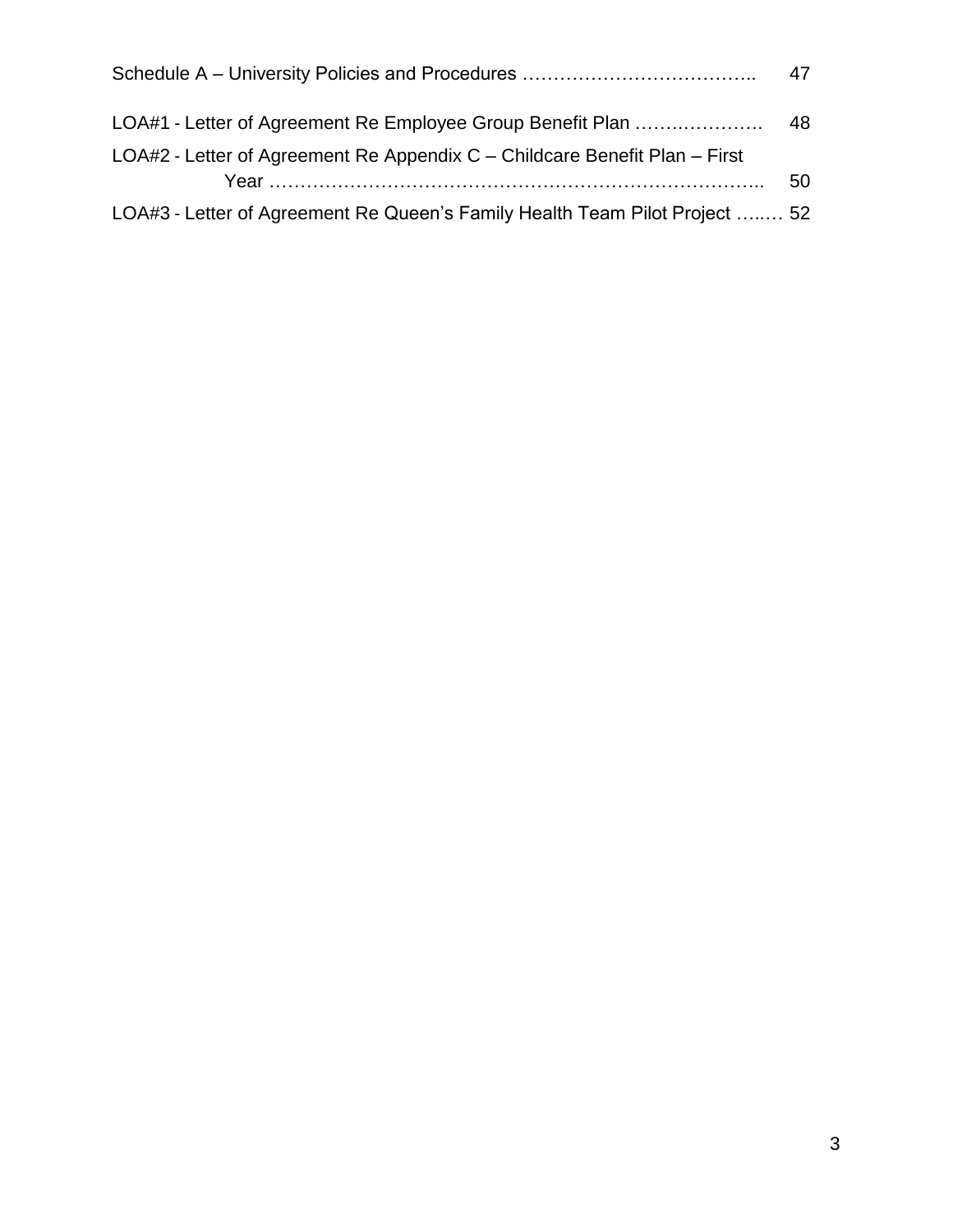## **Article 1 – Purpose**

- 1.01 The general purpose of this Agreement is to establish an orderly collective bargaining relationship between Queen's University at Kingston (hereinafter referred to as the Employer) and its Employees represented under this Agreement by the Public Service Alliance of Canada (hereinafter referred to as the Union).
- 1.02 The parties recognize that it is in their mutual interests to promote and to enhance the working relations between the Employer, and the Union and its members, on the principles of mutual respect and cooperation, and to foster a research environment appropriate for the promotion of excellence in the University.
- 1.03 The parties recognize the importance of Employees' contribution to research and to advancing the University.

## **Article 2 – Recognition and Exclusions**

- 2.01 The Employer recognizes the Union as the exclusive bargaining agent of all persons employed as Postdoctoral Fellows by Queen's University at Kingston, in the Province of Ontario, save and except the following:
	- (a) persons who secure their own transferable funding from external grantfunding agencies and for whom this is the sole source of funding;
	- (b) supervisors and persons above the rank of supervisor;
	- (c) persons who hold appointments to the Academic Staff of the University as defined by the University's Statement on Adjunct Academic Staff and Academic Assistants, unless such persons come within the Bargaining Unit independently of this status;
	- (d) persons who hold appointments to the General Support Staff of the University;
	- (e) persons employed as research assistants, research associates, research fellows, clinical fellows, clinical scholars, visiting scholars, visiting researchers and visiting faculty;
	- (f) voting members of the Board of Trustees;
	- (g) Employees for whom a trade union held bargaining rights on November 9, 2010;
	- (h) persons who exercise managerial functions or are employed in a confidential capacity in matters relating to labour relations within the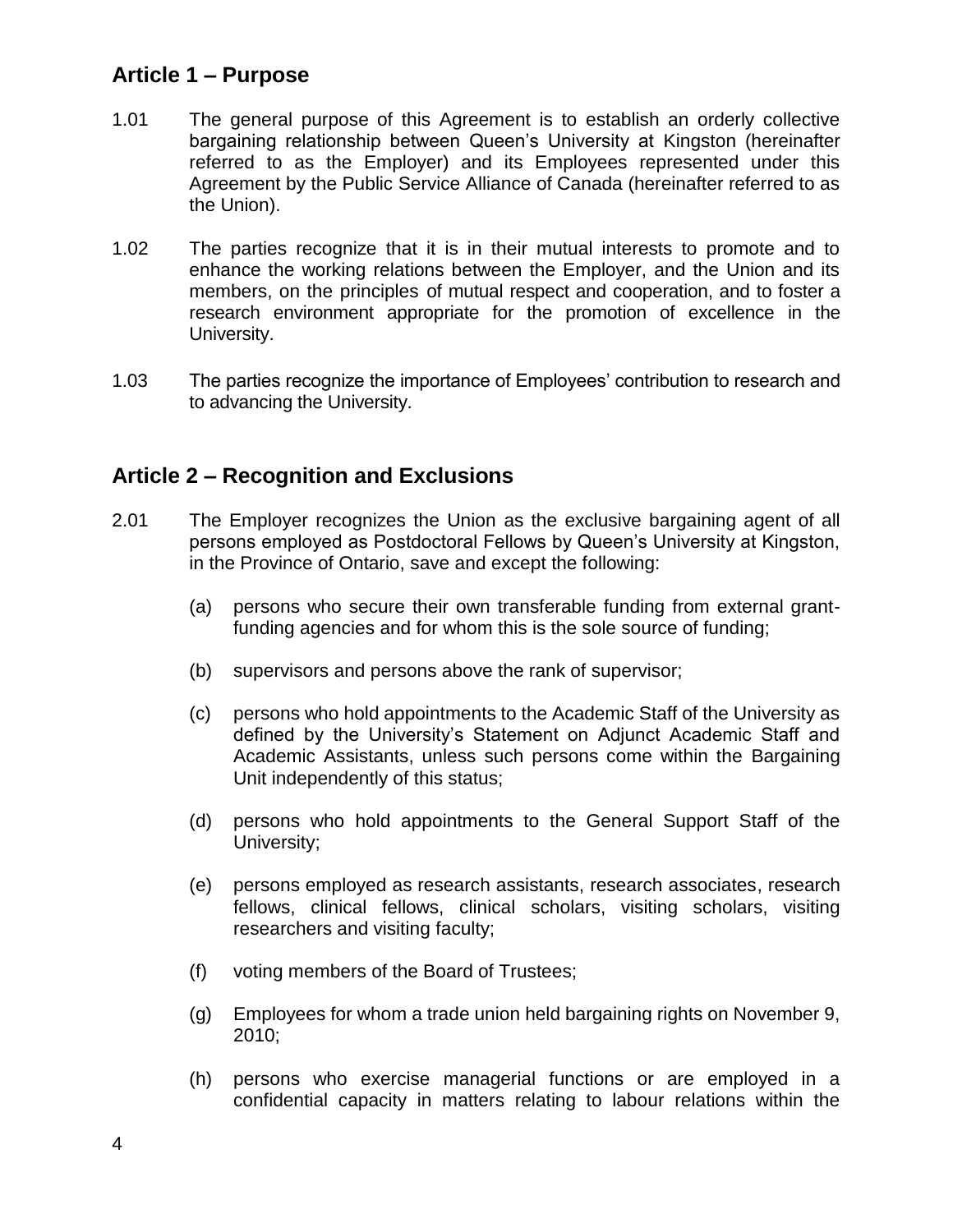meaning of s. 1(3)(b) of the Ontario Labour Relations Act, 1995; and

(i) members of the legal or medical profession employed in their professional capacity.

## **Article 3 – Definitions**

- (a) Agreement Means the Collective Agreement negotiated between and ratified by Queen's University and Public Service Alliance of Canada, Local 901, Unit 2 in respect of the bargaining unit for postdoctoral fellows.
- (b) Bargaining Unit Is the bargaining unit defined in the Certification Order of the Ontario Labour Relations Board, issued July 20th, 2011 and as set out in the Collective Agreement at Article 2, Recognition and Exclusions.
- (c) Business Day A normal business day when the University is open, i.e., days other than weekends, statutory holidays, and other days when the University is officially closed. Unless otherwise specified in the Collective Agreement, the 'business day' shall prevail.
- (d) Bargaining Unit Member or Employee Means a postdoctoral fellow employed by Queen's University at Kingston who is in the bargaining unit described in Article 2, Recognition and Exclusions.
- (e) Calendar Day One sequential 24 hour period as denoted on a calendar, regardless of the day of the week.
- (f) Employer Queen's University at Kingston, Ontario in its capacity as the employer of postdoctoral fellows.
- (g) Faculty Supervisor Means the faculty member or faculty members to whom an employee normally reports regarding matters pertaining to their employment in the bargaining unit.
- (h) Letter of Appointment Correspondence from the employer to a prospective employee outlining the offer of employment.
- (i) Local The Public Service Alliance of Canada (PSAC) directly chartered Local 901, Unit 2.
- (j) PSAC The Public Service Alliance of Canada or its Local 901
- (k) Postdoctoral Fellow ("PDF") A member of the bargaining unit as described in (d) above.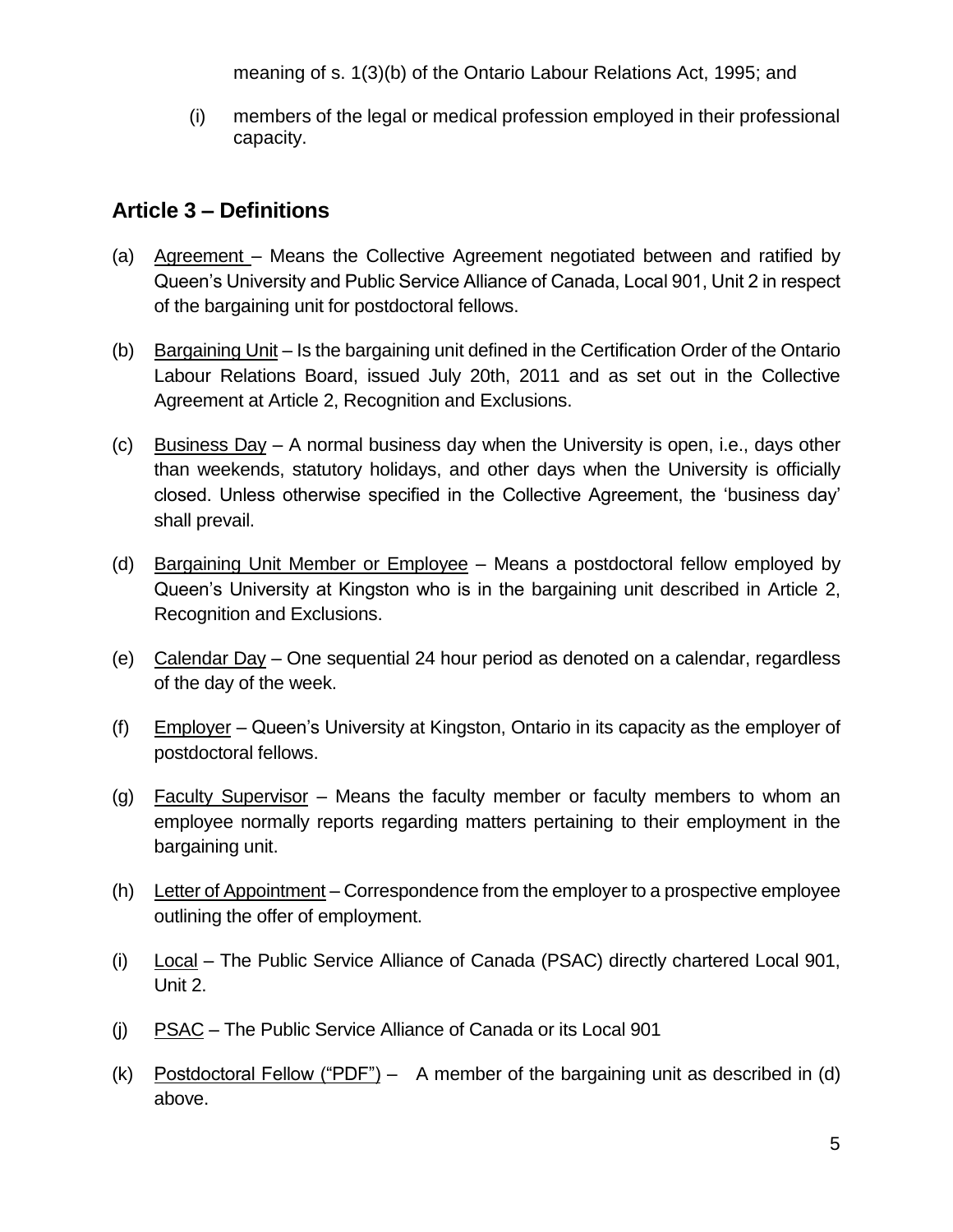- (l) Probationary Period Is the period of time as defined in Article 18 Probationary Employees.
- (m) Union Means the Public Service Alliance of Canada, or its Local 901, representing employees of the University who are members of the bargaining unit.
- (n) Union Representative Means an authorized staff representative of the PSAC or a person who has been duly authorized to represent the union through election or appointment in accordance with the local's by-laws.

## **Article 4 – Management Rights**

- 4.01 The Union recognizes that the management of Queen's University is fixed exclusively in the University and without restricting the generality of the foregoing, the Union acknowledges that, except as modified by this Collective Agreement, it is the exclusive function of the University to:
	- (a) determine job requirements, work assignments, methods, hours of work, schedules, and standards;
	- (b) determine the size, composition, and deployment of the workforce;
	- (c) hire, appoint, classify, transfer, promote, demote, lay-off, suspend, discipline, or discharge, provided that a claim of discipline or discharge without just cause may be the subject of a grievance in accordance with the grievance procedure specified in this Agreement; and
	- (d) establish, alter, and enforce reasonable policies, guidelines, rules and regulations governing the operation of the University.
- 4.02 The University agrees that it will not exercise its rights set out in this Article in a manner that is inconsistent with the provisions of this Agreement and confirms its commitment to administer this Agreement such that it will not act in a manner that is arbitrary, discriminatory, or in bad faith. The Union agrees that the fact of the University exercising its rights under this Article shall not constitute harassment.

## **Article 5 – Union Security**

5.01 Every Employee shall become a member of the Union on the date of appointment unless the Employee opts out by written notice to the Union within thirty (30) Calendar Days of that date. Such written notice of opt-out shall not include the opt-out of Union Dues Check Off as described in Article 5.06. The Employer shall advise Postdoctoral Fellows in their Letter of Appointment that they are included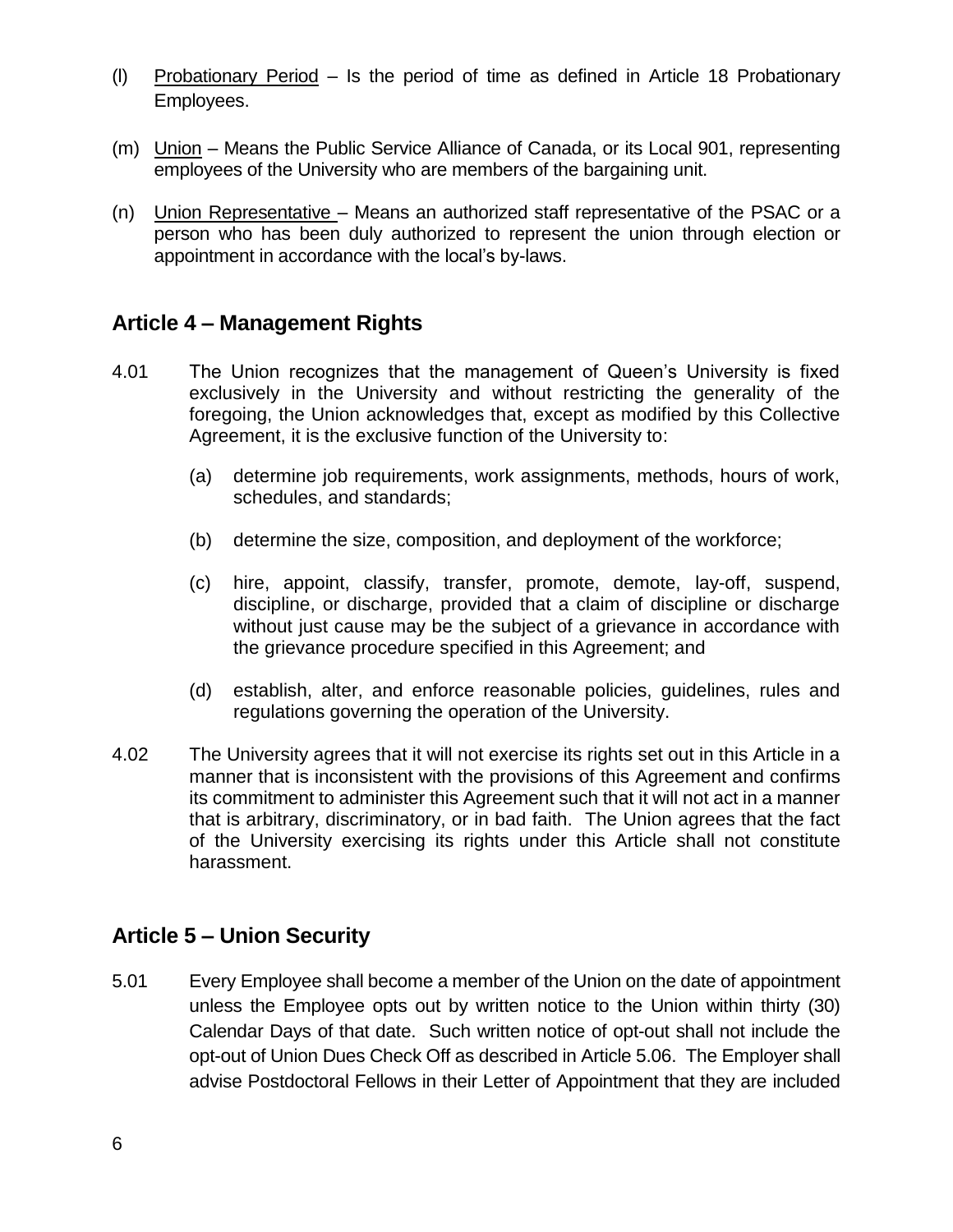in the Bargaining Unit represented by the Union, and that their appointment will be governed by the terms and conditions set out in the Collective Agreement. The Letter shall also include the Union's website address and the website address where the Collective Agreement may be accessed.

- 5.02 The Employer agrees to provide the Union with copies of all Letters of Appointment within ten (10) Business Days of acceptance by an Employee, but in any case not more than ten (10) Business Days after they have begun their appointment.
- 5.03 The Employer shall provide each Employee with a copy of the Collective Agreement upon being hired.
- 5.04 The Employer recognizes the right of every Employee to participate in any lawful activities of the Union, and it shall not interfere with this right.
- 5.05 No Employee shall be required by the Employer to perform duties that are not related to the research and training program for which the Employee has been hired as specified in the Postdoctoral Fellow Form which shall be completed upon hiring.

### **Dues Check Off**

- 5.06 The Employer agrees to deduct from the wages of Employees covered under this Collective Agreement an amount equal to the monthly membership dues as certified to the Employer by the Union. The Employer shall remit the amount deducted to the Union by the fifteenth (15<sup>th</sup>) day of the month following the month in which the deductions were made, in an electronic spreadsheet, with a unique identification number for each Employee, name, hours of work, and hiring department.
- 5.07 Where an Employee does not have sufficient earnings in respect of any month to permit deductions made under this Article, the Employer shall not be obligated to make such deduction from subsequent earnings.
- 5.08 Subject to Article 5.07, deductions from pay for each Employee for each calendar month will start with the first full calendar month of employment.
- 5.09 The Employer shall provide a statement of Union dues deducted for each calendar year on the Employee's T4 statement.
- 5.10 The Union shall provide at least sixty (60) days written notice to the Employer of any change in the monthly membership dues.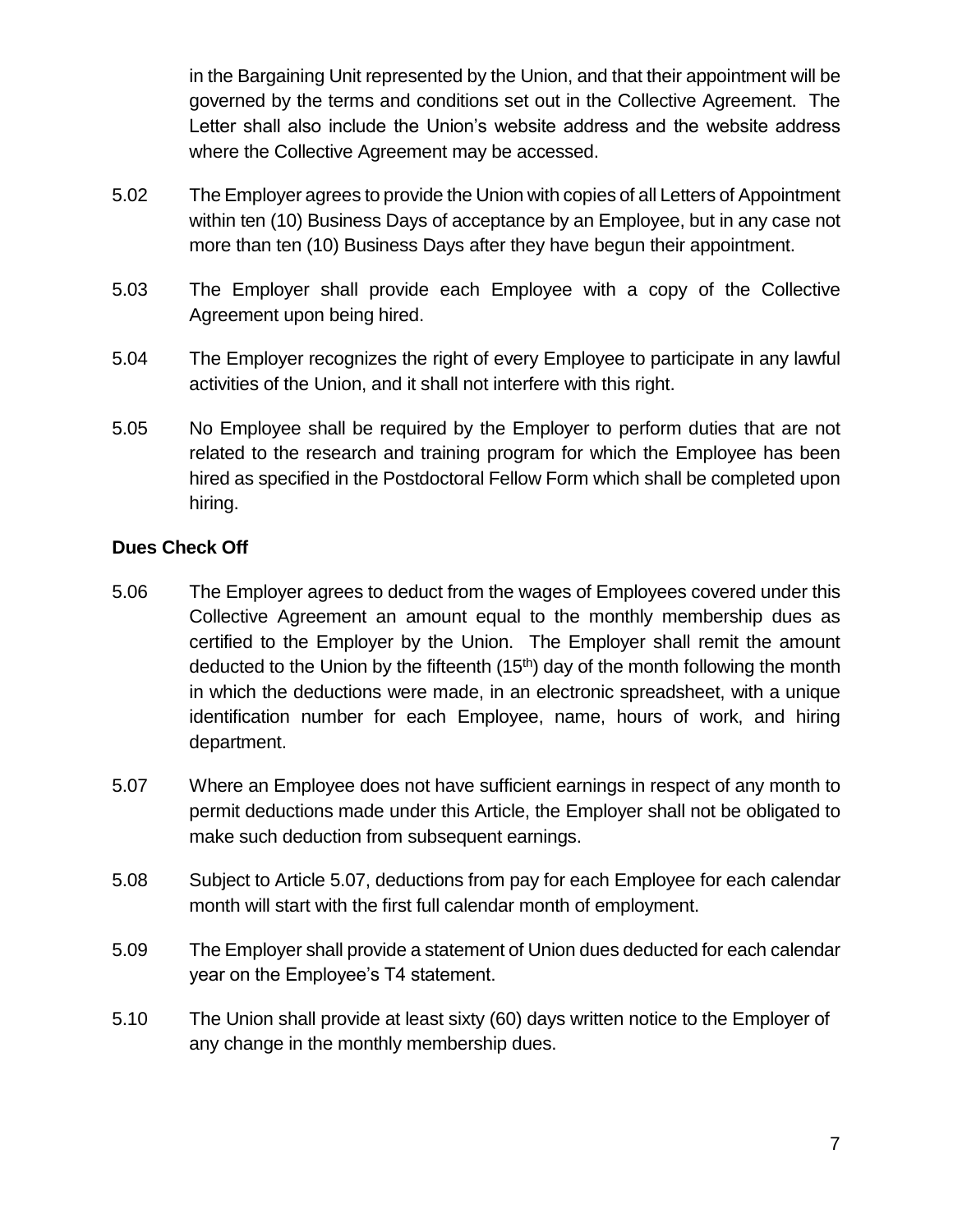5.11 The Union agrees to indemnify and save the Employer harmless against any and all claims or liability arising out of the application of this Article, except for any claim or liability arising out of an error committed by the Employer and such claim or liability would be limited to the amount actually involved in the error.

## **Article 6 – Union Representation and Activities**

- 6.01 The Employer acknowledges the right of the Union to appoint or otherwise select Employees as representatives.
- 6.02 The Union agrees that no Employee or group of Employees shall undertake to represent the Union to the Employer without proper authorization of the Union. To this end, the Union shall provide the Employer, in writing, and on the Union's website, with the names and position titles of its Officers and the names and jurisdiction of its Local Representatives, as well as the name of its Regional Representative.
- 6.03 The Employer shall provide the Union, in writing, with the names and position titles of those in Faculty Relations and in Human Resources who are responsible for liaison with the Union; and with the names of Deans of Faculties, or equivalent. Both parties shall provide updates or changes of the above representatives as they occur.
- 6.04 The Union shall determine the jurisdiction of each representative.
- 6.05 The Employer shall ensure that new Employees are provided with the list cited in 6.02 and the Union's website URL.
- 6.06 Duly authorized representatives of the Union shall be permitted to transact official business of the Bargaining Unit with members of the Bargaining Unit or with official representatives of the Employer on University property, provided such business does not interfere with the normal operations of the University.
- 6.07 A Union representative shall be entitled to up to thirty (30) paid minutes at the conclusion of each New Employee Orientation Session held by Human Resources to meet a newly hired Employee and provide information about the Collective Agreement and the Union.
- 6.08 The Employer shall convene at least two Postdoctoral Orientation Sessions in each calendar year. A Union Representative shall be entitled to up to fifteen (15) minutes during such orientation sessions to provide an overview of the role of the Union.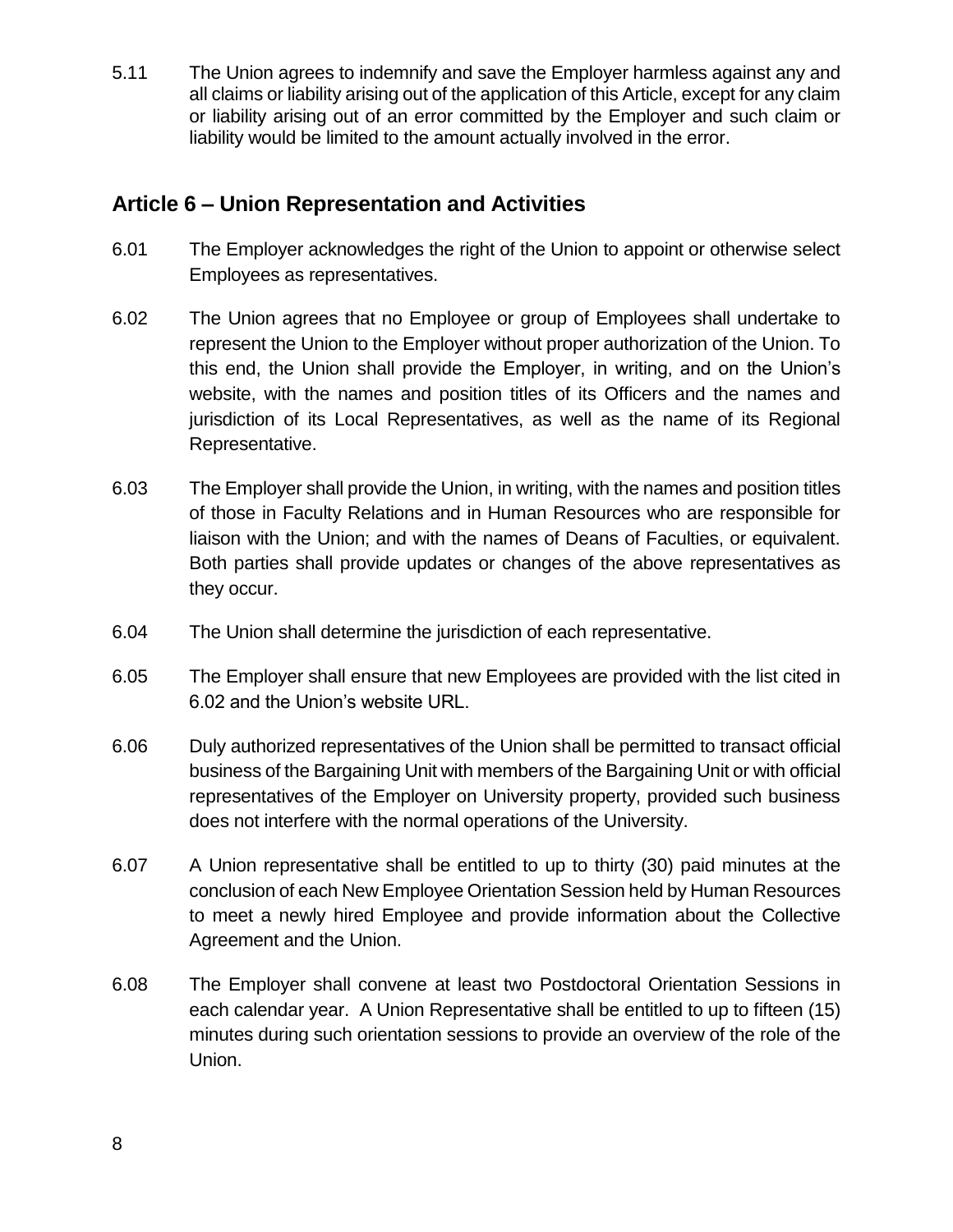6.09 Employees covered by this Collective Agreement shall be entitled to convene a meeting with the Faculty Supervisor to discuss any aspect of their employment performance or working conditions, with Union representation, with at least twentyfour (24) hours' notice.

## **Article 7 – No Strike/No Lockout**

- 7.01 The parties agree that there shall be no strike or lockout as defined by the *Ontario Labour Relations Board* during the term of this Agreement.
- 7.02 In the case of the strike or lockout of another University bargaining unit, Employees shall not be required to perform the duties of striking or locked-out employees.
- 7.03 Where Employees, other than those in the Bargaining Unit are involved in a strike or lock-out and maintain picket lines, and where Employees in the Bargaining Unit could suffer personal harm, the Employer will endeavor to safeguard such Employees. The Employee will suffer no loss of wages or benefits as a result of this situation.

## **Article 8 – Correspondence and Information**

- 8.01 Except where otherwise specified in this Agreement, correspondence between the Employer and the Union arising out of this Agreement or incidental to it shall pass between the Local Representative, PSAC Regional Representative and the Employer, or their designates.
- 8.02 It is the obligation of the Employee to maintain a current and correct address with the Employer and to advise the Employer of any change to his/her address. Where an Employee is on leave in accordance with the current collective agreement, the Employer shall forward any notice or other documentation related to the Employee to his/her last known address.
- 8.03 The Employer agrees to provide the Union the following information:
	- (a) the names, titles, and correct contact information of all persons appointed to any joint committee formed in accordance with any of the clauses of this Collective Agreement; and
	- (b) the names, titles and contact information of individuals appointed to senior administrative positions, including the Principal, the Vice-Principals, and the Provost and Vice-Principal (Academic).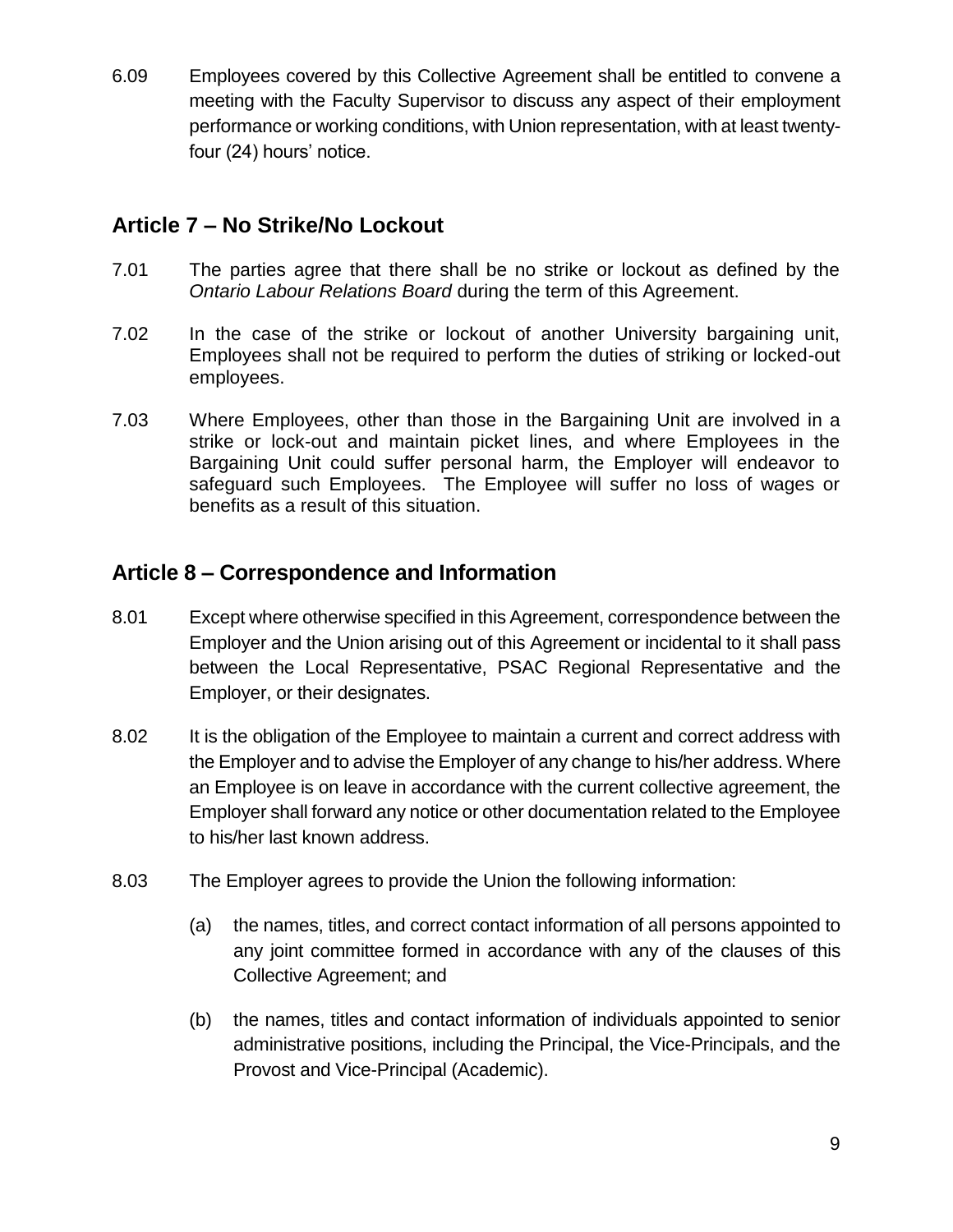- 8.04 The Union agrees to provide the University the following information:
	- (a) the names, titles, and contact information of all persons appointed or elected to positions in the Local Union and authorized to represent it in its relationship with the Employer;
	- (b) the name and contact information of the PSAC Regional Representative; and
	- (c) the names, titles, and contact information of all persons appointed to any joint committee formed in accordance with any of the clauses of this Collective Agreement.

### **Information for the Union**

- 8.05 The Employer shall provide the Union with the following information, on a monthly basis, in an electronic format that is mutually agreed to by the parties:
	- (a) A list that shall include: first name, last name, employee number, start date of appointment, end date of appointment, Academic Unit, Faculty Supervisor, Queen's salary, full-time equivalent, birth date, home address, Employee email address, and whether the Employee is a temporary resident. If provided by the Employee, the Employer shall also provide his/her gender, permanent mailing address, and telephone number. The confidentiality of individual data shall be respected by the Union, which shall use the information only to contact members of the Bargaining Unit.
	- (b) A list of all Employees whose employment has been terminated, the date of termination and the category of termination.
- 8.06 If provided by the Employee, the Employer shall provide information identifying, by Faculty, the number of Employees within the Bargaining Unit who have selfidentified as belonging to each of the equity groups at Queen's. The Employer shall provide this information once per calendar year at the request of the Union. In accordance with Ontario's Freedom of Information and Protection of Privacy Act, such data will not be provided in cases where individuals could be identified.
- 8.07 Unless otherwise provided by this Agreement, the University's internal mail (both electronic and hardcopy is required) shall be deemed adequate for correspondence between the Employer and the Union.
- 8.08 When a new Collective Agreement has been signed, the Employer shall post the text of the Agreement on its website, and shall notify current Employees by email that a new Agreement is available, with a link to the Agreement.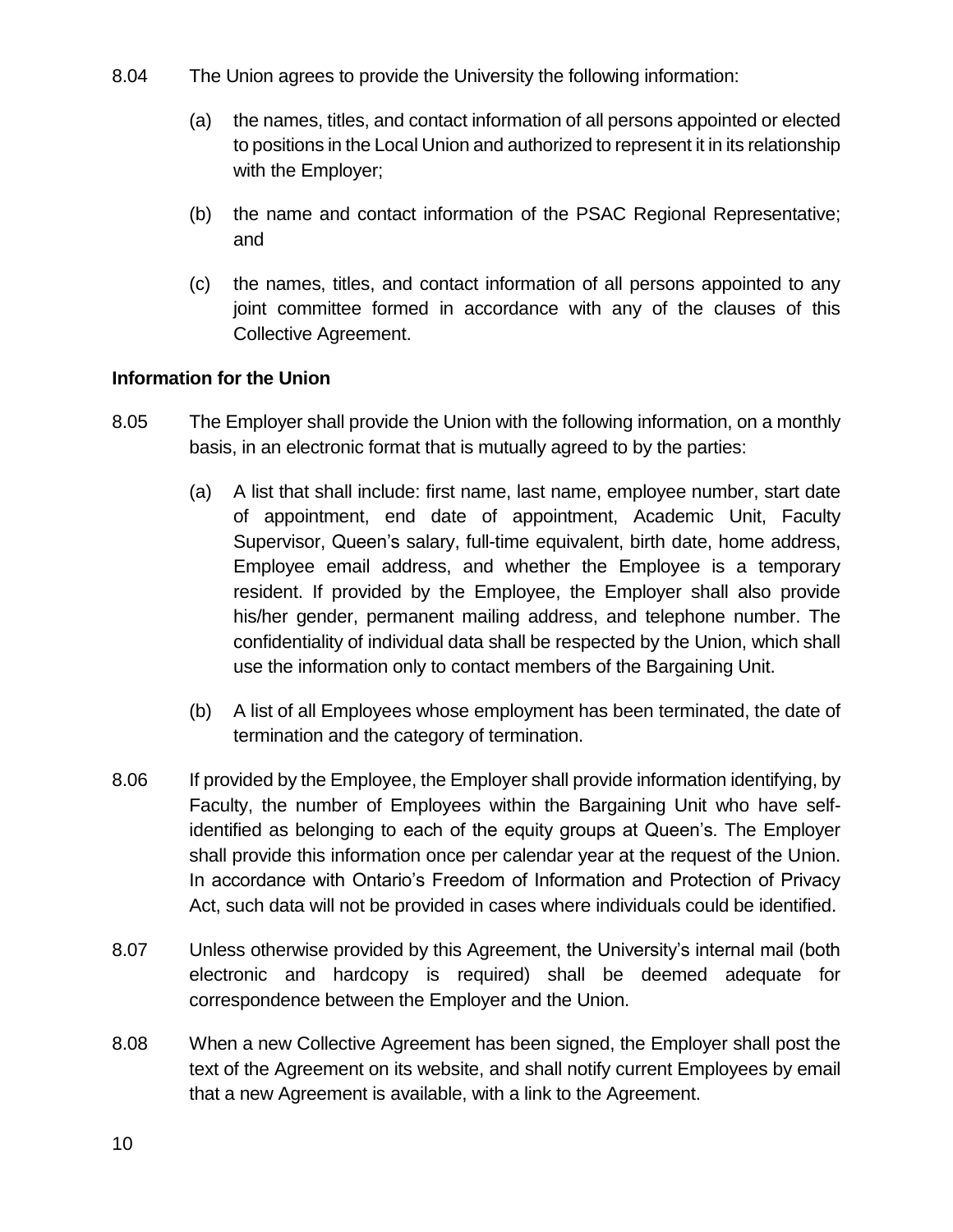8.09 The Employer shall provide each Employee with a copy of the Collective Agreement. The Employer shall further make available a printed copy of the Collective Agreement in each Academic Unit and shall provide the Union with eighty (80) printed copies. The cost of providing a copy of the Collective Agreement shall be shared equally between the Employer and the Union, both parties will mutually agree on the printing arrangements. The Employer will invoice the Union for the costs associated with the printed copies.

## **Article 9 – Joint Union-Management Committee**

- 9.01 There shall be a Joint Union-Management Committee consisting of three (3) Bargaining Unit representatives appointed by the Union and three (3) representatives from within the University appointed by the Employer.
- 9.02 The purpose of the Committee is to review matters of mutual interest arising from the application of this Collective Agreement and to foster communications and co-operation between the parties, but the Committee shall not have the power to deal with any matters which are the subject of a current grievance or the subject of current negotiations.
- 9.03 The Committee shall meet whenever the need arises, but in any event, at least once every four (4) months.
- 9.04 The Committee shall have Co-Chairpersons appointed by the respective parties. Each Co-Chairperson will alternatively be responsible for convening and chairing meetings of the Committee.
- 9.05 Minutes of each meeting of the Committee shall be prepared by the Employer and distributed to all Committee members at least seven (7) Calendar Days prior to the next meeting.
- 9.06 The Joint Union-Management Committee shall function as a forum in which the Employer and the Union shall advise each other of anticipated trends or policy changes, of which either may be aware, which may have an impact on the Bargaining Unit.

## **Article 10 – Services and Facilities**

- 10.01 The Employer agrees to provide the Union with office space on the main campus.
- 10.02 The Employer agrees to post on its website a link to the Local Union's website, and will provide a bulletin board to be placed outside the PSAC office.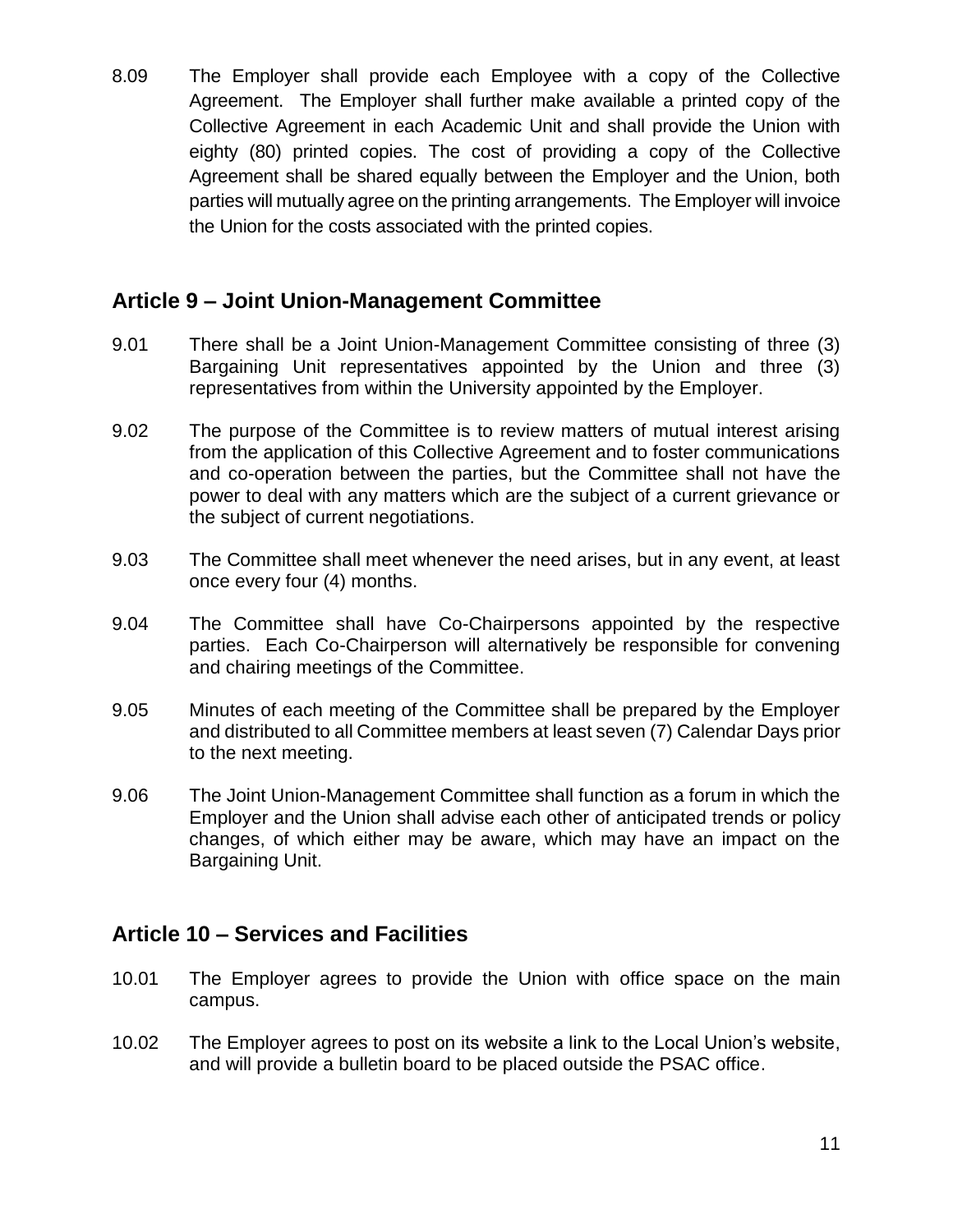- 10.03 The Employer shall provide the Union access to meeting rooms on campus for Union business through Room Reservations Services in accordance with normal booking procedures and regulations.
- 10.04 The Union shall have access to the following additional services of the Employer at standard internal user rates: telephone services, audio-visual services, reprographic services, internet access, and web page access, subject to the protocols determined by the Employer for internal users.
- 10.05 The Employer shall provide to the Union, no later than September  $30<sup>th</sup>$  of each year, a lump sum to assist the Union in the administration of the Collective Agreement equivalent to one times the minimum base salary for PDFs as set out in Appendix A.

## **Article 11 – No Discrimination/No Harassment/No Violence**

- 11.01 The Employer agrees to provide a working environment that is free from discrimination, harassment, and violence. The parties are committed to fair treatment of all members of the University community and do not condone behaviour that is contrary to the *Human Rights Code*, this Article, the University's workplace policies with respect to harassment, discrimination and violence, or the *Occupational Health and Safety Act*.
- 11.02 The parties agree that every Employee has a right to equal treatment with respect to employment without discrimination because of race, colour, ancestry, place of birth, ethnic or national origin, citizenship, creed, religious or political affiliation or belief or practice, sex, sexual orientation, gender identity or expression, physical attributes, marital status, family status, age, physical or mental illness or disability, place of residence, record of offences for which a pardon has been granted, language (except where competence in a language is a bona fide occupational requirement), and membership/non-membership or participation/non-participation in Union activity.
- 11.03 "Workplace Harassment" is defined under the *Occupational Health and Safety Act* as engaging in a course of vexatious comment or conduct against another person or persons in the workplace or work-related third-party premises that is known or ought reasonably to be known to be unwelcome, including "Workplace Sexual Harassment" as defined in Article 11.04. "Workplace Harassment" may be related to one or more of the prohibited grounds of discrimination under Article 11.02, and may include a pattern of behaviour, such as bullying, that causes humiliation, embarrassment, or intimidation.
- 11.04 "Workplace Sexual Harassment" means,
	- (a) engaging in a course of vexatious comment or conduct against a worker in a workplace because of sex, sexual orientation, gender identity, or gender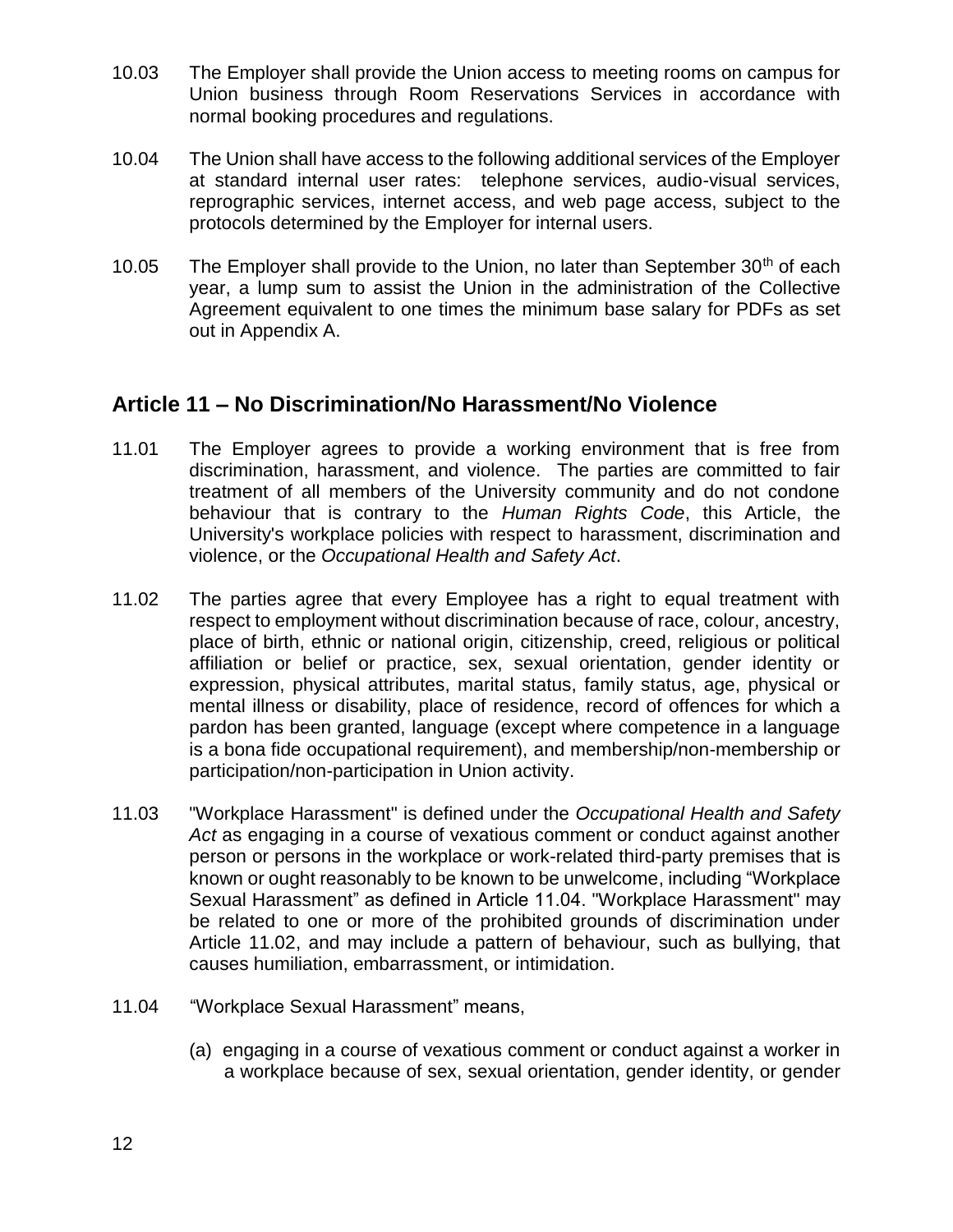expressions, where the course of comment or conduct is known or ought reasonably to be known to be unwelcome, or

(b) making a sexual solicitation or advance where the person making the solicitation or advance is in a position to confer, grant, or deny a benefit or advancement to the worker and the person knows or ought reasonably to know that the solicitation or advance is unwelcome.

This definition of sexual harassment is not intended to inhibit interactions or relationships based on mutual free consent or normal social conduct between Employees or bona fide academic discussion.

- 11.05 "Workplace Violence" means,
	- (a) the exercise of physical force against a worker, in a workplace, that causes or could cause physical injury to the worker;
	- (b) an attempt to exercise physical force against a worker, in a workplace, that could cause physical injury to the worker;
	- (c) a statement or behaviour that it is reasonable for a worker to interpret as a threat to exercise physical force against the worker, in a workplace, that could cause physical injury to the worker.
- 11.06 A reasonable action taken by the Employer or its Employees relating to the management and direction of workers or the workplace is not harassment. For example, workplace harassment does not include properly discharged supervisory responsibilities including performance evaluation, disciplinary action, day-to-day management of the operation, or conduct that does not interfere with a climate of understanding and respect for the dignity and work of Queen's University Employees.
- 11.07 When a discrimination or harassment complaint arises on the basis of a prohibited ground under the *Human Rights Code*, the Employee may seek assistance from the University Human Rights Office. Upon being approached by the Employee, staff of the University's Human Rights Office shall inform the Employee of his/her right to seek assistance and representation from the Union, which may include filing a grievance.
- 11.08 The Employer agrees that information and training regarding harassment and discrimination is essential and will ensure that Bargaining Unit Members are provided with appropriate information and training about the University's discrimination and harassment policies and programs, which will include information about applicable legislation.
- 11.09 The parties agree that allegations of discrimination and harassment shall be dealt with in a timely manner. Where it is required under either the *Occupational Health and Safety Act* or the *Human Rights Code*, the Employer shall ensure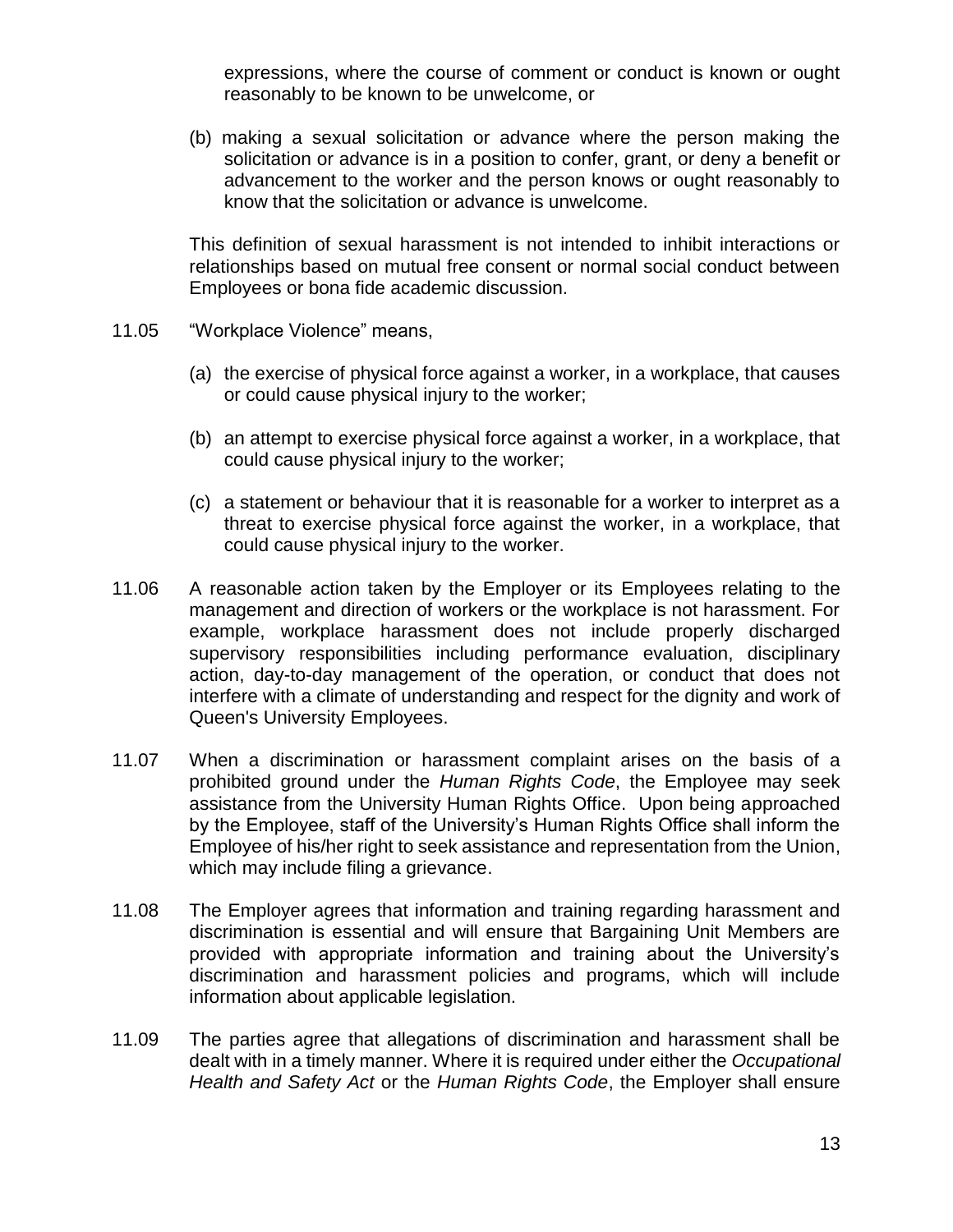that an investigation is conducted into incidents and complaints of harassment. In cases where harassment or discrimination is/are found to have occurred, the situation may be addressed through education or mediation, as may be appropriate to the specific circumstances of a case. Such education or mediation may be part of the informal resolution stage of the grievance procedure if the matter is pursued under that procedure.

- 11.10 If the Employer becomes aware, or ought to reasonably be aware that domestic violence that would expose an Employee to physical injury may occur in the workplace, the Employer shall take every precaution reasonable in the circumstances for the protection of the Employee.
- 11.11 An allegation of discrimination or harassment in the workplace, where the subject matter is not covered by the University's discrimination, harassment, and violence policies and procedures will, if not otherwise resolved, be processed as a grievance in accordance with the Collective Agreement.
- 11.12 If an allegation(s) pursued under the grievance procedure is against the person who would normally deal with the first step of such a grievance, the next level of supervision will hear the grievance.
- 11.13 Where a complaint is dealt with under the University's harassment, violence, and discrimination policies and procedures, the timelines for the grievance and arbitration procedures shall be automatically extended until those procedures have been completed.
- 11.14 The Employer shall notify the Union of any investigation into an allegation of discrimination or harassment made against an Employee, and Employees shall be notified of their right to union representation prior to any meeting with the Employer to investigate such complaints.
- 11.15 An Employee also has the right to file an application directly with the Human Rights Tribunal of Ontario. Should the Tribunal decide to hear the matter before the grievance and arbitration procedure has been completed, all proceedings under Article 19 – Grievance Procedure and Article 20 – Arbitration Procedure will be suspended and the applicable timelines will be extended pending any decision by the Tribunal.
- 11.16 No Employee against whom an allegation of discrimination or harassment has been made shall be subject to any disciplinary measure before the completion of any investigation into the matter, but may be subject to other interim measures where necessary.
- 11.17 Employees found to have harassed or discriminated against another person(s) could face disciplinary action ranging from verbal warning up to and including termination.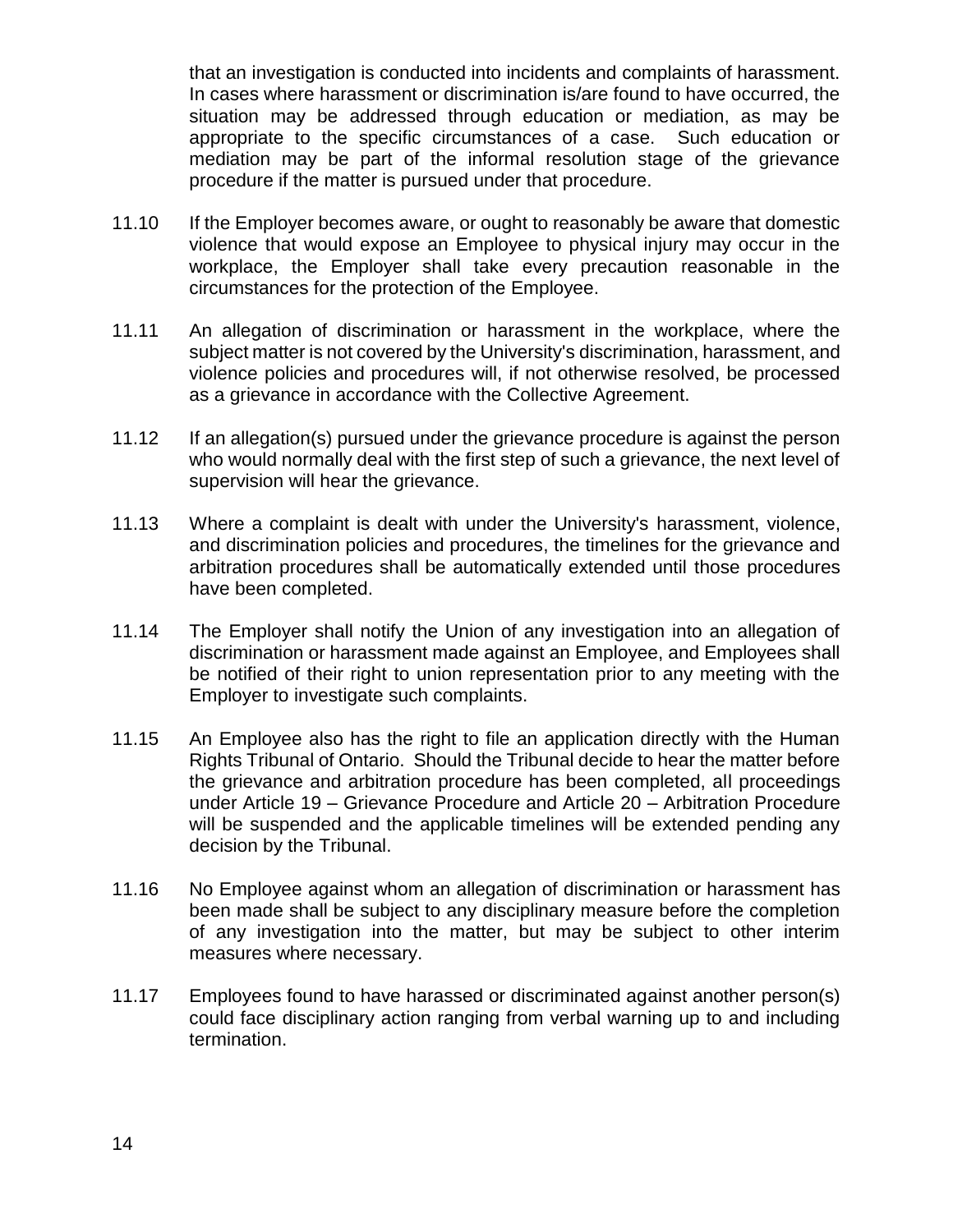- 11.18 There shall be no reprisal or retaliation nor any threat of reprisal or retaliation against anyone for pursuing rights under the Article or for participating in proceedings under this Article. Any such alleged reprisal or retaliation or threat thereof shall be grounds for filing a grievance.
- 11.19 In dealings with the University on matters of discrimination, or harassment an Employee who is a complainant or respondent has the right to be represented, and an Employee who is a potential witness has the right to be accompanied by a Union Representative. At the complainant's, respondent's or witness' option, this person can be a Bargaining Unit Member appointed by the Union.
- 11.20 Consistent with the Ontario *Human Rights Code*, the parties acknowledge that the University has a legal duty to accommodate up to undue hardship, and the Union has an obligation to assist in that accommodation. In such situations, the Employee and the University shall meet and make every effort to reach a resolution. The Employee shall be informed of his/her right to Union Representation at such meetings.

## **Article 12 – Appointments**

- 12.01 The parties acknowledge that postdoctoral candidates come to the attention of and are selected by Employment Supervisors through a number of appropriate venues, including direct communication with a candidate(s) and/or with colleagues.
- 12.02 Except in the above circumstances, the Employer agrees that Postdoctoral Fellowship positions shall be posted for a period of not less than ten (10) days, and no offer of employment shall be made until the posting has closed. This requirement to post shall not limit the Employment Supervisors' ability to hire under Article 12.01 above.
- 12.03 Such positions will be posted on the Queen's University Human Resources website and an electronic copy of the posting will be provided to the Local at the same time.
- 12.04 A posting will identify the following: job title, description of the area or topic of research, remuneration, supervision and academic unit, date of posting and application deadline, start date and duration of the appointment, required qualifications, the application procedure, required documentation (e.g., CV, references, publications, etc.), and any employment equity statement.
- 12.05 Appointments shall not normally be for periods of less than twelve (12) months in circumstances where funding has been secured.
- 12.06 All Employees shall receive a Letter of Appointment, signed by the Employer, which shall include, at a minimum, the following information: start date of contract, end date of contract, salary, name of Faculty Supervisor, campus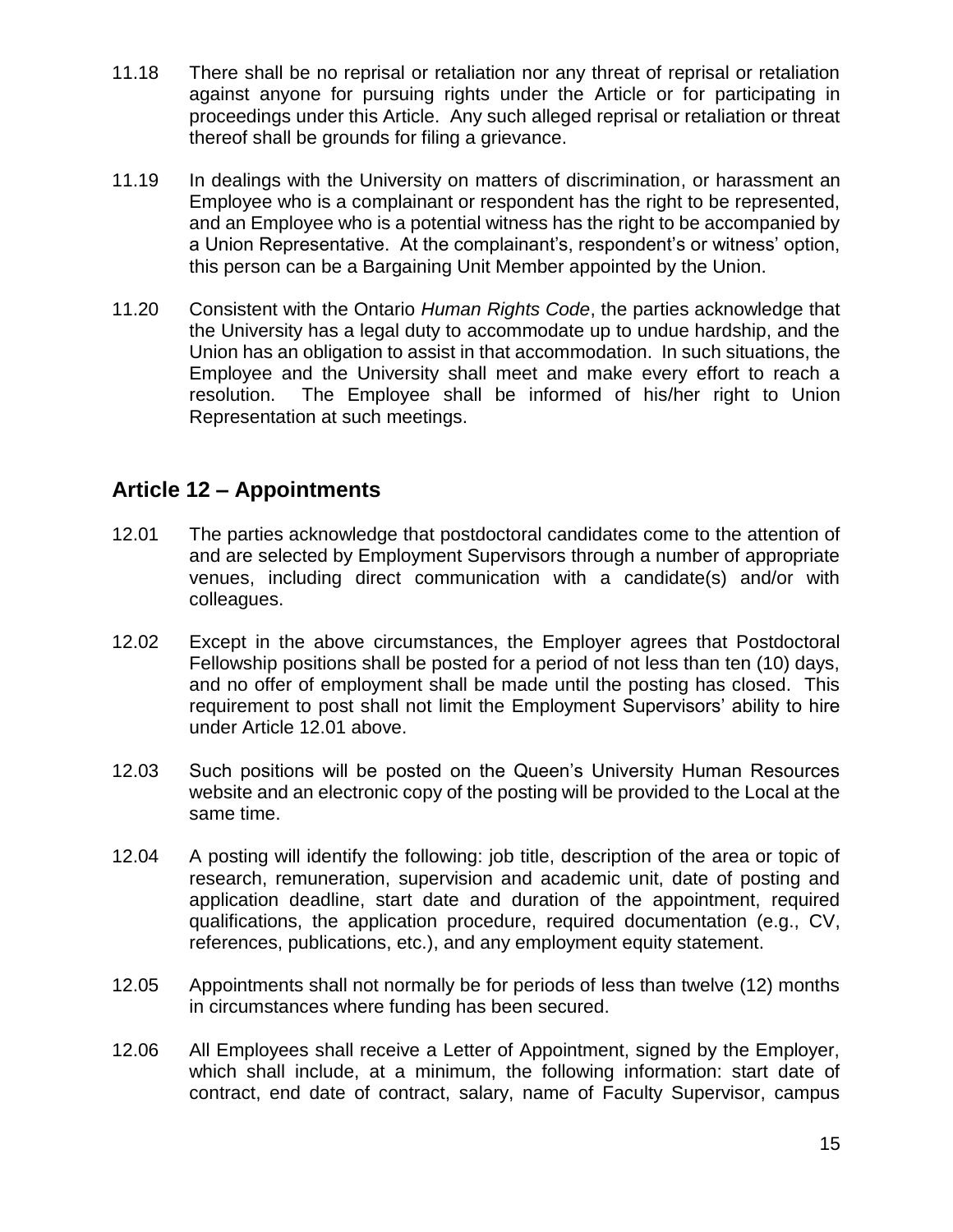location, and how to enroll in the group benefits for which they are eligible as per Article 28 of the Collective Agreement. The Letter shall also include a link to the Collective Agreement, a link to the current University policies and procedures listed in Schedule A, and a link to the PSAC Local 901, Unit 2 website. The Union shall be copied on all signed-back Letters of Appointment to Employees within ten (10) Business Days.

12.07 The template Letter of Appointment utilized by the Employer, as updated from time-to-time, shall be posted on the Faculty Relations website.

## **Article 13 – Hours of Work and Overtime**

13.01 The parties recognize that Employees are primarily involved in research and scholarly activity. As such, there must be some flexibility with respect to the hours of work required to allow for the specific needs of that research and scholarly activity. The parties recognize that this arrangement is mutually beneficial for both Employees and Faculty Supervisors.

#### **Workweek Averaging and Overtime**

- 13.02 The normal hours of work shall be 37.5 hours per week, recognizing that the needs of the research and the needs of the Faculty Supervisor's research program may require flexibility in the performance of these hours.
- 13.03 In no case shall an Employee be required to work more than 50 hours in any one work week.
- 13.04 When a Faculty Supervisor has given prior approval for any hours worked in excess of 162 hours in a pay period and up to 173 hours, the Employee shall be paid at straight time rates.
- 13.05 No Employee shall work more than 173 hours in any pay period without advance written approval from his/her Faculty Supervisor.
- 13.06 If an Employee works in excess of 173 hours in any pay period, the Employee will be entitled to either overtime pay or compensatory time off in lieu of overtime pay. This shall be calculated at a rate of 1.5 hours for every additional hour worked provided that all such additional hours, and form of compensation, were approved in accordance with Article 13.05.
- 13.07 If Employees request compensatory time off in lieu of overtime pay, the Employee will discuss the taking of any such accrued time with his/her Faculty Supervisor and time in lieu will be taken at date(s) mutually agreeable to the Faculty Supervisor and Employee, but in all cases it will be taken within six (6) months of the pay period in which the time was earned, and prior to the end of the Employee's contract.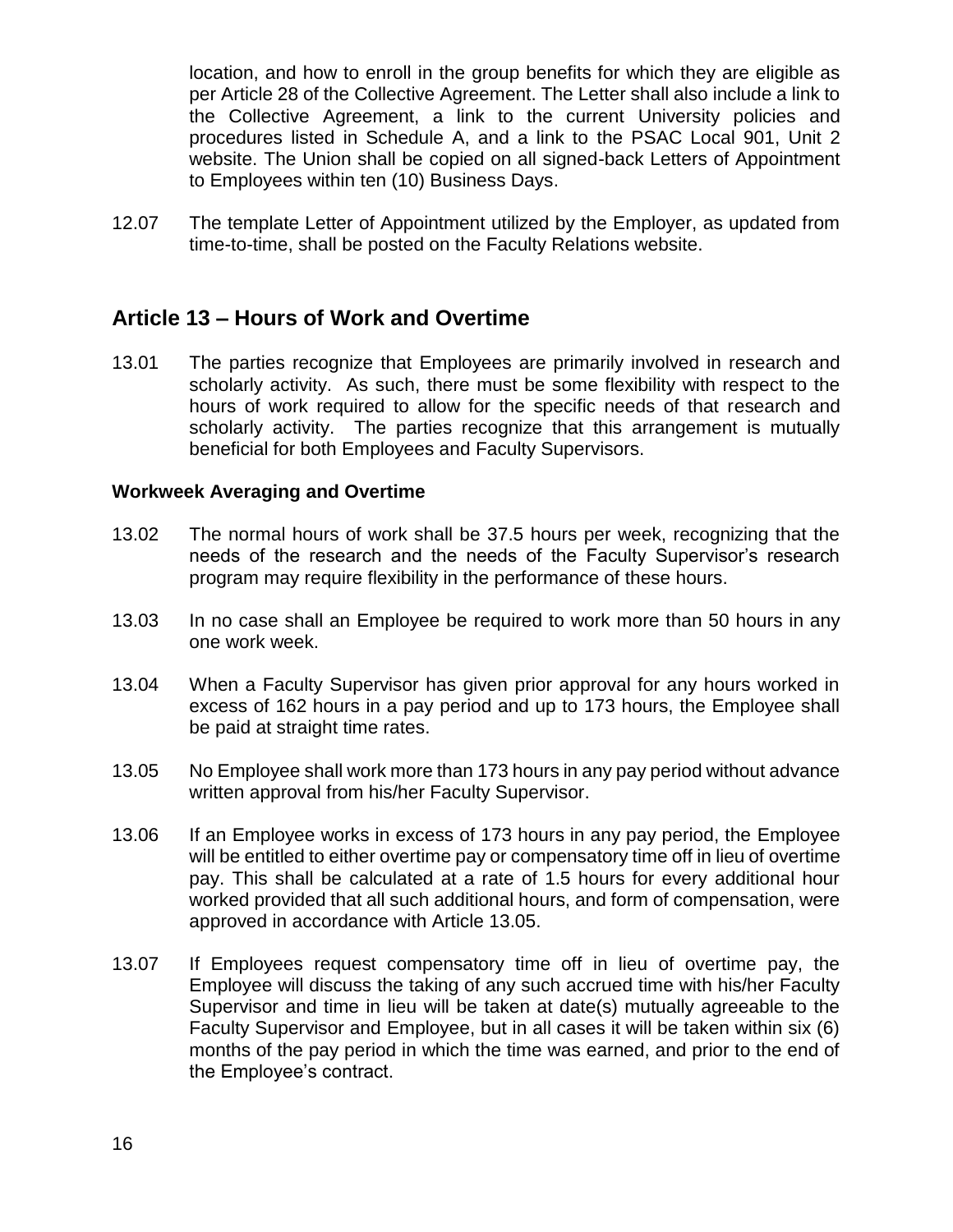- 13.08 Employees shall submit to their Faculty Supervisor, in writing, no later than the first Business Day of the week, the number of hours he/she worked in the previous week. If the Employee fails to do so, the hours worked for the previous week shall be deemed to be 37.5, or the regular weekly hours of work if the Employee holds a part-time appointment.
- 13.09 If a Faculty Supervisor and Employee agree that the Employee will attend a conference, seminar or workshop, time spent travelling to and from such events and time spent attending such events shall be deemed to be part of the Employee's normal hours of work and shall not result in overtime compensation.

## **Article 14 - Research and Professional Expenses and Facilities**

14.01 Employees shall seek prior approval for all research related expenses before they are incurred. The Employer recognizes that unanticipated expenses may arise in the course of conducting research. Any claims submitted for such unanticipated expenses must be considered for approval by the Faculty Supervisor, and shall not be unreasonably denied.

### **Travel and Mileage**

- 14.02 Employees shall be reimbursed for travel expenses in accordance with the University Travel and Related Expenses Policy and Procedures.
- 14.03 A link to the University Travel and Expense Reimbursement Policy shall be provided to each Employee on the date of appointment or in the Appointment Letter.

### **Reimbursement for Research-Related Certifications and Expenses**

- 14.04 Employees shall be reimbursed for personal certifications, licensing (e.g., professional, motor vehicle) and/or a registration fee that is required to complete the research.
- 14.05 Employees shall be reimbursed for fees and/or passes and/or permits for access to particular research environments required for the research.

### **University Facilities**

- 14.06 Each Employee shall be provided a Queen's University email address and NetID, telephone number, fax number, library access, and mailbox.
- 14.07 Each Employee shall be provided access to a computer and/or a free connection for a personal computer, at an on-campus location, to the University computer system and the internet.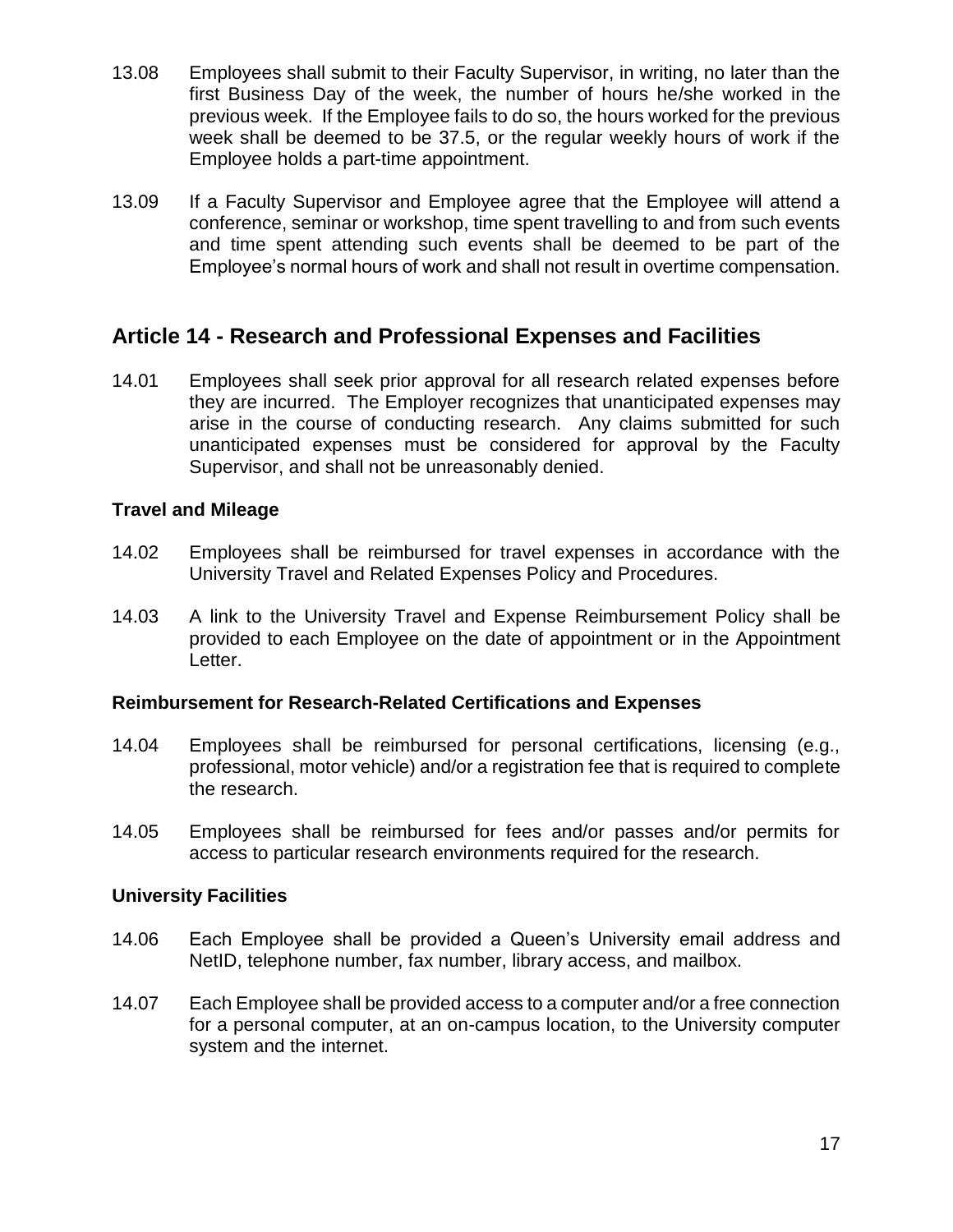- 14.08 Subject to Library regulations, Employees shall be given access to all of the library holdings on campus.
- 14.09 The Employer shall provide each Employee with appropriate work space (lab and/or workstation), and access to computing resources, equipment and materials, printing, photocopying, faxing and mailing, and basic office, laboratory and research supplies necessary for the performance of the Employee's work.
- 14.10 Reimbursement of any other employment-related expenses incurred and not specified in this Article shall be subject to the approval of the Faculty Supervisor.

## **Article 15 – Evaluations and Employee Relations**

- 15.01 The parties agree that the purposes of evaluation are to assess the performance of Employees; to assist Employees in improving the quality of their research skills; and to confirm, discuss, and comment on the scope of work and the research performed as documented by the Employee and confirmed in writing by the Faculty Supervisor.
- 15.02 An evaluation may be proposed by the Employee or by the Faculty Supervisor. At an Employee's request, he/she shall be entitled to at least one evaluation within each six-month period.
- 15.03 The results of any evaluation conducted by the Employer shall be shared with the Employee, and if the Employee so desires, he/she may share the results with his/her Union Representative.
- 15.04 An Employee shall be entitled to append his/her comments to any written evaluation.
- 15.05 At the request of an Employee nearing the conclusion of a postdoctoral appointment, a meeting shall be held between the Employee and his/her Faculty Supervisor, and a final evaluation shall be conducted if requested by the Employee.
- 15.06 If requested by the Employee, the Faculty Supervisor may serve as a reference or provide a letter of reference to a potential employer, and such request shall not be unreasonably denied.
- 15.07 An exit interview reviewing the period of employment shall be conducted by Human Resources upon request of the Employee.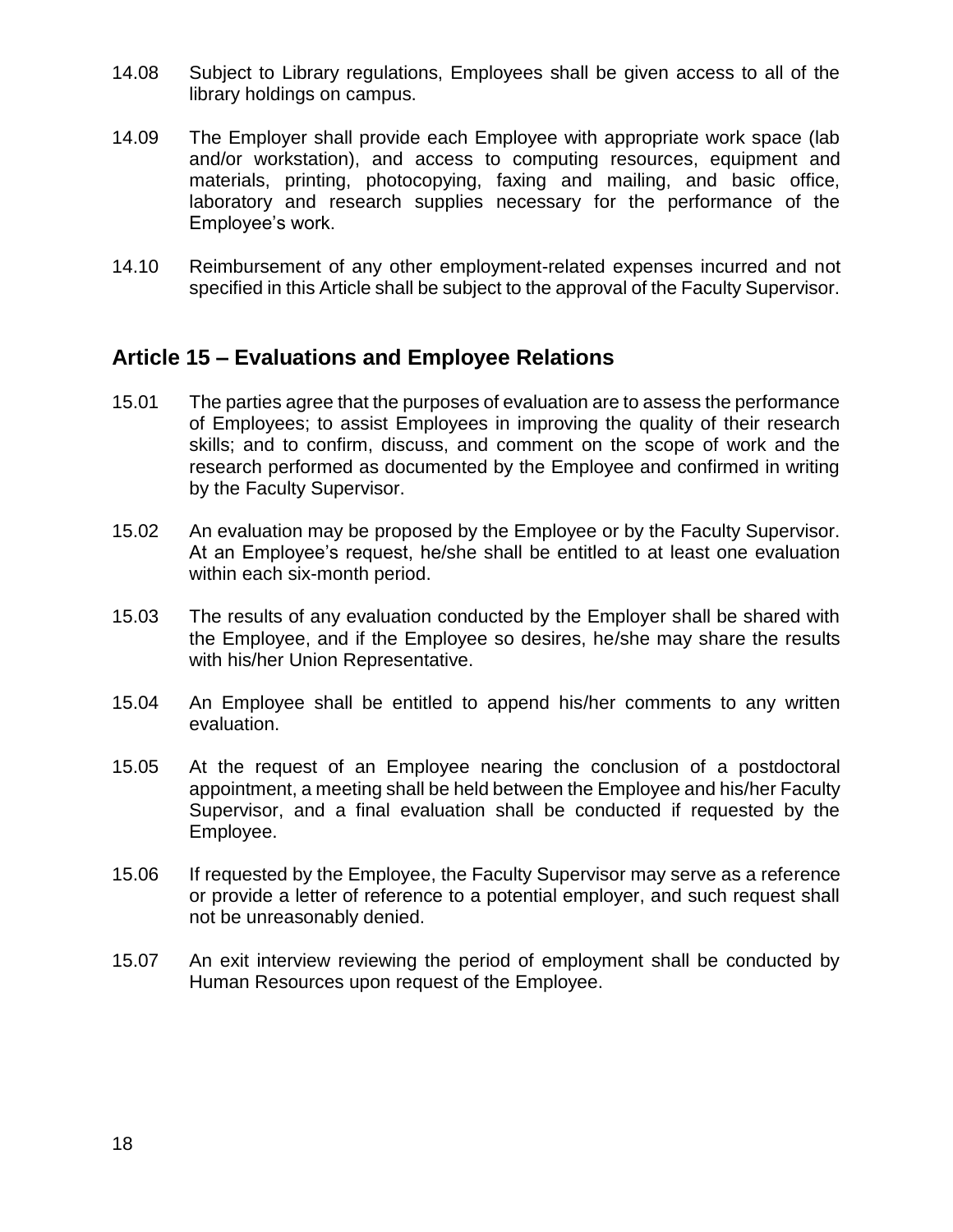## **Article 16 – Discipline, Suspension, Discharge**

- 16.01 The Employer shall not discipline, suspend, or discharge an Employee without just cause.
- 16.02 The Employer and the Union recognize the principle of progressive discipline, which provides that a verbal reprimand or written warning should normally precede suspension or discharge.
- 16.03 Discipline, where warranted, shall only be imposed in a meeting with the Faculty Supervisor specifically convened for this purpose. Employees shall also be informed of any allegations of misconduct against them in a meeting specifically convened for this purpose. An Employee will be given twenty-four (24) hours' notice of any such meeting and advised that they are entitled to be accompanied by a Union Representative.
- 16.04 Where an Employee has received discipline, the Employee may submit a written response/comment regarding such discipline, which will be placed in the Employee's Personnel File along with the record of discipline. The Union shall be copied on any discipline within three (3) Business Days of the discipline being issued to the Employee.
- 16.05 In cases involving allegations of a threat to the safety of a person or property, the Dean (or delegate) of the Faculty in which the Employee works may, as a precautionary measure, suspend the Employee with pay during an investigation.
- 16.06 An Employee who has been suspended or discharged will be given the reason(s) immediately and, within three (3) Business Days, such reason(s) will be confirmed in writing to the Employee and the Union.
- 16.07 The Employer shall complete any investigation into allegations against an Employee within thirty (30) days or the Employee being informed of such allegations, or within thirty (30) days of a suspension in accordance with clause 16.06 above. If the Employer requires additional time to complete its investigation prior to making its disciplinary decision, the Union will not unreasonably withhold agreement to extend the thirty (30)-day period referenced above. During any meetings between the Employee and the Employer during the investigation, the Employee shall be entitled to Union Representation.
- 16.08 Where at the conclusion of the investigation, the allegations are unfounded, there shall be no record of the investigation in the Employee's personnel file.
- 16.09 When making a disciplinary decision, the Employer will not consider any prior discipline after the Employee has worked for eighteen (18) months during which there has not been subsequent discipline imposed. Records of discipline will be removed from an Employee's file in accordance with Article 17 – Personnel Files.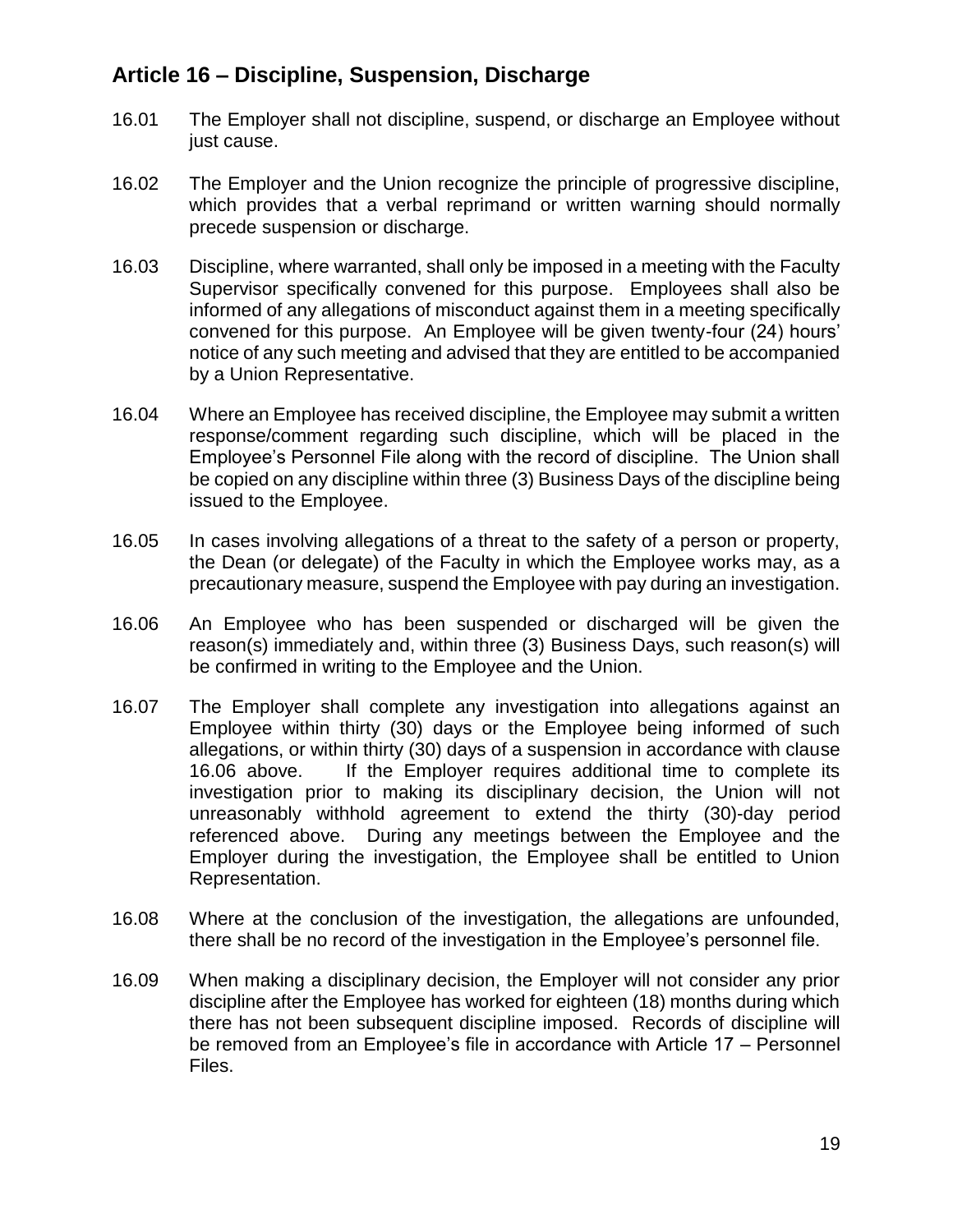16.10 The Union shall be notified of any investigation of a Bargaining Unit Member under the Queen's University Senate Policy on Integrity in Research. Such investigation shall be conducted in accordance with the provisions and the timelines of that Policy.

## **Article 17 – Personnel Files**

- 17.01 Employees shall have the right to review and have photocopied his/her employment file by submitting such a request in writing to Human Resources. An appointment to review the file will be arranged, normally within two (2) Business Days of receipt of such request.
- 17.02 An Employee may request a photocopy of his/her employment file if they are unable to personally meet with Human Resources. Such authorization must be in writing and with the original signature of the Employee making the request.
- 17.03 Upon request, records of discipline shall be removed from an Employee's file eighteen (18) months from the date of such discipline, provided that no further discipline has been recorded within that period.
- 17.04 Upon request, records of discipline shall be removed from an Employee's file three (3) months after the end of an appointment, unless the Employee accepts a new appointment at Queen's University, in which case the record of discipline shall remain in the file as per Article 17.03.

## **Article 18 – Probationary Employees**

- 18.01 An Employee shall be considered to be on probation for the first three (3) full months of active employment.
- 18.02 The Probationary Period is intended to be a period of time for the Faculty Supervisor to adequately evaluate the Employee's skills and qualifications and to provide the Employee with feedback regarding his/her performance and suitability for the appointment.
- 18.03 The parties recognize that there may occasionally be circumstances in which the initial Probationary Period is not sufficient. In such circumstances, the Faculty Supervisor may extend the Probationary Period by a further period not to exceed six (6) weeks. Reasons for such extension must be provided to the Employee and the Union in writing no later than two (2) weeks prior to the end of the initial Probationary Period.
- 18.04 In the event of a discharge of a Probationary Employee, a meeting will be held to advise the Employee. The Employee shall be given twenty-four (24) hours' notice of such meeting and shall be informed of his/her right to Union Representation. In such cases, the Probationary Employee will not have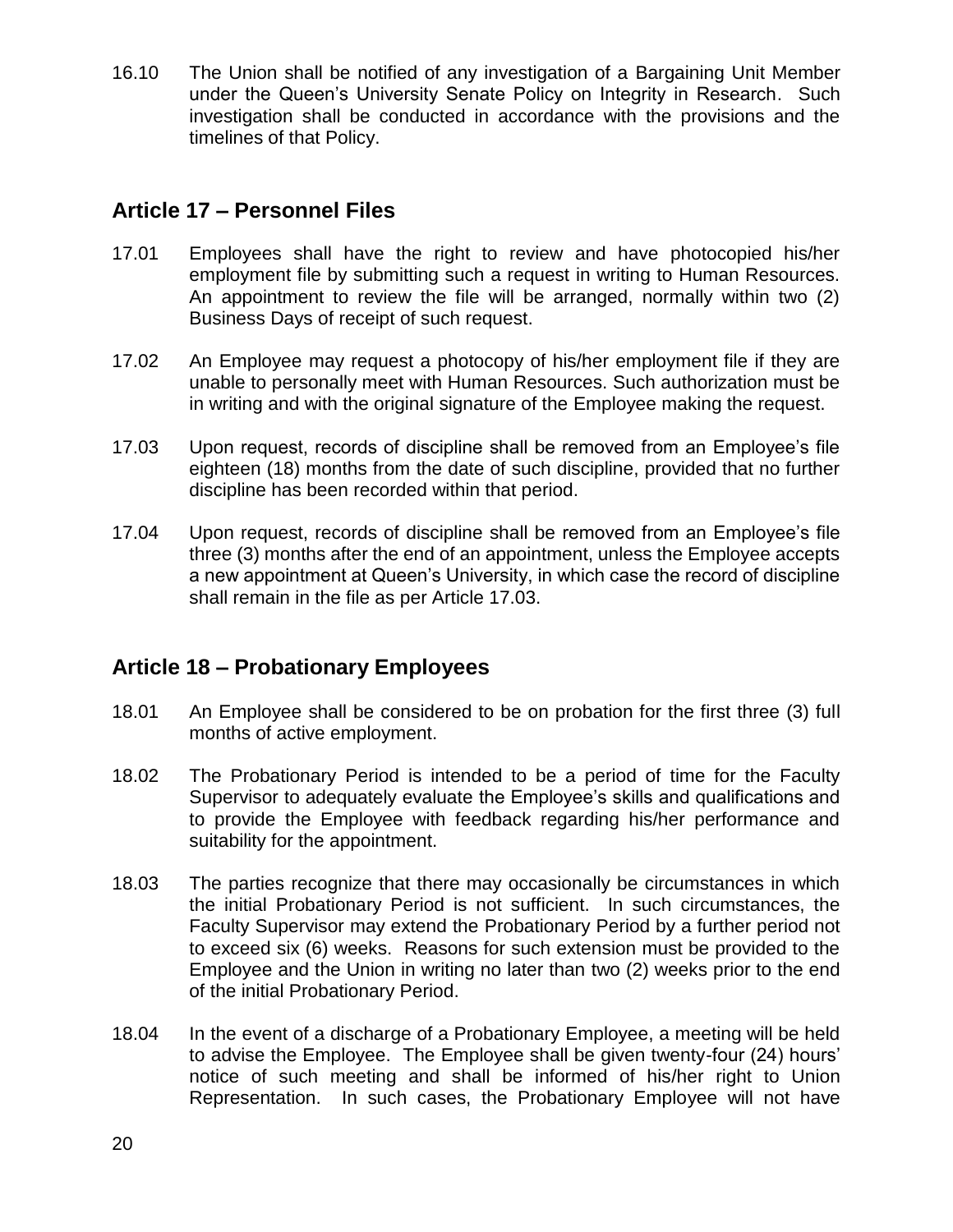recourse to the grievance or arbitration procedure unless the dismissal is exercised in a manner that is arbitrary, discriminatory, or in bad faith.

18.05 Reasons for the dismissal of a Probationary Employee shall be in writing with a copy to the Union, and such Employee shall be provided with at least one week's notice or pay in lieu of notice.

## **Article 19 – Grievance Procedure**

- 19.01 A grievance is any dispute or difference arising out of the interpretation, application, administration, or alleged violation of the specific terms of this Agreement. It is the mutual desire of the Union and the Employer that grievances should be addressed as quickly as possible.
- 19.02 The Employer acknowledges the right and duties of the representatives of the Union to assist Employees in preparing and presenting a grievance, and the Employee shall be entitled to be present at every step of the grievance procedure.
- 19.03 A grievance may be one of the following types:
	- (a) Individual grievance: an individual Employee grieves against the University;
	- (b) Group grievance: two or more Employees grieve against the University for the same or similar reason, or based on the same or similar event, transaction, or decision;
	- (c) Union or policy grievance: the Union grieves against the University's interpretation, application, administration, or alleged violation of this Agreement. The regular grievance procedure shall not normally be bypassed when an Employee(s) could themselves institute a grievance directly affecting him/her; and
	- (d) University grievance: the University grieves against an action of the Union.
- 19.04 At any stage of the grievance procedure, the Faculty Supervisor may be accompanied by another representative of the Employer.
- 19.05 The parties agree to use every reasonable effort to resolve grievances arising from this Agreement informally and promptly. All exchanges of information, communications, and offers of settlement shall be kept confidential and are without prejudice.
- 19.06 No Employee shall be disciplined for exercising his/her right to present a grievance as provided in this Collective Agreement or for exercising his/her rights under the *Ontario Labour Relations Act*.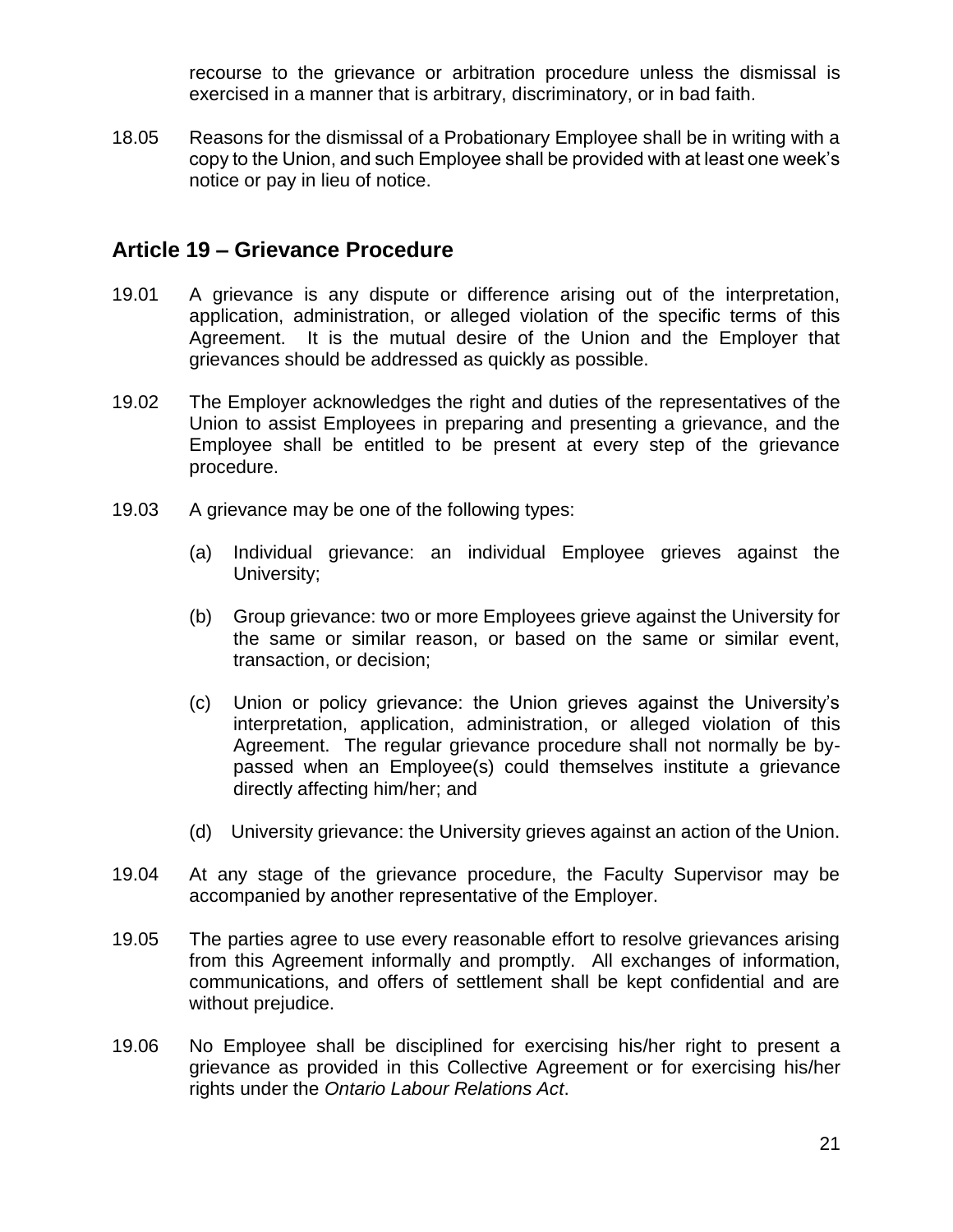### 19.07 INFORMAL DISCUSSION:

Whenever it is possible before a grievance is filed, the Faculty Supervisor will be given the opportunity to resolve the matter in accordance with the following:

- (a) The matter shall be brought to the attention of the Faculty Supervisor within fifteen (15) Business Days after its occurrence, or from the date the Employee ought reasonably to have been aware of the occurrence or the circumstance giving rise to the matter.
- (b) After the matter has been brought to the attention of the Faculty Supervisor, the Faculty Supervisor, and the Employee shall discuss the matter, and a representative of the Union may accompany the Employee if he/she wishes. The discussion shall take place within five (5) Business Days after the matter is brought to the attention of the Faculty Supervisor. The Faculty Supervisor shall respond within five (5) Business Days of the discussion. If requested, a written response will be provided. Any response from the Faculty Supervisor will be without prejudice to the Employer's position on this or any similar matter.

### 19.08 STEP ONE

- (a) If a matter is not resolved by the Informal Discussion with the Faculty Supervisor as provided for in Article 19.07, a formal grievance may be submitted to the Department Head (or delegate) of the academic unit in which the Employee works. Such grievance shall be submitted within ten (10) Business Days of the discussion provided for in Article 19.07. The grievance must be stated in writing, by the Union, outlining the facts of the grievance, the Article(s) of the Agreement alleged to have been violated, and the relief sought. The form must be signed and dated by the grievor and a Representative of the Union.
- (b) The Department Head (or delegate) shall convene a meeting with the Employee, the Faculty Supervisor, and the Union representative(s) to discuss the grievance within ten (10) Business Days of the receipt of the grievance and shall respond to the grievance, in writing, within ten (10) Business Days of this meeting.
- (c) Where the Department Head is the Faculty Supervisor or in a non-Departmentalized Faculty, if a matter is not resolved by the Informal Discussion with the Faculty Supervisor as provided for in Article 19.07, then the grievance shall proceed from the Informal Discussion directly to STEP TWO of the grievance procedure.

### 19.09 STEP TWO

If the grievance remains unresolved following the STEP ONE process, the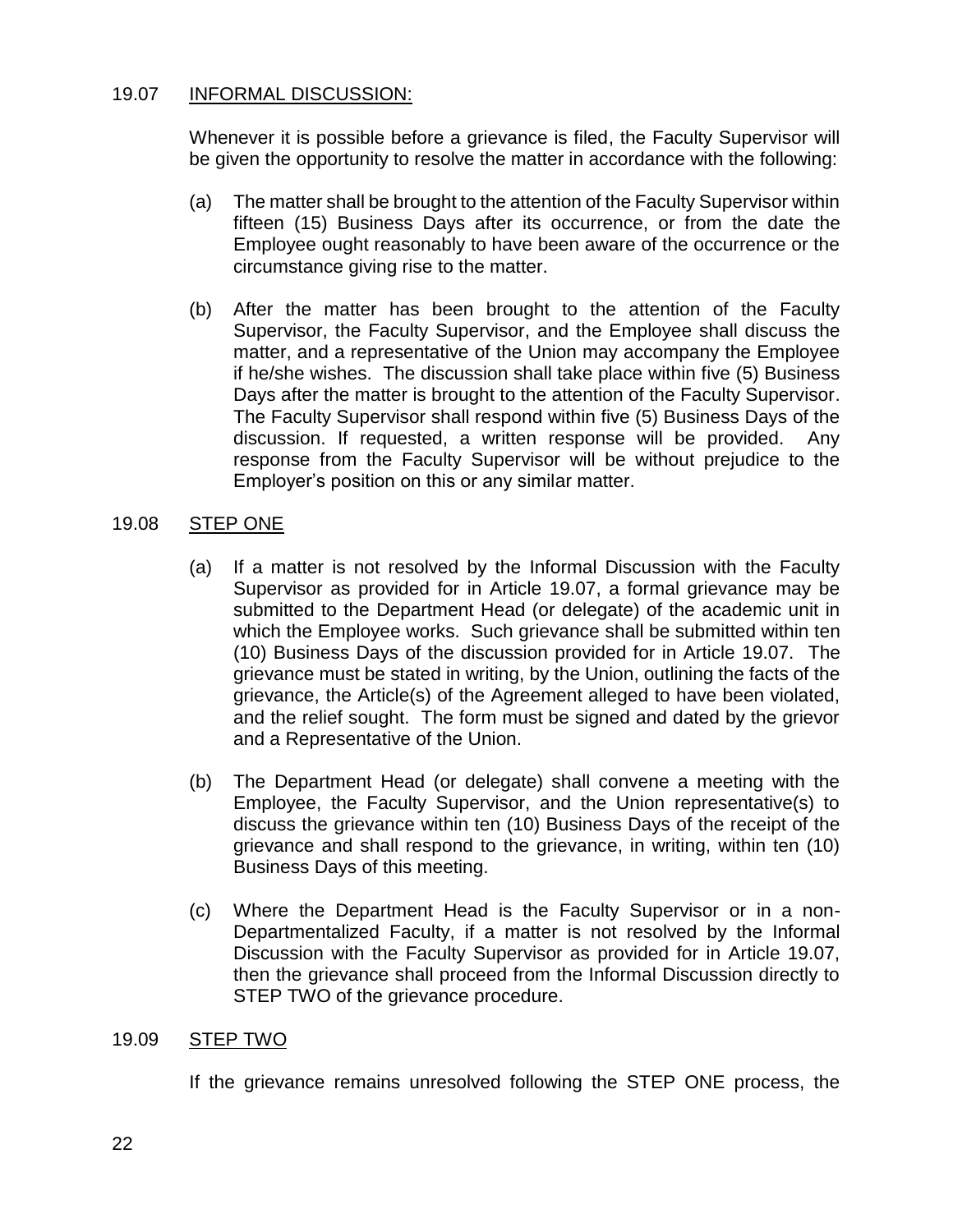grievance may be submitted to the Dean of the Faculty (or delegate) in which the Employee works. Where the Dean is the Faculty Supervisor, the grievance shall be submitted to the Vice-Principal of Research (or delegate). Such grievance shall be submitted within ten (10) Business Days of the STEP ONE response. The Dean (or delegate) shall convene a meeting with the Employee and the Union Representative(s) to discuss the grievance within ten (10) Business Days of the receipt of the grievance and shall respond to the grievance, in writing, within ten (10) Business Days of this meeting.

- 19.10 If the grievance remains unresolved following STEP TWO, the grievance may be submitted to arbitration as set forth in Article 20 – Arbitration Procedure. If no written request for arbitration is received within twenty-five (25) Business Days of the receipt of the decision under STEP TWO, the grievance shall be deemed to have been withdrawn.
- 19.11 Where no response is given within the time limits specified in the Grievance Procedure, the grieving party shall be entitled to submit the grievance to the next step of the Grievance Procedure. Any grievance that is not commenced or processed to the next step in the Grievance Procedure within the aforesaid time limits, or as mutually extended by written agreement between the Employer and the Union, shall be deemed to have been withdrawn.
- 19.12 Group grievances, Union policy grievances, University grievances, suspension and dismissal grievances shall be initiated at STEP TWO of the Grievance Procedure. Grievances initiated by the Union shall be delivered to the Associate Vice-Principal (Faculty Relations). Any grievance initiated by the University shall be submitted to the PSAC Kingston Regional Office. A decision by the Union will be delivered to the Associate Vice-Principal (Faculty Relations) in writing within the timelines laid out in Article 19.09 and Article 19.10.
- 19.13 The Employer and the Union will make reasonable efforts to schedule grievance meetings that do not interfere with either the grievor's or the Representative's employment duties. In the event that an Employee's presence is required for a grievance meeting or for attendance at arbitration, the Employee will provide his/her Faculty Supervisor with as much notice as possible. The grievor and the Representative who accompanies the grievor will not suffer any loss of pay as a result of attendance at meetings between the Employer and the grievor.
- 19.14 After a grievance has been filed, no negotiation of this grievance shall take place outside of the Grievance Procedure.

## **Article 20 - Arbitration Procedure**

### **Appointment of an Arbitrator**

20.01 Grievances shall be heard by a single arbitrator.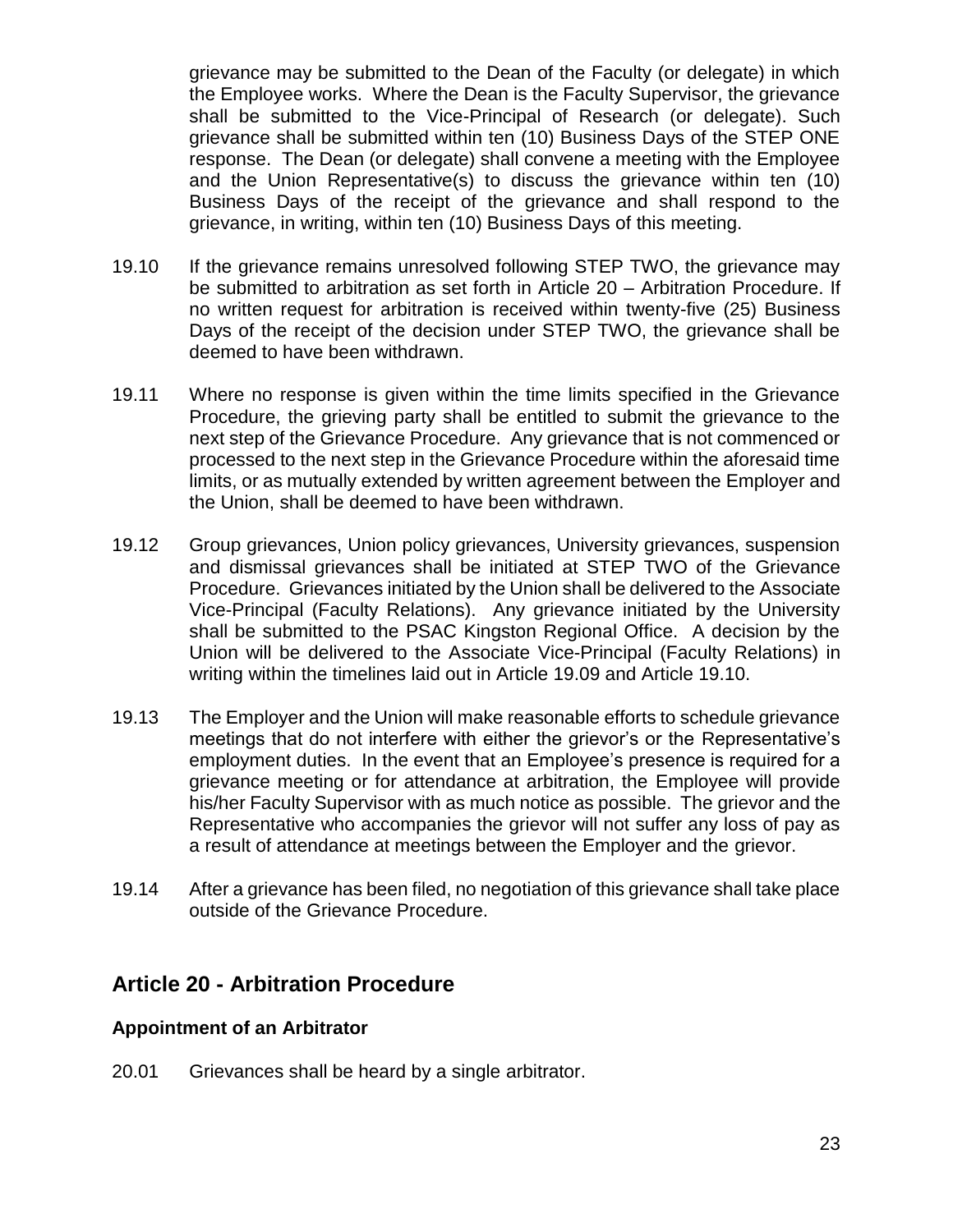- 20.02 If the Employer or the Union requests that a grievance be submitted to arbitration, it shall make such request in writing addressed to the other party within twenty-five (25) Business Days of the written decision of STEP TWO. The grieving party will propose three (3) arbitrators to the responding party in their submission for arbitration.
- 20.03 If the responding party cannot agree to the appointment of any of these three (3) proposed arbitrators, it will propose three (3) alternate arbitrators to the grieving party.
- 20.04 If the parties cannot agree on an arbitrator within twenty five (25) Business Days of receiving the written request cited in Article 20.02, either party may request that the appointment of an arbitrator be made by the Minister of Labour for the Province of Ontario, or may continue to attempt to reach agreement on the selection of an arbitrator.

### **Authority**

- 20.05 An arbitrator has the power and authority as provided for in the *Ontario Labour Relations Act*, including the power to interpret and apply human rights and other employment-related statutes. The arbitrator shall have no authority to add to, subtract from, modify, change, or alter in any way the provisions of this Agreement or any expressly written amendment or supplement thereto or to extend its duration, or to make a decision which has such effect, unless the parties have expressly agreed, in writing, to the arbitrator's specific authority to do so.
- 20.06 No matter may be submitted to arbitration which has not been properly carried through the Grievance Procedure, except that the parties may, by mutual written consent, extend the time limits fixed in the Arbitration Procedures.
- 20.07 The written decision of the Arbitrator will be final and binding upon the parties hereto and the Employees.
- 20.08 Each of the parties hereto will bear one-half of the fees and expenses of the Arbitrator.
- 20.09 Where appropriate, the parties may, by mutual consent, agree to expedite the arbitration process. Expedited arbitration shall proceed by agreed statement of facts.

## **Article 21 – Academic Freedom and Responsibilities**

21.01 The parties agree to uphold the academic freedom of Employees, which is defined as the right of Employees to act without deference to prescribed doctrine in performing activities of a Postdoctoral Fellow, such as to do research, to learn, to engage in scholarly activity, to publish, to provide academic comment and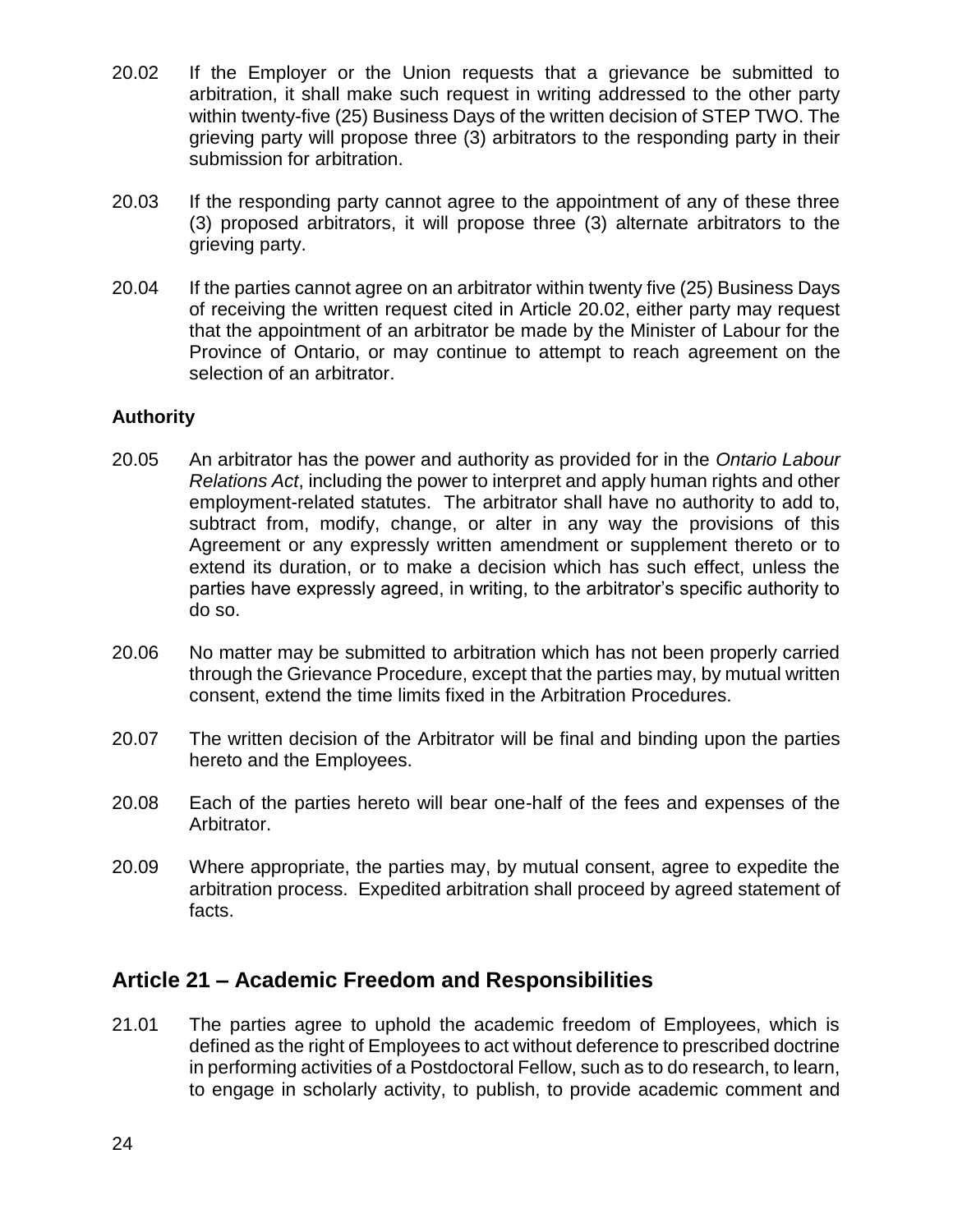critique, to examine, to acquire, develop and transmit knowledge, to create and to perform, and in those instances where the Letter of Appointment so indicates, to teach.

- 21.02 The academic freedom of the Employee shall be exercised in accordance with the scope of the work.
- 21.03 As a member of the academic community, each Employee has responsibilities as well as rights, and is responsible, within the framework of the research program of the Faculty Supervisor, for his/her research findings and conclusions.
- 21.04 Authorship of published work shall be determined in a manner consistent with the respective contributions of the Employee and other contributors, the standards for the academic and professional discipline, and authorship policies of relevant publications. Employees shall receive recognition consistent with their contribution.
- 21.05 Should conflict arise relating to research contribution that cannot be resolved by informal means at the level of the academic unit, advice should be sought from the Vice-Principal (Research) or delegate. If the dispute is not resolved, it may be subject to Article 19 – Grievance Procedure and Article 20 – Arbitration Procedure.
- 21.06 In his/her capacity as a researcher and scholar, an Employee shall not purport to represent the views of the Employer unless so authorized. The Employer accepts no responsibility for such expressions and shall exercise no censorship.

## **Article 22 – Intellectual Property**

22.01 Intellectual Property ("IP") refers to inventions, discoveries, creations, writings, and other products, however arising, which are the result of intellectual or artistic activity, and which are capable of protection pursuant to the laws of Canada.

These include but are not limited to:

- (a) works;
- (b) patentable and patented inventions;
- (c) trademarks (whether or not registered);
- (d) registerable and/or registered industrial designs;
- (e) trade secrets; and
- (f) confidential information.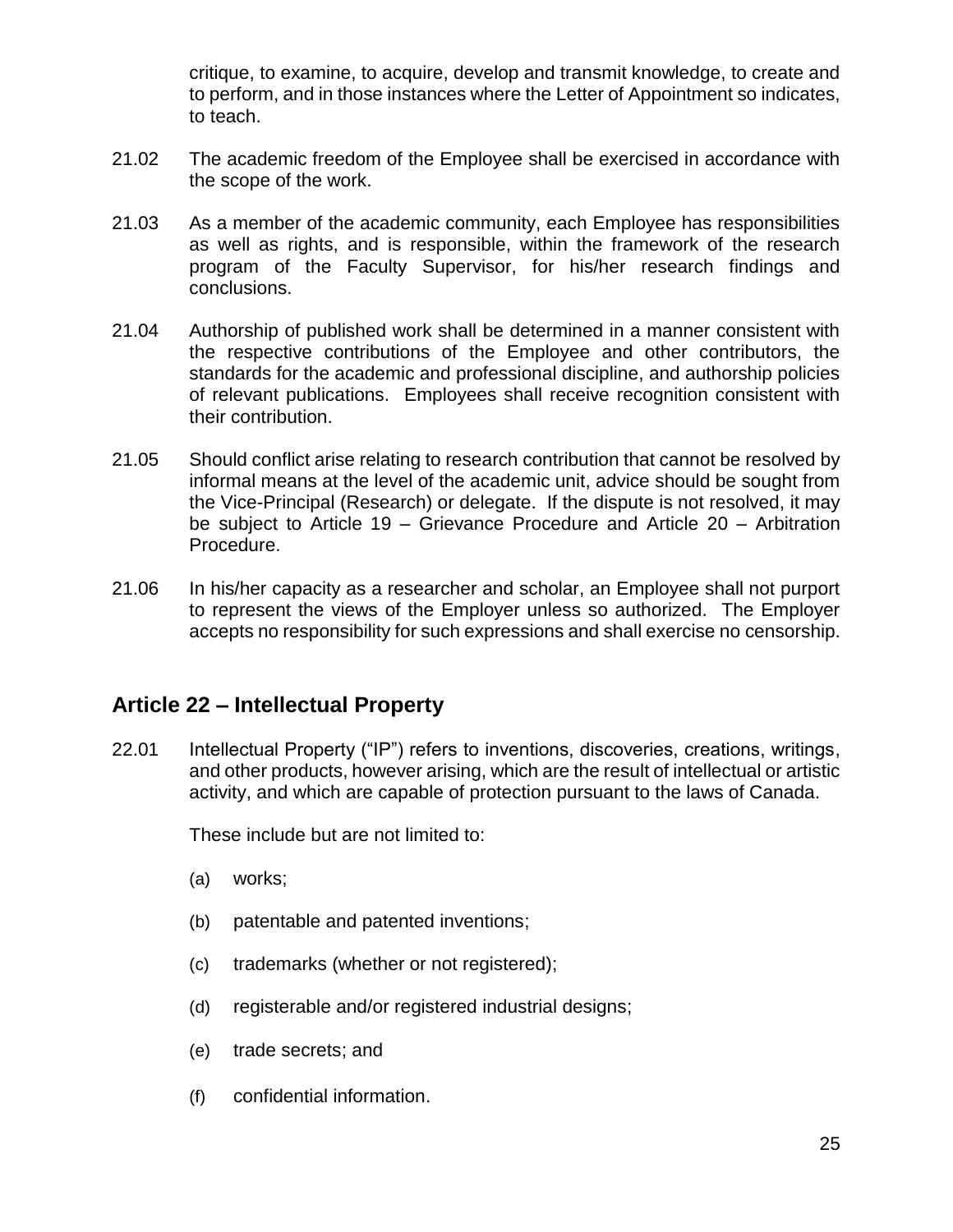- 22.02 "Intellectual Property Rights" or "IP Rights" means any right relating to Intellectual Property such as, but not restricted to copyrights, rights to obtain patents, rights under patents, rights to protect or register trade-marks, rights under protected or registered trade-marks, rights to register artistic or literary works or industrial designs; rights under registered artistic, literary or industrial designs, rights to protect trade secrets and confidential information, and other similar rights in any country.
- 22.03 The Employer shall not claim ownership of any IP produced or owned by Employees prior to their appointment with the Employer.
- 22.04 In an academic research environment, collaboration and teamwork are common and the IP rights of all creators or inventors must be respected, along with any other arrangements agreed to in advance.
- 22.05 The Employer retains a royalty-free irrevocable right to use for educational and research purposes any Intellectual Property created by an Employee in relation to his/her research activities.
- 22.06 When it is determined that commercialization of Intellectual Property is to be pursued, ownership of the IP shall be established in writing between the Faculty Supervisor, the Employee, and other collaborators or sponsors, taking into consideration each party's contributions and obligations to the Employer and/or others. Such obligations may include, but are not limited to, any arrangement where ownership or license of IP or IP Rights must be assigned as a condition of employment or any arrangement by the Employer to a third party as a condition of funding or support of the research. Owners of commercializable IP shall be entitled to share in the net proceeds in proportion to their contributions, unless agreed otherwise. Employees shall be entitled to convene a meeting with the Faculty Supervisor and other contributing parties, to discuss or agree upon ownership and commercialization of IP, with Union Representation, with at least twenty-four (24) hours' notice and shall be entitled to Union Representation at any meeting involving the signing by the Employee of any written agreement referenced herein.
- 22.07 Any disputes arising from the administration of this Article shall first be referred to the Vice-Principal (Research) or delegate to discuss the dispute and explore possible resolutions. If the dispute cannot be resolved, it may be subject to Article 19 – Grievance Procedure and Article 20 – Arbitration Procedure.

## **Article 23 – Safe Disclosure**

### **Reporting Actual or Suspected Violations**

23.01 Employees are strongly encouraged to report actual violations of laws, regulations, University policies or procedures, including violations of ethical and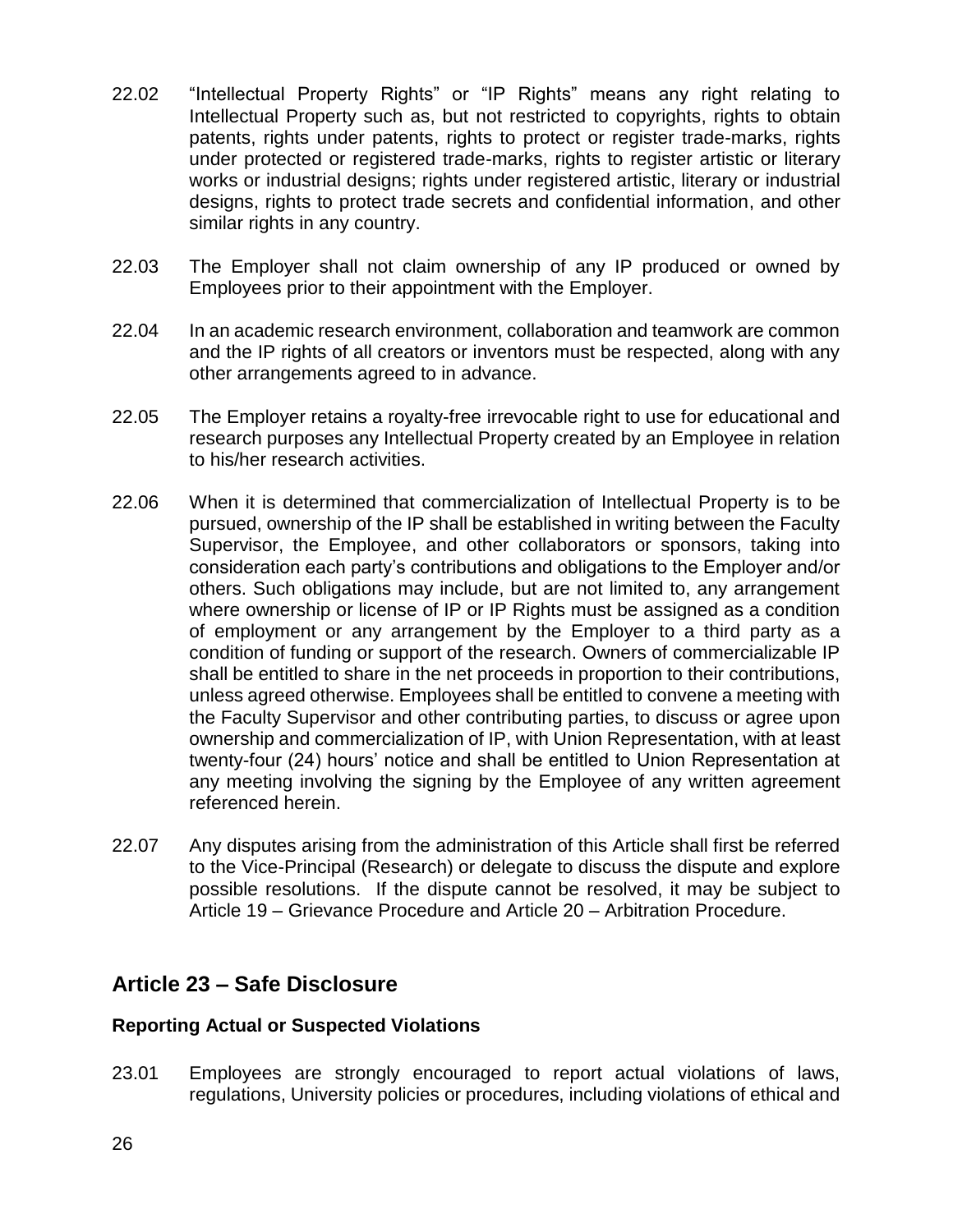professional standards that come to their attention. Employees are also strongly encouraged when he/she has a bona fide basis upon which to believe a violation of laws, regulations, University policies or procedures including violations of ethical and professional standards has occurred, to report such belief and to provide the appropriate authority with the facts and circumstances upon which such beliefs are based.

- 23.02 In addition to the specific reporting processes established under University policies, an Employee may report a suspected or actual violation directly to his/her Faculty Supervisor or he/she may contact Faculty Relations. In appropriate circumstances, reports may be made anonymously. However, to the extent that it is legally required, the Employer will disclose information reported, and it is acknowledged that University policies may limit the extent to which anonymous reports can be investigated and/or acted upon.
- 23.03 Insofar as is possible, reports pursuant to Article 23.01 should be in writing, providing sufficient, precise, and relevant information concerning dates, places, persons, numbers, etc., to allow for a reasonable investigation to take place.
- 23.04 Investigations shall be conducted on the timelines specified by the applicable Queen's University policies.

### **Protection of Employees**

- 23.05 Any Employee who in good faith reports a suspected or actual violation of law, regulation, University policy or procedure, or ethical or professional standards, will be protected from retaliation as a result of such reporting, regardless of whether or not, after investigation, a violation is found to have occurred.
- 23.06 No member of the University community shall discharge, demote, suspend, threaten, harass, or discriminate against an Employee for making a bona fide report. This protection extends to each individual who, with bona fide reasons to believe the veracity of information of which he/she is aware, provides that information in relation to an investigation of a report by an Employee.
- 23.07 Any act of retaliation shall be treated by the University as a serious violation of policy and may be subject to disciplinary action, up to and including discharge from employment for just cause.

## **Article 24 – Technological Change**

24.01 The parties recognize that Employees' work may include developing, using and/or implementing new technologies. No Employee will be laid off because of the introduction of a new technology.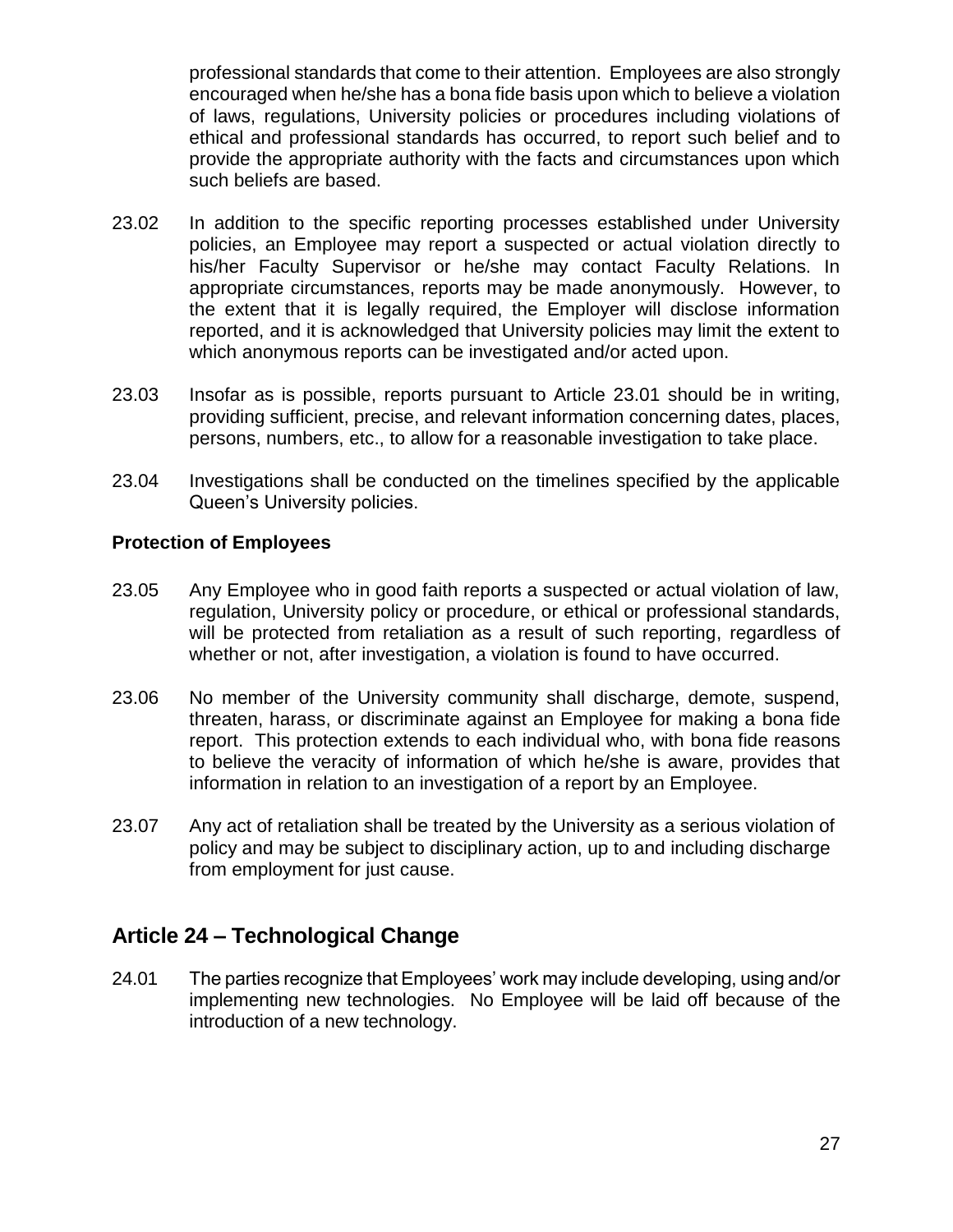24.02 Where the introduction of a new technology is required as a component of an Employee's duties, training will be provided at no cost to the Employee. All hours spent in such training shall be considered time worked.

## **Article 25 – Health and Safety**

- 25.01 The Employer is subject to the provisions of the *Occupational Health and Safety*  Act of the Province of Ontario and its regulations, including the provision that calls for a worker representative selected by the Union on the University Joint Health and Safety Committees. It is agreed that the University and the Union will cooperate to the fullest possible extent in the prevention of accidents and the promotion of safety and health at University workplaces. To this end, the parties acknowledge and agree that all University Employees on University and third-party premises where Employees work, are required to comply with worksite specific policies, procedures, regulations, and standards relating to health and safety.
- 25.02 The Employer recognizes the right of workers to be informed about hazards in the workplace, to be provided with appropriate training, and the right to refuse unsafe work in accordance with the *Occupational Health and Safety Act* where there is an immediate danger to the Employee's health and safety or to the health and safety of others**.**
- 25.03 The Union will select a worker representative for each applicable Joint Health and Safety Committee formed under the *Occupational Health and Safety Act*. Time spent attending meetings of the Committee or carrying out duties as a worker representative shall be considered time worked.
- 25.04 A worker representative on a Joint Health and Safety Committee may become a certified worker representative on the Committee. The University will provide the required training for certification at no cost to the Employee or the Union. Time spent in such training shall be considered time worked, as outlined in Article 13 – Hours of Work and Overtime.
- 25.05 When a worker representative on a Joint Health and Safety Committee ceases to be employed in the Bargaining Unit, he/she will cease to be a worker representative on the Committee.
- 25.06 The University will supply, and Employees will wear and/or utilize, personal protective equipment and the other devices that the University requires Employees to wear and/or utilize.
- 25.07 The Employer shall provide information, training and supervision to an Employee to protect the health and safety of that Employee. With reference to Article 13, time spent in such training shall be considered time worked, as outlined in Article 13 – Hours of Work and Overtime.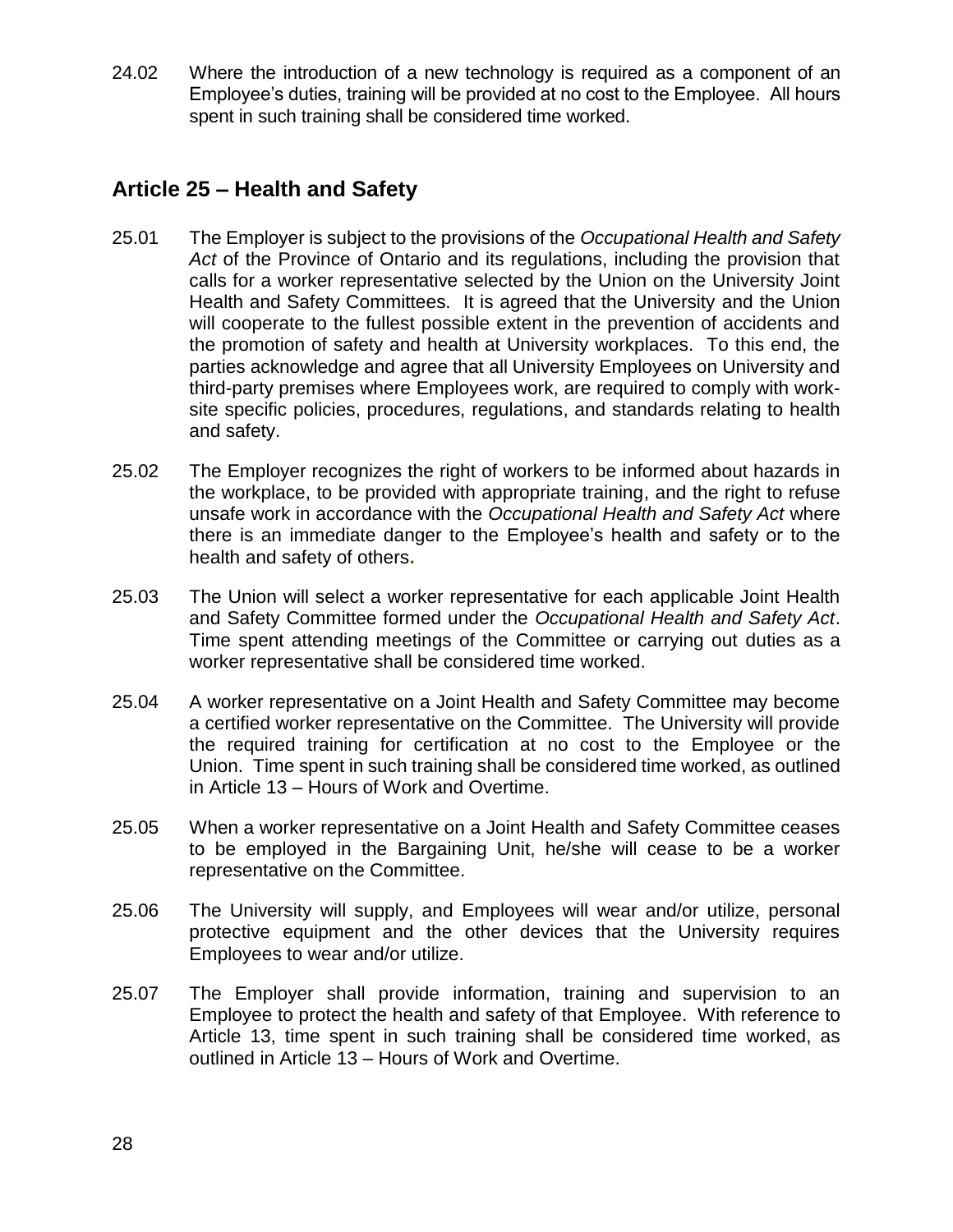- 25.08 The name and contact information of the Health and Safety Officer in each Academic Unit shall be posted in the Department/Academic Unit.
- 25.09 In accordance with the *Occupational Health and Safety Act*, persons with authority in the workplace, including any Employees, shall ensure that persons under their authority are informed of health and safety hazards, and advised of policies and procedures associated with the safe handling of materials and equipment.

## **Article 26 – Outside Professional Activities**

- 26.01 Employees receive appointments at the University based on their expertise and competence in their respective professional fields. Outside professional activities may enhance the professional and scholarly competence of the Employee as well as the reputation of the University.
- 26.02 Employees may engage in professional activity with the community outside the University, provided that such activity does not conflict or interfere with the Employee's duties or responsibilities to the Employer. The Employee shall not represent himself or herself as acting on behalf of the University. However, nothing shall prevent the Employee from stating the nature and place of his/her employment at the University.
- 26.03 Should outside professional activities involve the use of University employees, facilities, supplies, or services, such use shall be subject to the prior written approval of Dean or their designate and shall be at the prevailing rates unless the Dean or their designate agrees in writing to waive all or part of the charges.

## **Article 27 – Wages and Pay Administration**

- 27.01 Employees shall be paid on a monthly basis, by bank deposit on the last work day of each month, for a period equal to the length of their contract. The Employer may increase the frequency of the pay period provided Employees receive at least sixty (60) Calendar Days' notice prior to the change.
- 27.02 Employees are to be paid by direct deposit into the account and institution of their choice provided the institution is licensed to accept deposits in Canada. Employees are responsible for setting up and maintaining accurate information through the Employee self-service internet application provided by the Employer.
- 27.03 While Faculty Supervisors retain flexibility in determining the appropriate salary for each Employee having regard to available funding, a candidate's specific qualifications, experience, references, and academic record and market trends, in no case shall an Employee's total base annualized salary from all combined sources, including internal and external sources, be less than the amount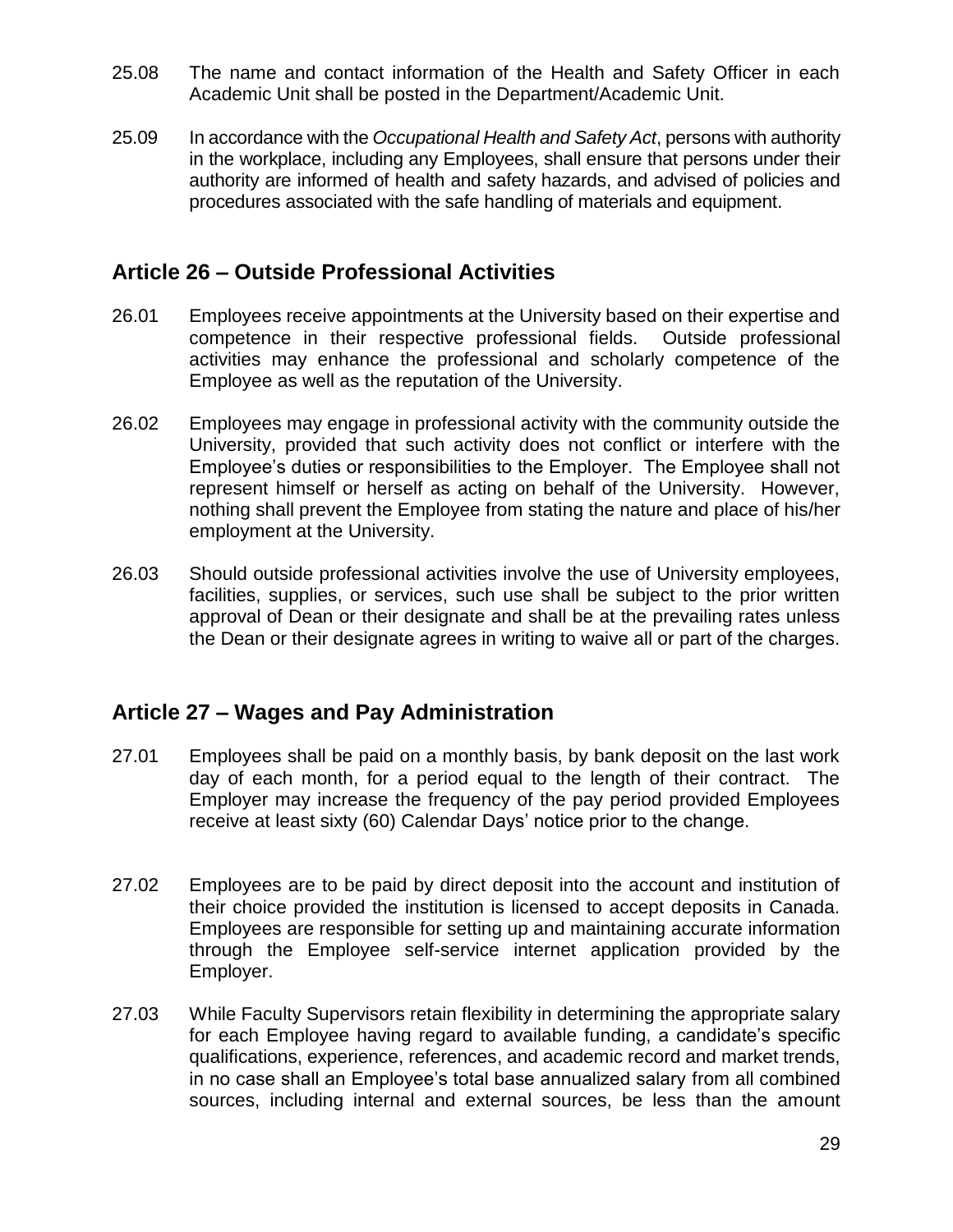stipulated in Appendix A, or the prorated equivalent for an Employee who is working less than full-time hours in the Bargaining Unit.

- 27.04 If at any time during the Employee's appointment, the Employee obtains salary support for postdoctoral work that was not originally anticipated in the current Appointment Letter, the Faculty Supervisor's financial commitment may be offset, in whole or in part, by the amount of the salary support. If such salary support for postdoctoral work is reduced or eliminated, the Faculty Supervisor will reinstate his/her financial commitment by the amount of such reduction, up to the level of the Faculty Supervisor's financial commitment originally stated in the current Appointment Letter. This requirement does not extend to appointment extensions or new appointments.
- 27.05 The parties agree that no Employee who holds an appointment on the date that this Agreement is ratified by both parties shall be subject to a reduction in the annual salary/stipend paid by the Faculty Supervisor for that appointment solely as a result of the implementation of the stated minimum floor in Appendix A.

## **Article 28 – Pensions and Benefits**

- 28.01 The University will make available to Employees the plans as outlined below. The Employee's contributions to these benefits, where applicable, are debited from the PDFs salary payment by Human Resources. Employees must sign on for any optional benefits at Human Resources and coverage is not effective until the necessary enrollment documentation is completed.
- 28.02 These plans shall be administered in accordance with the policies and procedures established by the University and/or the insurer.

### 28.03 **The Pension Plan**

Employees may choose to participate in the Queen's Pension Plan after a period of two continuous years of employment if they have earned 35% of the YMPE (Canada Pension Plan annual maximum pensionable earnings or worked at least 700 hours in each of two consecutive years).

- 28.04 **Long Term Disability Plan** (Premiums are 100% paid by the Employee)
	- (a) Employees may choose to enrol in the Long Term Disability Plan.
	- (b) The Union will be notified by the University when LTD application documents have been sent to an Employee.
- 28.05 **Group Life Insurance** (Premiums are 55% paid by the University and 45% paid by the Employee)
- 28.06 **Queen's Supplementary Medical Plan** (Premiums are 100% paid by the Employer)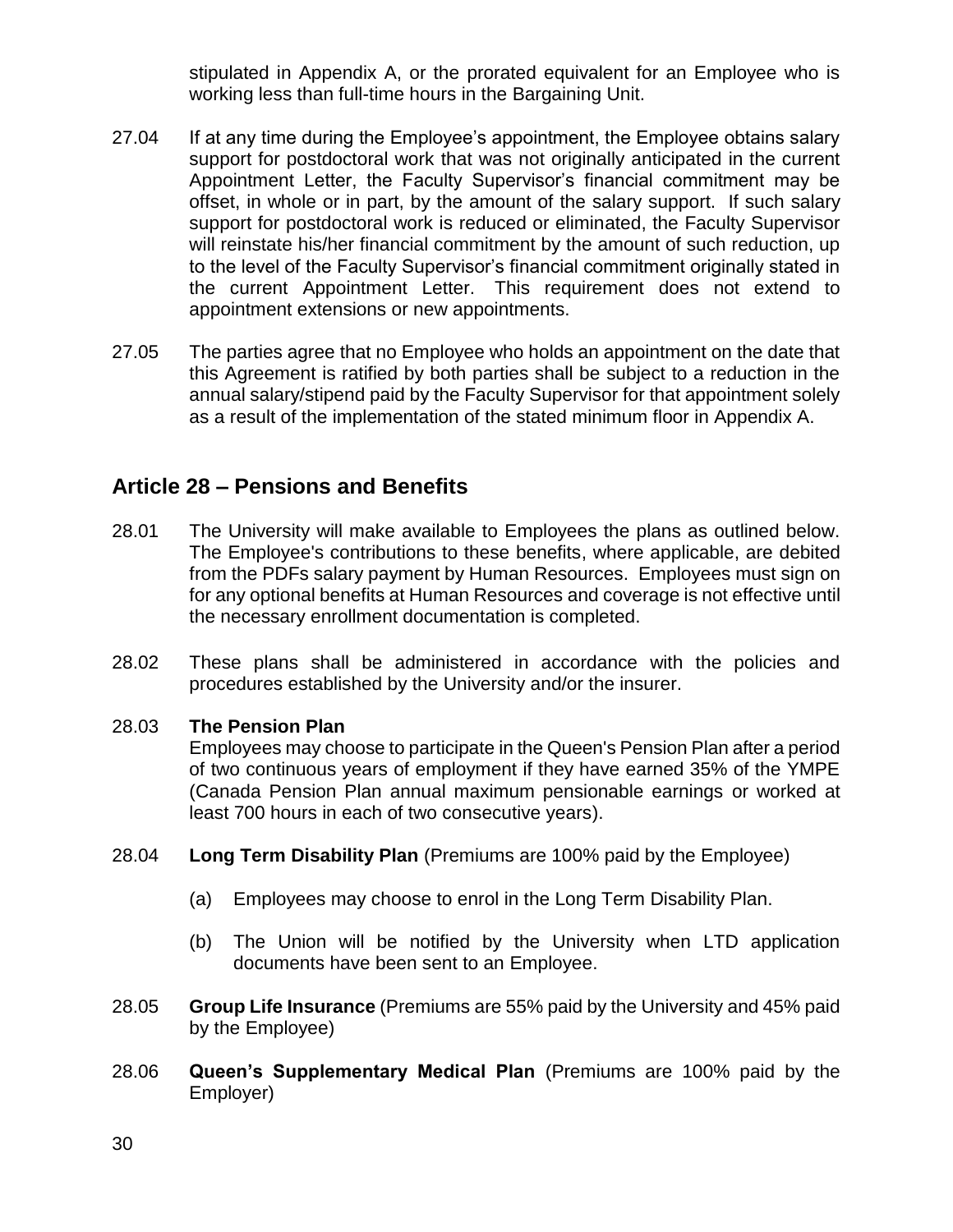## **Article 29 – Statutory Holidays**

29.01 (a) The following holidays will be granted with pay:

- New Year's Day
- Family Day
- Good Friday
- Victoria Day
- Canada Day
- Civic Holiday (currently 1st Monday in August)
- Labour Day
- Thanksgiving Day
- Christmas Day
- Boxing Day

The parties agree that the Bargaining Unit will not be exempt from University-wide holidays or any other day the University is considered to be officially closed, excluding normal weekend closure (Saturday and Sunday).

- (b) When a holiday falls on a day the Employee is not scheduled to work, the Employer will set an alternate day (generally the next working day) for the observance of the holiday.
- 29.02 Employees required to work on an observed holiday will receive payment at time and one-half for the actual hours worked, in addition to their regular pay for the day itself. An Employee has the option to receive payment for actual hours worked in the form of monetary compensation or equivalent time off at the applicable overtime rate, at a mutually convenient time to the Faculty Supervisor and the Employee. The Employee shall advise the Faculty Supervisor which option will be chosen prior to the observed holiday.

## **Article 30 – Vacations**

30.01 Employees shall be entitled to vacation allowances, per appointment year, in accordance with the following chart and will be prorated for any portion of an Employee's appointment that is less than 12 months.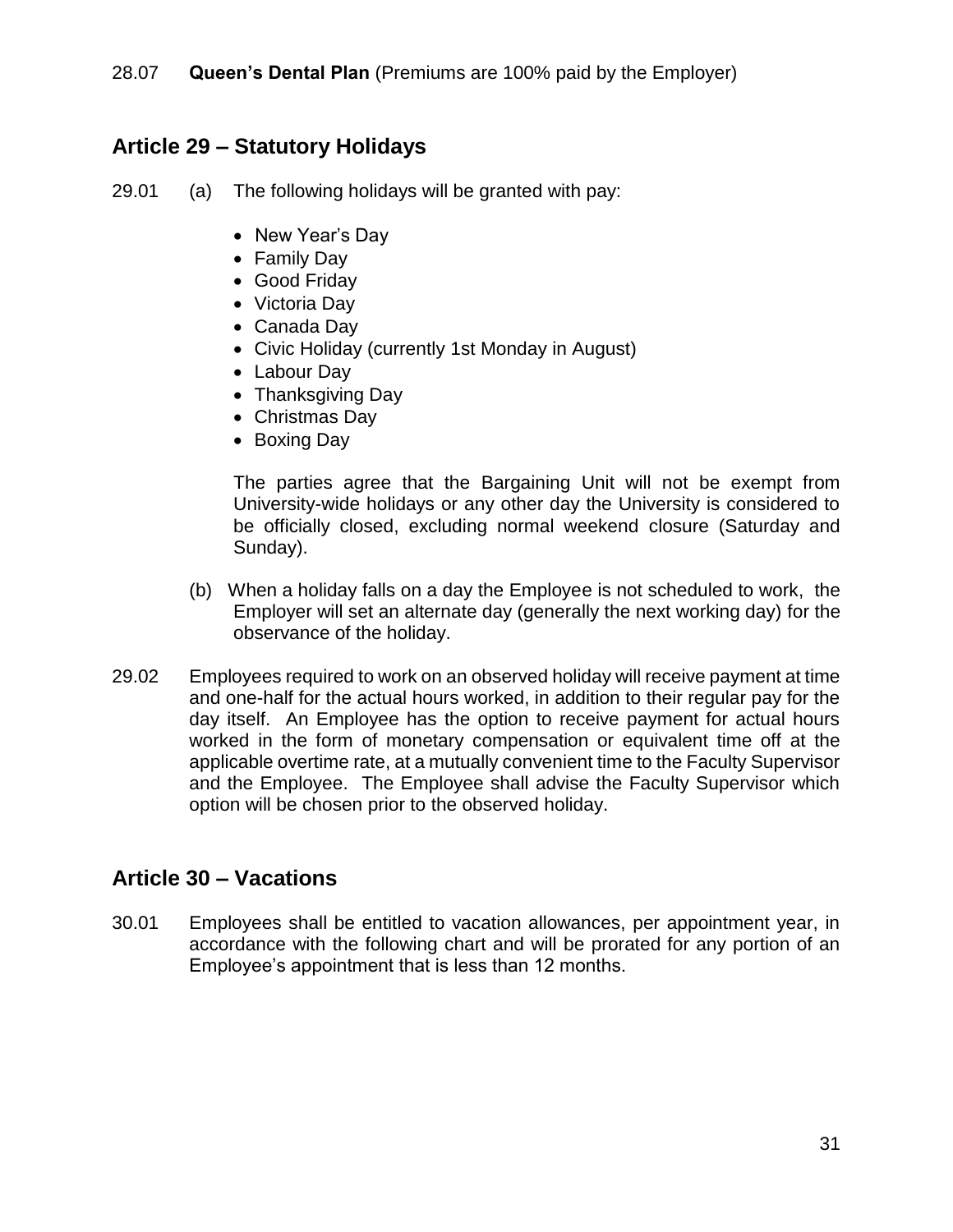| <b>Completed Years of Continuous</b><br>Service as at the Beginning of the<br><b>Appointment Year</b> | <b>Vacation Entitlement</b>             |
|-------------------------------------------------------------------------------------------------------|-----------------------------------------|
| Less than one (1) year                                                                                | fifteen $(15)$ days (three $(3)$ weeks) |
| one (1) year or more                                                                                  | fifteen (15) days                       |
| three (3) years or more                                                                               | sixteen (16) days                       |
| four (4) years or more                                                                                | seventeen (17) days                     |
| five (5) years or more                                                                                | eighteen (18) days                      |
| six (6) years or more                                                                                 | nineteen (19) days                      |
| seven (7) years or more                                                                               | twenty (20) days (four (4) weeks)       |
| ten (10) years or more                                                                                | twenty-one (21) days                    |

- 30.02 The Employee and his/her Faculty Supervisor will make every effort to ensure that full vacation entitlement is scheduled and taken during the period for which it was granted. Unused vacation time cannot be carried forward into subsequent appointment years without the express written consent of the Faculty Supervisor.
- 30.03 A break in employment of one hundred and twenty (120) Calendar Days duration or less shall not constitute a break in the employment relationship for the purpose of 30.01.
- 30.04 With the express written consent of the Faculty Supervisor in accordance with Article 30.02 above, an Employee who accepts a new position within the Bargaining Unit at the University shall be entitled to carry over a maximum of ten (10) unused vacation days. In such cases, accrued vacation over and above ten (10) days will be paid out.

## **Article 31 – Leaves of Absence**

31.01 In addition to the leaves outlined in this Article, the Employer may grant leaves of absence with or without pay to Employees for legitimate personal reasons. Requests for such leaves shall not be unreasonably denied.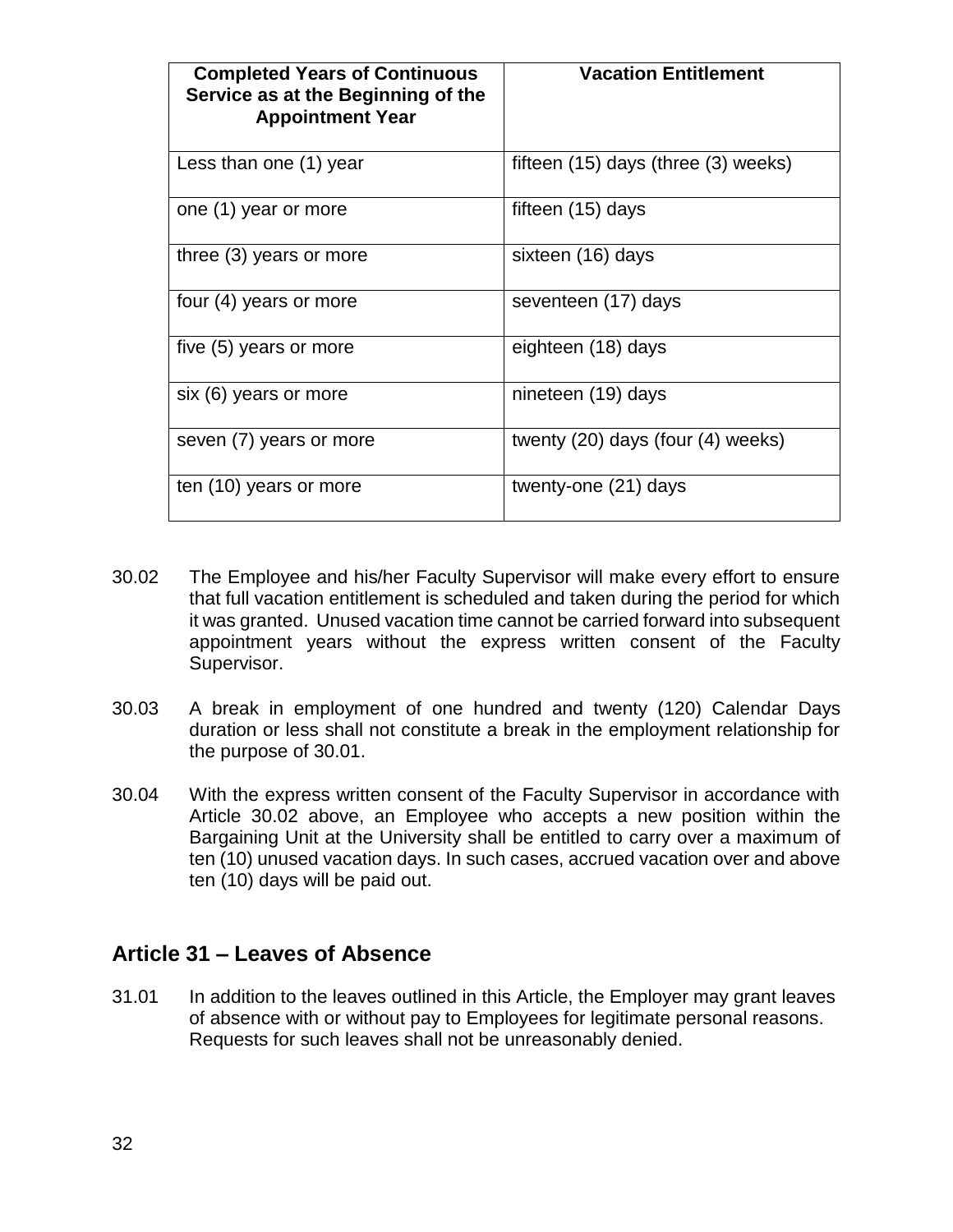31.02 No leave of absence shall extend beyond the end date of the appointment in which the leave of absence commenced, except as may otherwise be required by the *Employment Standards Act.*

### **Bereavement Leave**

- 31.03 An Employee shall be granted time off for a leave of absence with pay from one (1) to five (5) consecutive Business Days, depending on circumstances, to travel and/or attend to arrangements associated with the death of a family member or close relative. Notwithstanding the foregoing, in the case of the death of an Employee's parent, step-parent, foster parent, spouse, partner, child, step-child, foster child, sibling or step-sibling, the Employee shall be granted leave of absence with pay of five (5) Business Days.
- 31.04 It is recognized by the parties that the circumstances which call for leave in respect of bereavement are based on individual circumstances. On request, the Employer may, after considering the particular circumstances involved, grant leave with or without pay for a period greater than and/or in a manner different than that provided above, and such request shall not be unreasonably denied.

### **Court Leave**

- 31.05 Upon written request to the Faculty Supervisor, an Employee shall be granted paid leave, less what the court pays for the performance of the required duties, when summonsed to serve for jury duty or jury selection, or when subpoenaed as a witness to court proceedings to which the Employee is not a party.
- 31.06 The Employee shall provide evidence confirming the period of jury or witness duty served to qualify for paid Court Leave, and shall provide to his/her Faculty Supervisor proof of the amount of pay received for jury or witness duty, excluding payment for days that are not part of the Employee's normally scheduled work week, travelling, meals, or other out-of-pocket expenses.
- 31.07 The Employee must present a copy of the summons or subpoena to the Faculty Supervisor which indicates the period of jury duty or witness service required.
- 31.08 To qualify for paid Court Leave, the Employee must provide evidence confirming the period of jury or witness duty served.

#### **Family Medical Leave**

31.09 For the purposes of Family Medical Leave, family shall be defined as per the *Employment Standards Act of Ontario*. An Employee shall be granted leave without pay for the care and support of family in accordance with the following conditions: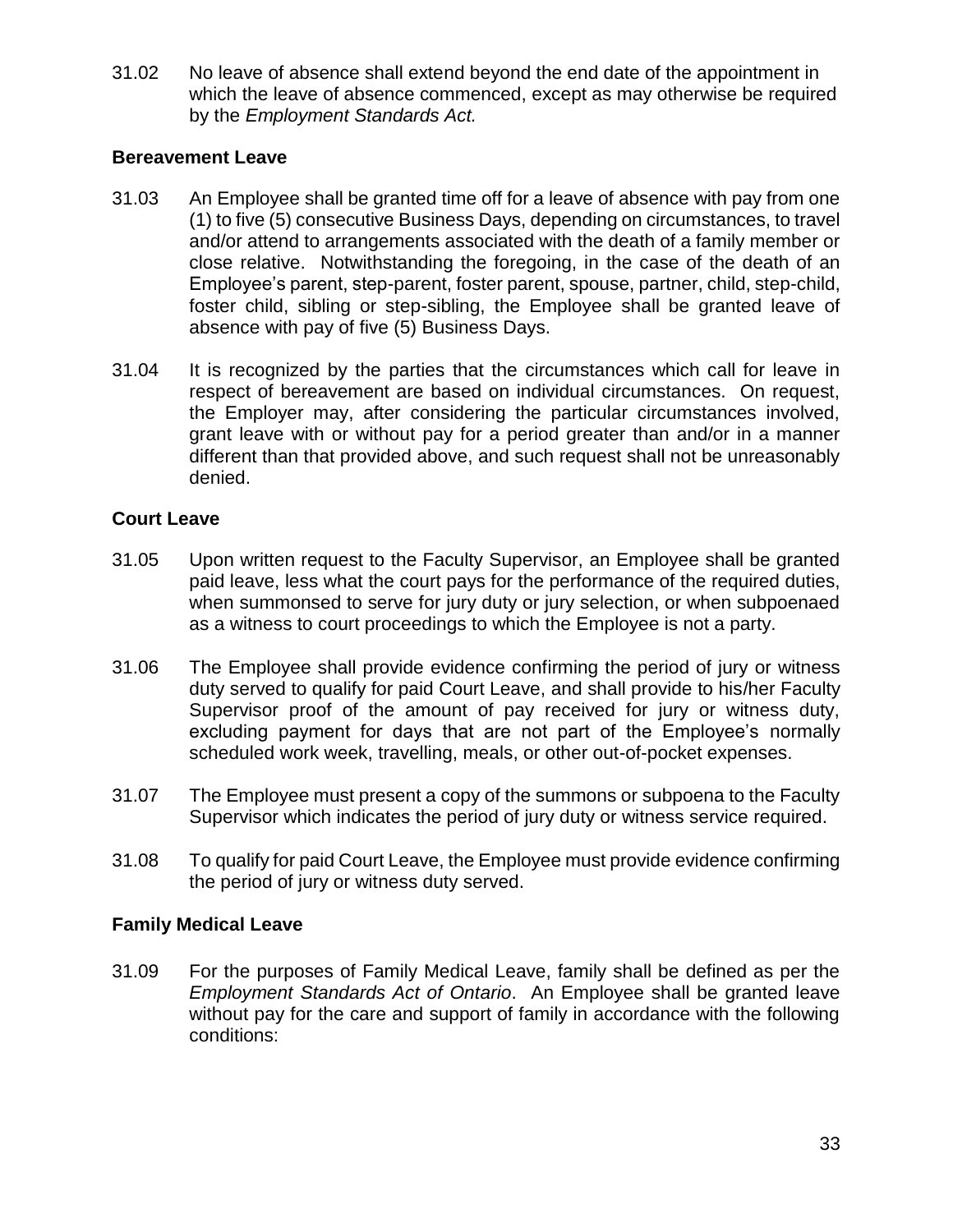- (a) An Employee shall notify the University in writing of the date such leave is to commence, unless, because of urgent or unforeseeable circumstances, such notice cannot be given; and
- (b) An Employee shall provide the Faculty Supervisor with a copy of a medical certificate issued by a qualified health practitioner as proof that the ill family member has a serious medical illness with a significant risk of death occurring within twenty-six (26) weeks.
- 31.10 Leave granted for Family Medical Leave shall be for a minimum period of one (1) week and for a maximum of eight (8) weeks. Leave shall be taken in periods of whole weeks.
- 31.11 Service shall continue to accrue during periods of Family Medical Leave.

### **Pregnancy and Parental Leave**

31.12 Following thirteen (13) weeks of continuous service, an Employee shall be eligible for pregnancy and/or parental leave as defined in the *Employment Standards Act*.

### *Pregnancy Leave*

31.13 An Employee who becomes pregnant shall, upon request, be granted pregnancy leave for a period of seventeen (17) weeks. Pregnancy leave may begin up to seventeen (17) weeks prior to the Employee's expected date of delivery. At its discretion, the Employer may require an Employee to submit a medical certificate certifying pregnancy. The Employer shall reimburse the cost of the medical certificate. An Employee shall inform her Faculty Supervisor in writing of her plans for taking leave at least four (4) weeks in advance of the initial date of pregnancy leave, or such lesser period where there is a valid reason why that notice cannot be given.

### *Parental Leave*

- 31.14 Parental leave, separate from pregnancy leave, shall be granted to any Employee who becomes a parent of a newborn or a newly adopted child or children. Parental leave is a leave from work of up to thirty-seven (37) weeks; however, where an Employee has also taken pregnancy leave, parental leave is a leave from work of up to thirty-five (35) weeks. Where both parents are employees of Queen's University, either or both parents may be eligible for parental leave and can take it at the same time. The Employee shall inform the Faculty Supervisor in writing of his/her plans for taking parental leave at least four (4) weeks in advance of the initial date of the parental leave, or such lesser period where there is a valid reason why that notice cannot be given.
- 31.15 An Employee who has taken pregnancy leave, if she chooses to also take parental leave, shall take the parental leave immediately following the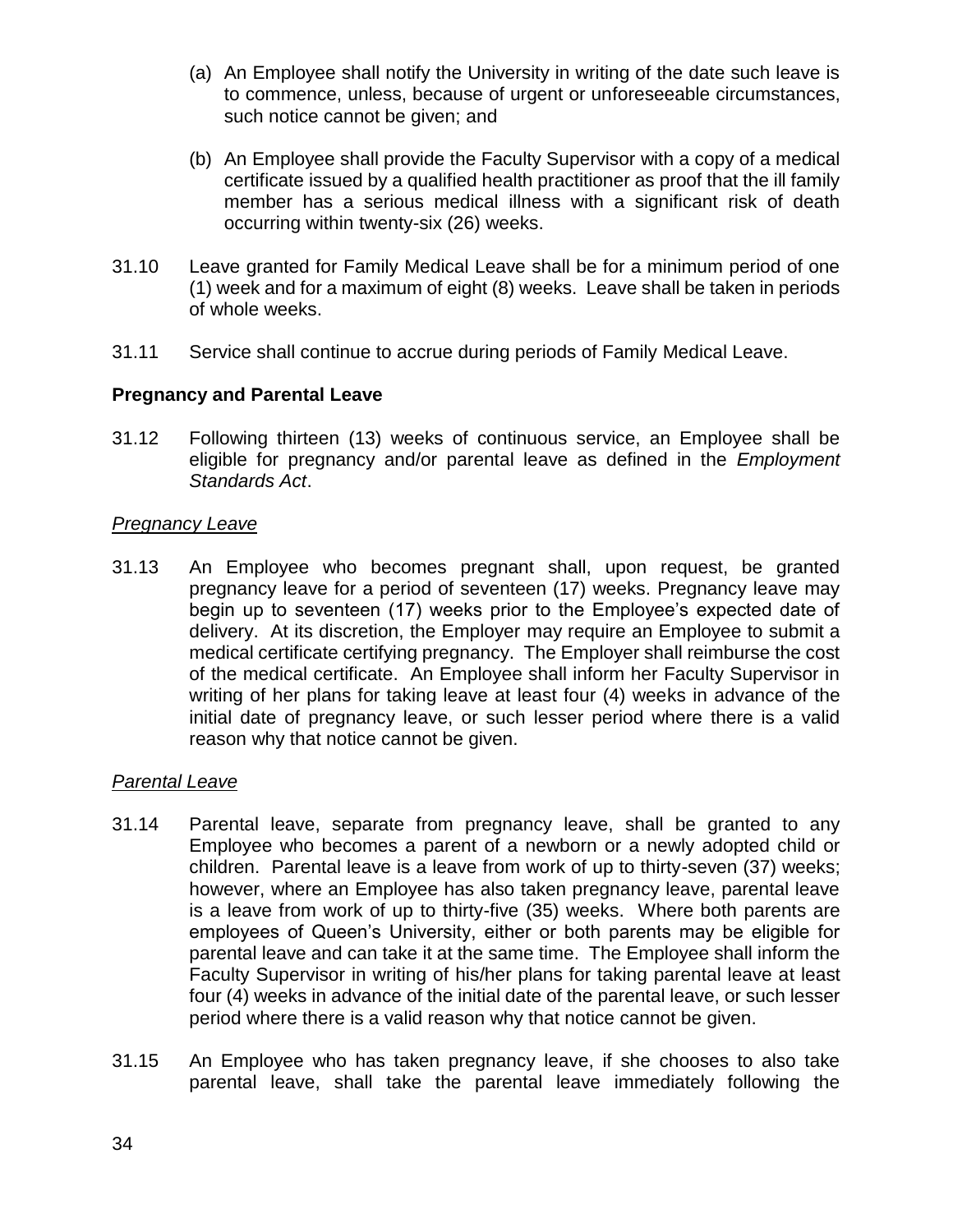pregnancy leave, unless the child has not come into the custody, care, and control of the mother at the end of the pregnancy leave (e.g., is hospitalized) in which case alternative arrangements respecting the timing of the parental leave may be made.

31.16 Leave in excess of seventeen (17) weeks for medical reasons relating to the pregnancy, and/or delivery of the infant, will be treated in accordance with Articles 31.29 to 31.32 – Sick Leave. Employees unable to return to work following a pregnancy leave, or subsequent parental leave, because of illness associated with the birth of a child, shall notify the University as soon as possible.

#### *Supplementary Employment Insurance Benefits*

31.17 To qualify for Supplementary Employment Insurance Benefits, an Employee must have been employed continuously for at least one year, hold a current appointment of at least one year, and provide proof that he/she is in receipt of Employment Insurance Benefits. The Application for Supplementary Employment Insurance Benefits will be made through Human Resources. The one (1) year period shall be calculated from the commencement of employment to the commencement of the Employee's pregnancy or parental leave.

#### *Supported Maternity Leave*

- 31.18 "Supported Maternity Leave" is a Maternity Leave that is financially supported, with top-up payments as outlined in 31.19 below, for up to twenty (20) weeks.
- 31.19 The Supplementary Employment Insurance Benefits shall be in the amount of:
	- (a) Weeks 1 & 2

a payment equivalent to 100% of the Employee's normal basic earnings at the commencement of the leave for the initial two (2) week waiting period for Employment Insurance Benefits;

(b) Weeks 3 to 17

a payment equivalent to the difference between 100% of the Employee's normal basic earnings and the amount of Employment Insurance Benefits the Employee receives for the next fifteen (15) weeks; and

(c) Weeks 18 to 20

a payment equivalent to 100% of the Employee's normal basic earnings for the remaining three (3) weeks of the leave.

31.20 In the event of a miscarriage or stillbirth, the Employee will be entitled to pregnancy leave in accordance with the *Employment Standards Act* and will be eligible for Supplementary Employment Insurance Benefits during that period,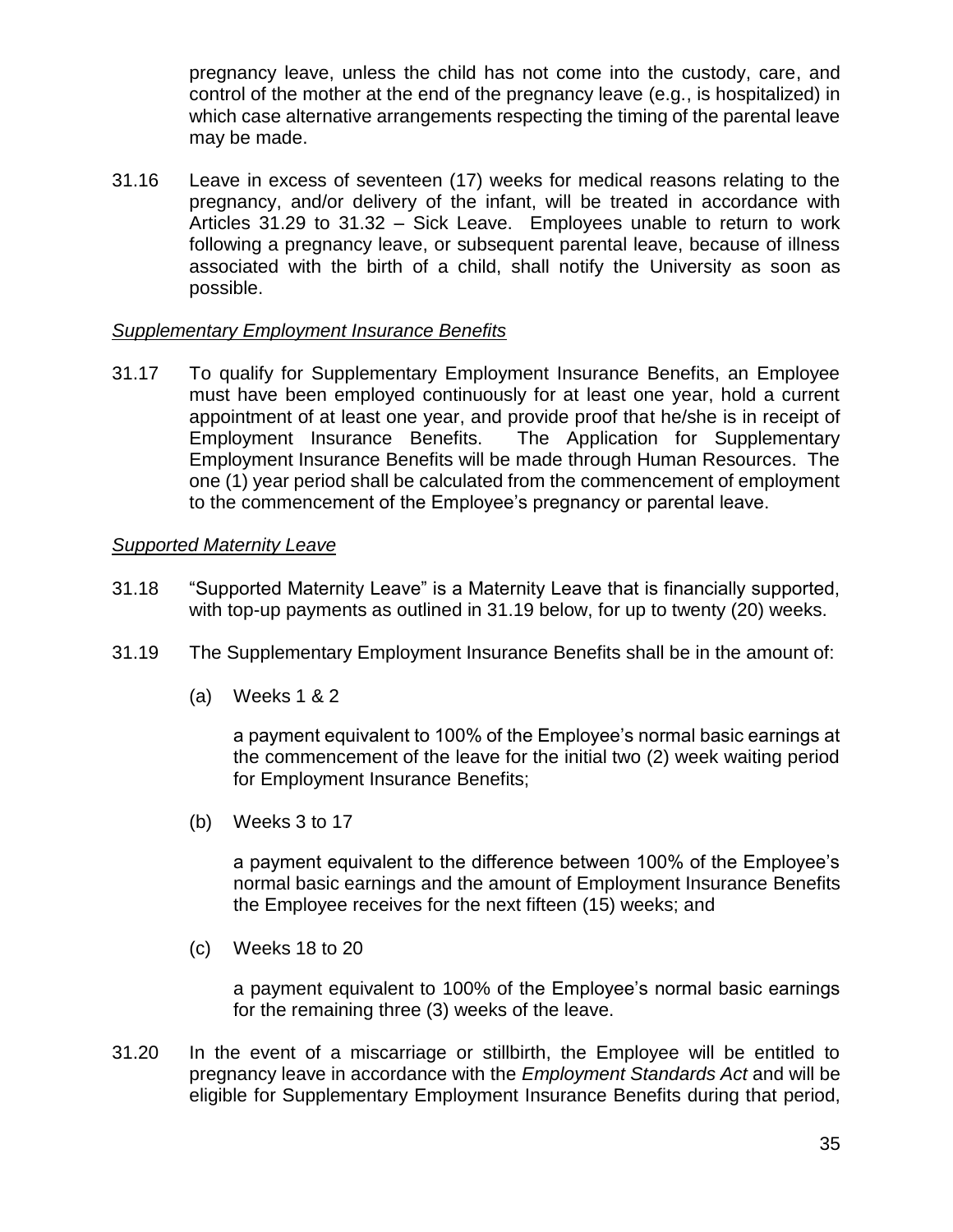provided that the Employee meets the eligibility requirements stated in Article 31.17. Leave in excess of this period for medical reasons will be treated in accordance with Articles 31.29 to 31.32 – Sick Leave.

### *Supported Parental Leave*

- 31.21 "Supported Parental Leave" is a Parental Leave that is financially supported, with top-up payments as outlined in Article 31.22 below, for up to fifteen (15) weeks.
- 31.22 Eligibility for top-up payment for Weeks 1 and 2 will depend on whether the Employee is required to serve a waiting period for purposes of entitlement to Employment Insurance Benefits. If the Employee is required to serve a waiting period of two (2) weeks (a)i. below will apply. If not, then (a)ii. will apply. The Supplementary Employment Insurance Benefits shall be in the amount of:
	- (a) Weeks 1 & 2
		- i. a payment equivalent to 100% of the Employee's normal basic earnings at the commencement of the leave for the initial two (2) week waiting period for Employment Insurance Benefits; or
		- ii. a payment equivalent to the difference between 100% of the Employee's normal basic earnings and the amount of Employment Insurance Benefits the Employee receives.
	- (b) Weeks 3 to 15

a payment equivalent to the difference between 100% of the Employee's normal basic earnings and the amount of Employment Insurance Benefits the Employee receives for the next thirteen (13) weeks.

- 31.23 For the parents of a newborn child, the parental leave must conclude no later than fifty-two (52) weeks after the child is born or comes into the custody, care, and control of the parent for the first time.
- 31.24 For the parents of an adoptive child, the parental leave must conclude no later than fifty-two (52) weeks after the child comes into the custody, care, and control of the parent for the first time.
- 31.25 If an Employee is eligible for Supported Maternity Leave *and* Supported Parental Leave the total combined number of weeks for which she is eligible to receive top-up payments shall not exceed twenty (20) weeks. In all other cases, the maximum period for which an Employee can be eligible to receive Supported Parental Leave top-up payments shall not exceed fifteen (15) weeks.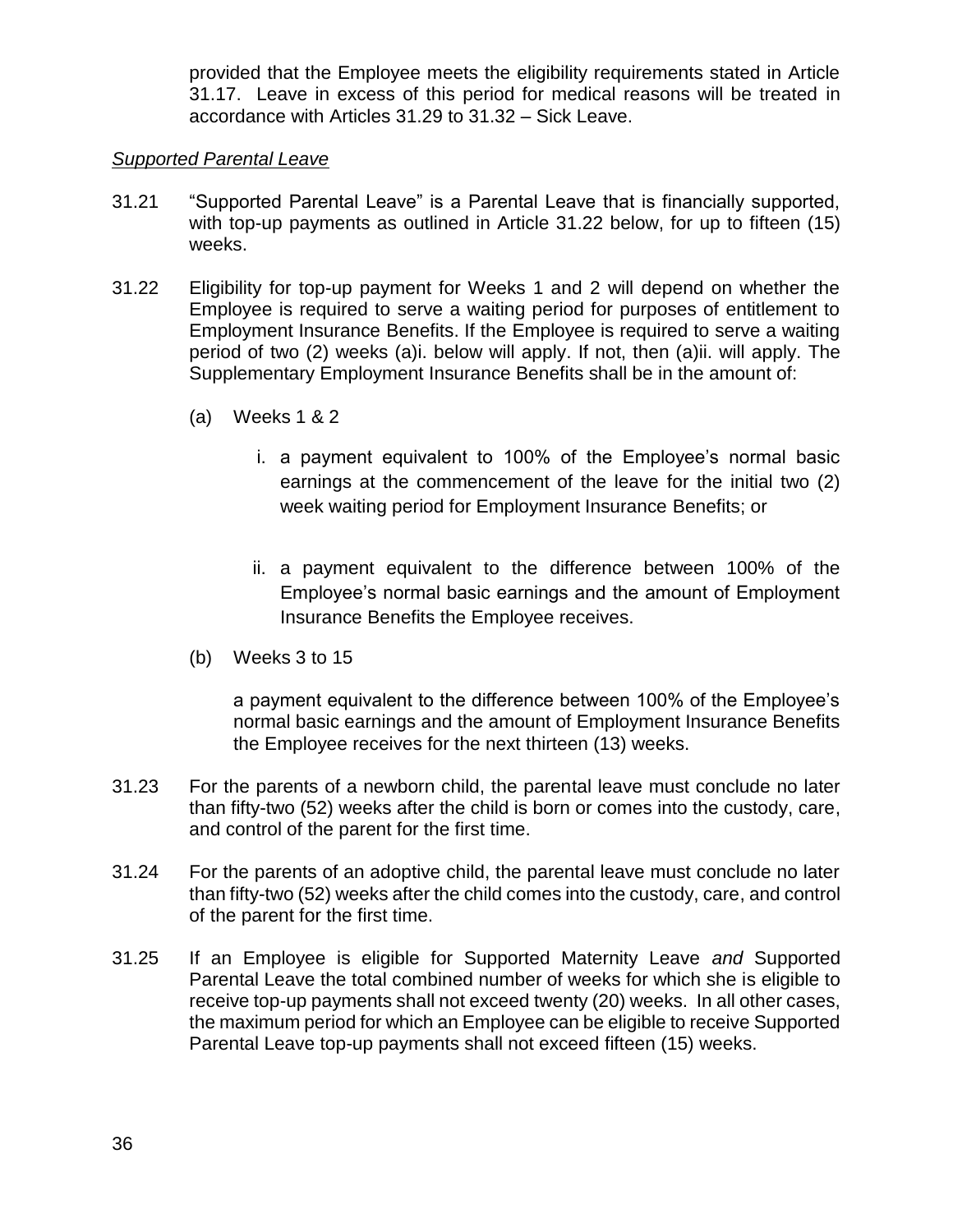31.26 If, before six (6) months have elapsed since his/her return to work, an Employee voluntarily resigns from his/her employment, or the Employee is discharged for cause, he/she will be indebted to the Employer for the sum of monies paid to them by the Employer during his/her leave.

### **Religious Observance Leave**

31.27 Where there is a conflict between an Employee's scheduled work and the Employee's observance of spiritual, cultural, or holy days consistent with his/her religious beliefs, the Employee, in consultation with his/her Faculty Supervisor, shall be allowed to reschedule his/her work.

### **Reservist Leave**

31.28 Employees are entitled to Reservist Leave without pay in accordance with the *Employment Standards Act of Ontario*, as amended from time to time.

### **Sick Leave**

- 31.29 Employees shall be granted up to nine (9) days of sick leave with pay annually. Unused sick leave may be carried over into the next calendar year.
- 31.30 Employees are to notify their Faculty Supervisors as early as possible of their absence and expected date of return to work.
- 31.31 Where an Employee is unable to perform his/her duties because of illness or injury for a period beyond the period of paid sick leave, the Employee shall be granted sick leave without pay for the period of illness or injury.
- 31.32 The Employer shall not routinely require a medical certificate for absences due to illness or injury of less than three (3) consecutive days. When required by the Employer to provide a medical certificate, the cost shall be reimbursed by the Employer.

### **Union Leave**

- 31.33 Subject to operational requirements, the Employer shall grant leave with pay for an Employee participating as a party, a witness, or a representative of the Local in respect to:
	- (a) any proceeding before the Ontario Labour Relations Board in respect to PSAC Local 901, Unit 1 and/or Unit 2;
	- (b) any proceedings under Article 19 Grievance Procedure and Article 20 Arbitration Procedure; and
	- (c) scheduled meetings with the Employer on behalf of the Union.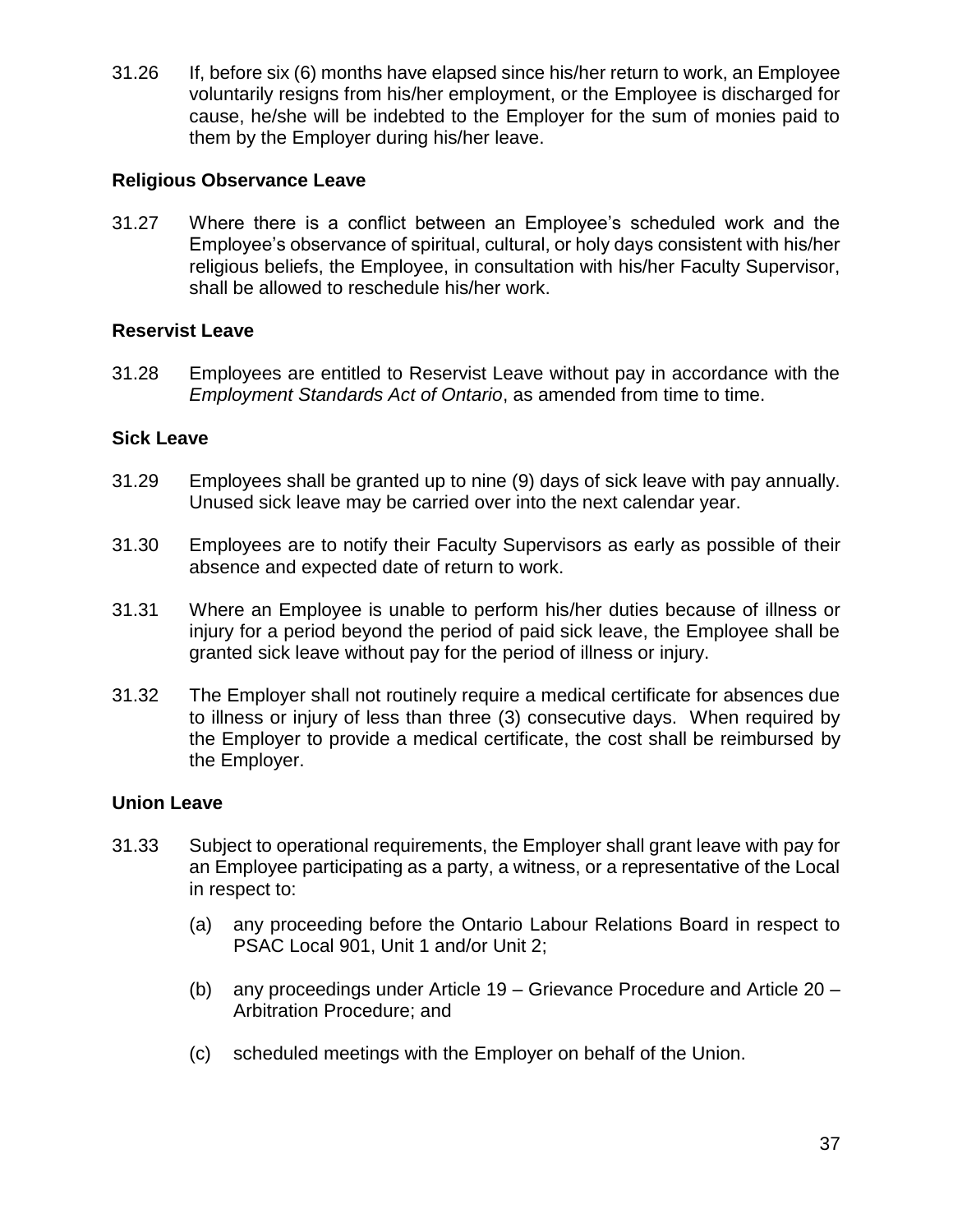- 31.34 The Employer shall recognize a negotiating team consisting of up to four (4) Employees. Employees who are members of the negotiating team shall not lose pay during any negotiating meetings with the Employer, but held during the Employee's regular working hours.
- 31.35 Subject to operational requirements, the Employer shall grant leave with pay for up to a maximum of fifteen (15) Calendar Days per year to allow an Employee(s) to administer PSAC 901, Unit 1 and/or Unit 2 Union Business, participate in Union education or training programs, or attend Union conferences or conventions. Where leave with pay is granted under this Article, the PSAC will reimburse the Employer for the salary costs of the Employee during the period of approved leave with pay.
- 31.36 Request for leave under this Article will be directed through Faculty Relations. The Union will endeavour to request such leave with as much advance notice as practicable, normally at least ten (10) Business Days in advance.

## **Article 32 – PSAC Social Justice Fund**

- 32.01 The University agrees to deduct on a monthly basis, prior to the fifteenth  $(15<sup>th</sup>)$ day of the month following the deduction, the amount of \$.01 cent per hour from the wages of Employees in the Bargaining Unit, who have elected to participate, for all compensated hours, to pay the amount so deducted to the PSAC Social Justice Fund and to forward such payment either by electronic bank transfer or to the PSAC National Office and to advise in writing both the PSAC Social Justice Fund and the Local Union that such payment and the names of all Employees in the Bargaining Unit on whose behalf such payment has been made.
- 32.02 Contributions to the PSAC Social Justice Fund are to be utilized strictly for the purposes specified in the Letters Patent of the PSAC Social Justice Fund.

## **Article 33 – Duration and Renewal**

- 33.01 The terms of this Agreement will become effective upon the date of ratification by both parties and shall be in effect until June 30, 2020.
- 33.02 This Agreement shall remain in effect from year to year thereafter unless either party informs the other in writing of a desire to amend this Agreement. This notification of desire to amend the Agreement must occur within three (3) months prior to the expiration date of this Agreement or any anniversary of such expiration date.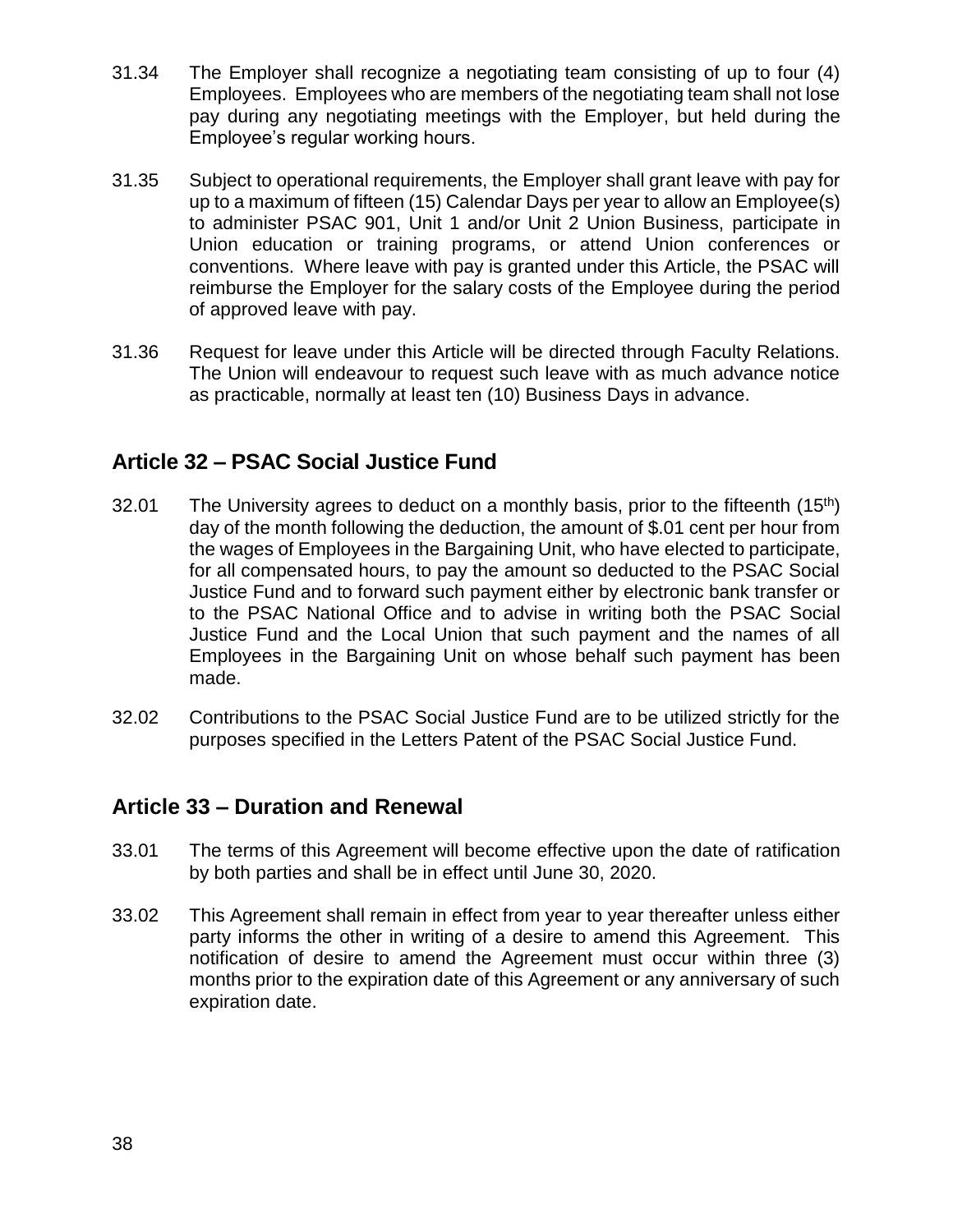## **Appendix A – Wages**

Following ratification of this renewal Agreement, the Employer shall provide a minimum base salary applicable to Employees from all combined sources of \$32,496\*. The minimum base salary and the salaries of all Employees will increase-as follows:

| Year | <b>Effective Date</b> | <b>Increase Amount</b> | <b>Minimum Base</b><br>Salary |
|------|-----------------------|------------------------|-------------------------------|
| 2016 | $\star$               | $1.0\%$ *              | \$32,496*                     |
| 2017 | July 1, 2017          | 1.25%                  | \$34,000                      |
| 2018 | July 1, 2018          | 1.5%                   | \$34,600                      |
| 2019 | July 1, 2019          | 1.75%                  | \$34,900                      |

\*This wage increase will take effect as of the first day of the month that follows the date of ratification of this renewal Agreement (the "Effective Date"), and will be implemented within the first two pay periods that follow the date of ratification. To receive this increase, Employees must be actively employed in the Bargaining Unit on the Effective Date. Employees who are not actively employed in the Bargaining Unit on the Effective Date will not receive an increase. Employees who are actively employed in the Bargaining Unit following the Effective Date will be paid no less than the minimum base salary set out above.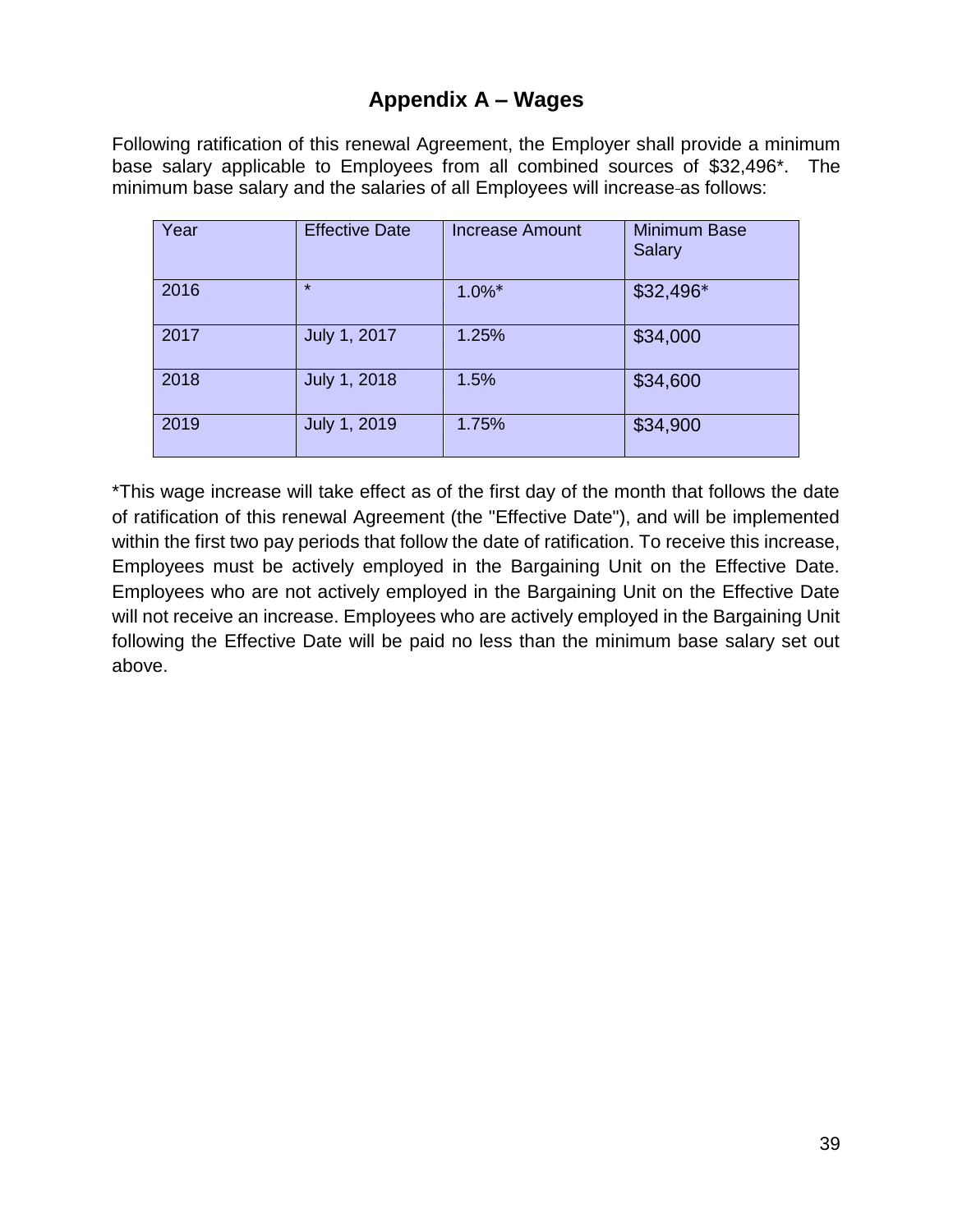# **Appendix B – Postdoctoral Fellow Form**

X Queen's

**Postdoctoral Fellow Form**

| <b>SECTION A (For Departmental Use Only)</b>                                                                                                                                                                                                                                                                                                                                               |                                   |  |
|--------------------------------------------------------------------------------------------------------------------------------------------------------------------------------------------------------------------------------------------------------------------------------------------------------------------------------------------------------------------------------------------|-----------------------------------|--|
| Name of Postdoctoral Fellow:                                                                                                                                                                                                                                                                                                                                                               |                                   |  |
| Department/Academic Unit:                                                                                                                                                                                                                                                                                                                                                                  |                                   |  |
| Faculty Supervisor:                                                                                                                                                                                                                                                                                                                                                                        |                                   |  |
| Duration of Appointment:                                                                                                                                                                                                                                                                                                                                                                   |                                   |  |
| Salary:                                                                                                                                                                                                                                                                                                                                                                                    |                                   |  |
| <b>SECTION B</b><br>Postdoctoral Fellow Areas for Discussion                                                                                                                                                                                                                                                                                                                               | <b>Notes</b>                      |  |
| 1. *Research and Associated Training                                                                                                                                                                                                                                                                                                                                                       |                                   |  |
| 2. *Professional, Career, and Employee Development<br>Activities and Objectives                                                                                                                                                                                                                                                                                                            |                                   |  |
| 3. *Supervisory Duties                                                                                                                                                                                                                                                                                                                                                                     |                                   |  |
| 4. Other                                                                                                                                                                                                                                                                                                                                                                                   |                                   |  |
| * See reverse of form for guidelines.                                                                                                                                                                                                                                                                                                                                                      |                                   |  |
| As the primary responsibility of the Postdoctoral Fellow is research, this form is intended as a guide to a<br>discussion of the anticipated areas of responsibilities, expectations, and development of the Postdoctoral<br>Fellow in his/her employment. It is suggested that the form be reviewed and updated periodically by the<br>Postdoctoral Fellow and their Faculty Supervisor.  |                                   |  |
| Reviewed by (Faculty Supervisor)                                                                                                                                                                                                                                                                                                                                                           | Reviewed by (Postdoctoral Fellow) |  |
| Date                                                                                                                                                                                                                                                                                                                                                                                       | Date                              |  |
| Note to Postdoctoral Fellows: As a Postdoctoral Fellow, you are represented by the Public Service Alliance<br>of Canada, Local 901, Unit 2. The terms and conditions of your employment and your bargaining rights are<br>set out in the Collective Agreement which can be found at: http://queensu.ca/facultyrelations/post-doctoral-<br>fellows/collective-agreement and www.psac901.org |                                   |  |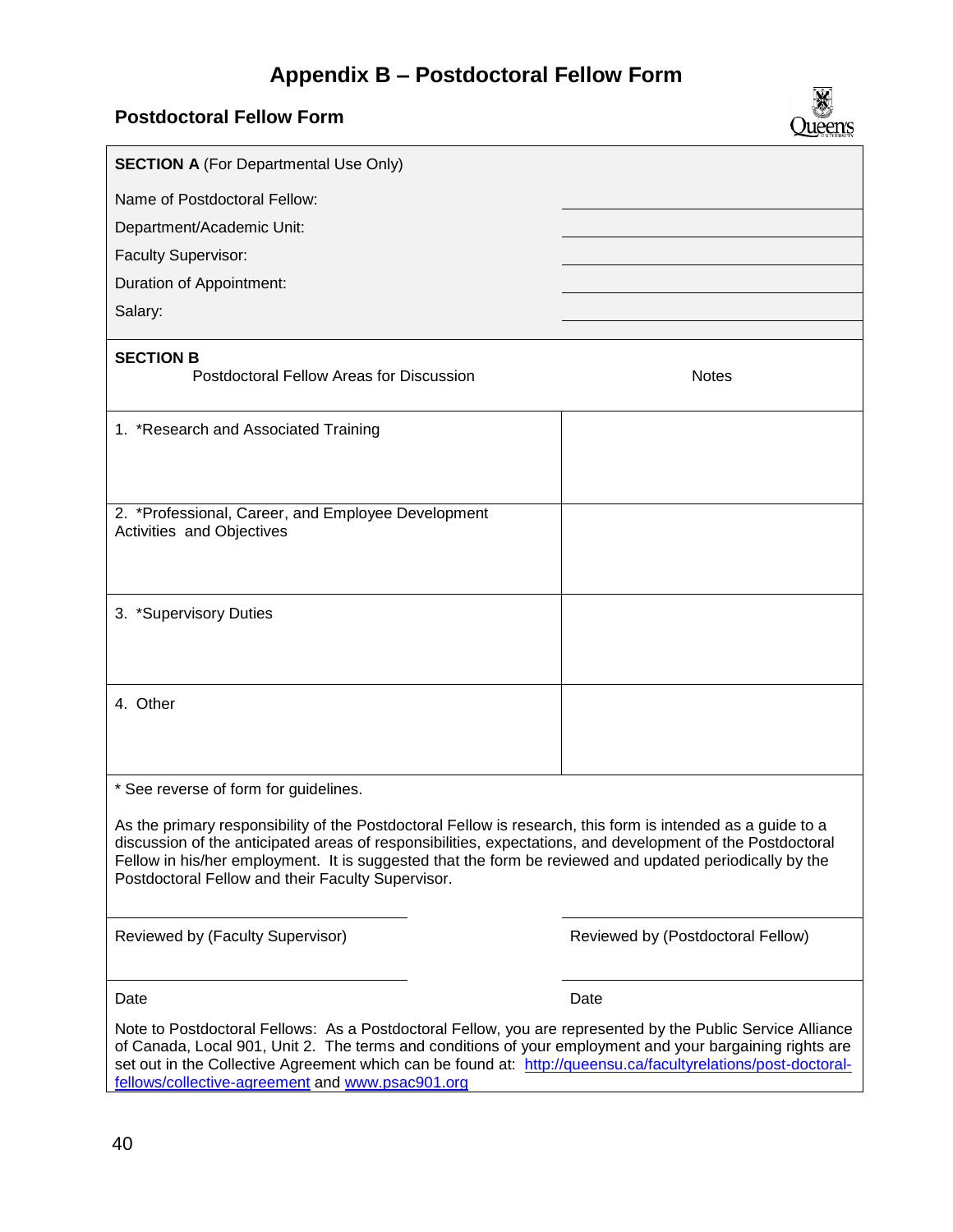#### **\*Guidelines for Discussion**

#### **1. Research and Associated Training**

- (a) The nature of the research to be undertaken
- (b) Projects such as primary, collaborative and affiliated projects
- (c) All work associated with research such as publications/grant writing, administrative, fieldwork and lab work
- (d) Anticipated availability of funding, Hours of Work (Article 13) and expectations with respect to overtime/compensatory time

#### **2. Professional, Career and Employee Development Activities and Objectives**

- (a)Participating in and/or organizing conferences, workshops, seminars, etc.
- (b)Skills and/or research development and/or activities.

#### **3. Supervisory Duties**

- (a) Supervision of students
- (b) Supervision of staff such as lab technicians, research assistants, etc.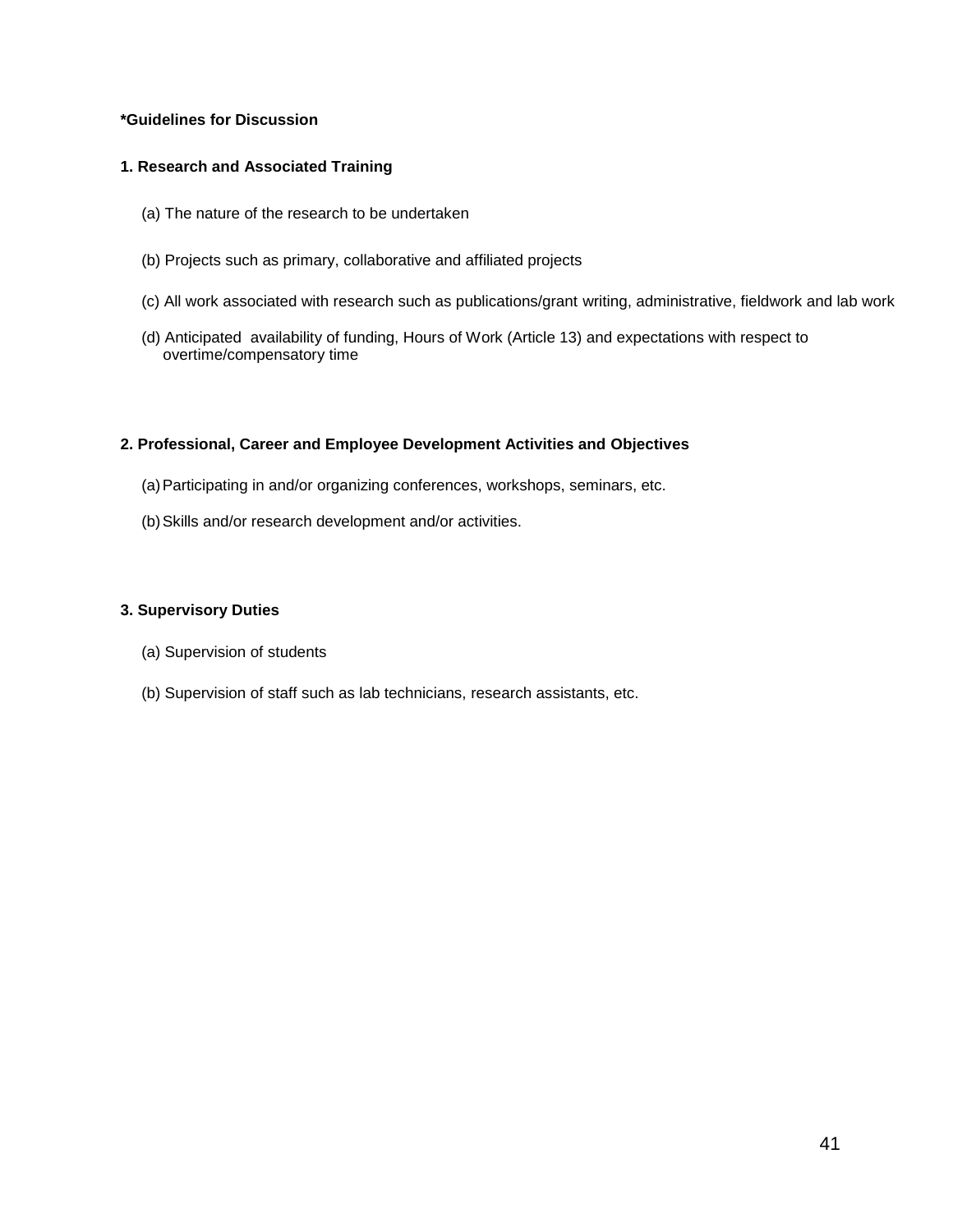### **Eligibility**

- 1. An Employee who satisfies all of the following criteria ("Eligible Employee") will be eligible for reimbursement of Eligible Childcare Expenses incurred under the Childcare Benefit Plan:
	- (a) The Employee held an appointment at the time the expense was incurred;
	- (b) The Employee has at least one Eligible Child under the age of seven (7) with respect to daycare, and/or at least one Eligible Child under the age of twelve (12) for purposes of Eligible Childcare Expense other than daycare.
- 2. "Eligible Child" includes a natural, step, foster, ward, common-law, or adopted child of an Eligible Employee under the age of seven (7) or twelve (12), depending on the type of Eligible Childcare Expense as per paragraph 1(b)
- 3. "Eligible Childcare Expense" generally includes an expense incurred for the purpose of providing child care services to an Eligible Child, including daycare, before and/or after school care, professional activity days, and summer camps, subject to restrictions set out below.
- 4. Except as set out in paragraphs 1, 2 and 3, capitalized terms in this Appendix are defined under Article 3 – Definitions of this Agreement.

### **Plan**

- 5. Applications for reimbursement may be submitted once per benefit year by an Eligible Employee. Applications must include proof of attendance and rates paid for benefit(s) within the benefit year. Applications for reimbursement and supporting documents must be submitted by February 1 following the benefit year in which the Eligible Childcare Expense(s) were incurred.
- 6. The nominal value of the fund established for this plan is \$55,000.00 per annum; therefore, the combined plan maximum for reimbursements that will be paid to all Employees in the Bargaining Unit is \$55,000.00 annually.
- 7. This is a taxable benefit.
- 8. Reimbursements for Eligible Childcare Expenses are subject to the following restrictions: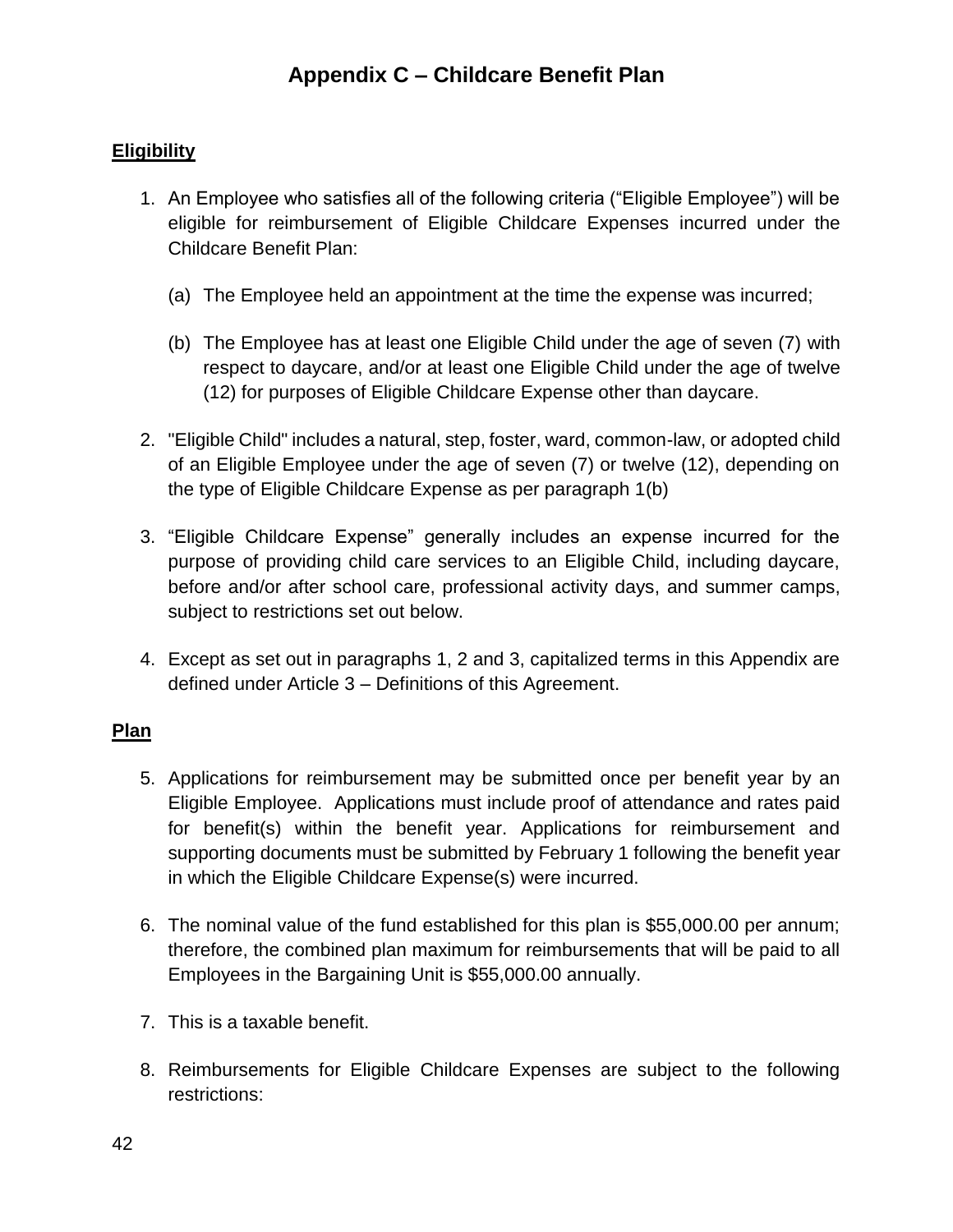- (a) Eligible Employees will be eligible for a maximum reimbursement of \$2,000.00 per child per benefit year, subject to further restrictions set out in this Appendix, including, without limitation, paragraph 6;
- (b) There is no carry-over provision if the amount outlined above in 8.(a) is not used per year;
- (c) Reimbursements are limited to 50% of the amount paid by an Eligible Employee for Eligible Childcare Expenses each benefit year;
- (d) These funds will be renewed on July 1 of each year of this Agreement. Should the eligible claims exceed the total amount available in any given benefit year, the reimbursement amounts will be prorated based on the number of eligible claims. Funds will not be borrowed from future plan years, i.e., there will be no deficit in any given year. If the value of all eligible claims is less than the total amount available, there will be no carry forward to the next year, and the unused amounts will be retained by the Employer;
- (e) There are a number of similar plans covering various employee groups at the University. If both parents are employees of Queen's University and each parent is covered under this Childcare Benefit Plan or under a separate Queen's University plan, only one claim per child will be reimbursed by the University;
- (f) Reimbursements will be made only for childcare expense payments that satisfy Canada Revenue Agency's definition and interpretation of "Childcare Expense Deduction";
- (g) Daycare reimbursements will only be made if the Eligible Childcare Expenses are incurred at the usual facility attended by the child. -Reimbursements will not be provided for casual or emergency care;
- (h) The maximum half-day daycare reimbursement will be \$10.00 per day. A halfday is defined as a minimum of four (4) hours and less than six (6) hours, where the parent is being charged a half-day rate by the daycare facility;
- (i) The maximum full-day daycare reimbursement will be \$20.00 per day. A fullday rate is defined as a minimum of six (6) hours, where the parent is being charged a full-day rate by the daycare facility;
- (j) If a monthly rate was paid, maximum daycare reimbursement for half-day attendance will be \$220.00 or full-day attendance will be \$440.00;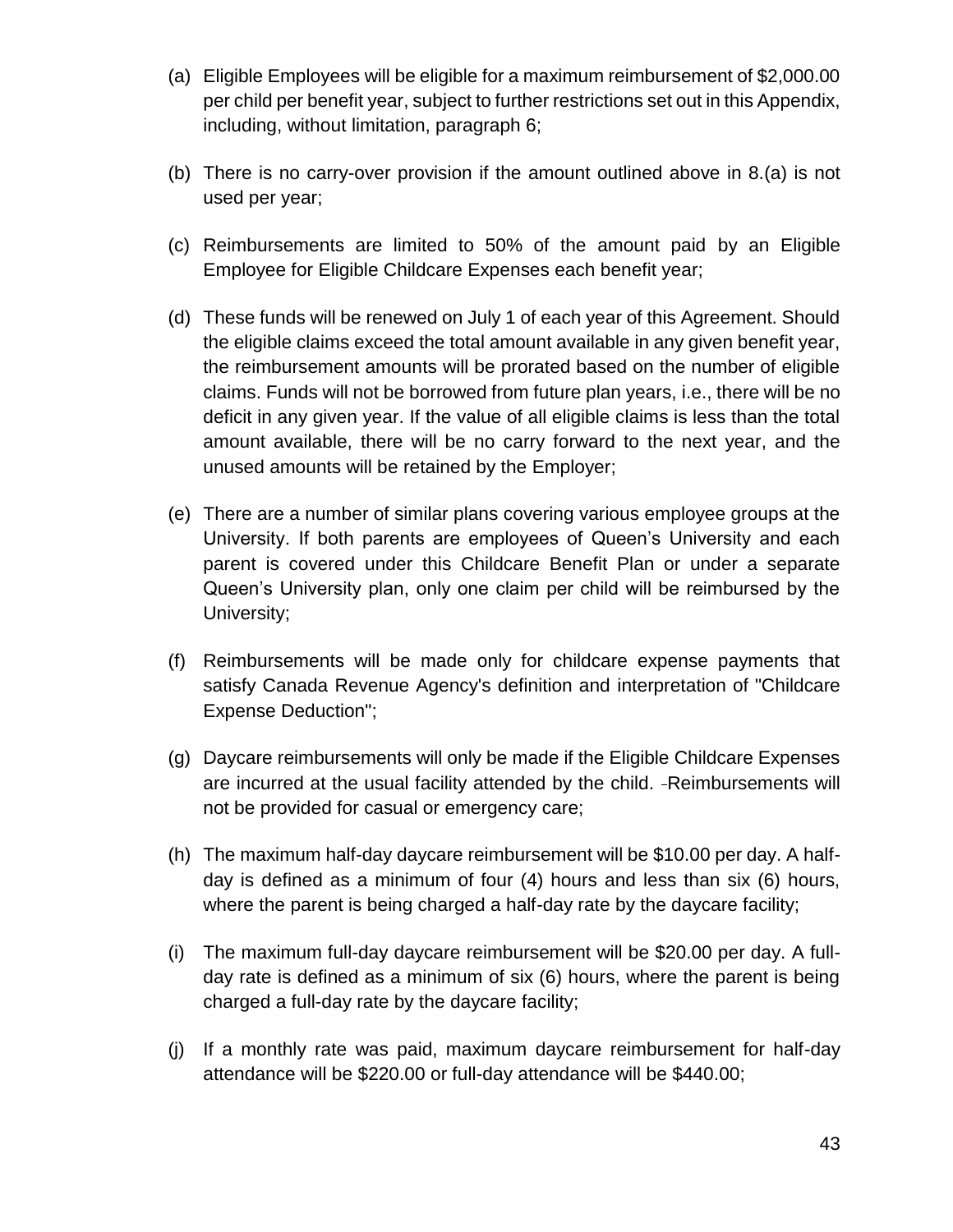- (k) The daily maximum reimbursement for before, after or both before and after school programs will be \$5.00;
- (l) If a monthly rate was paid, maximum reimbursement for before and/or after school programs will be \$110.00;
- (m) The daily maximum reimbursement for professional activity days will be \$5.00; and
- (n) The daily maximum reimbursement for summer camps will be \$5.00.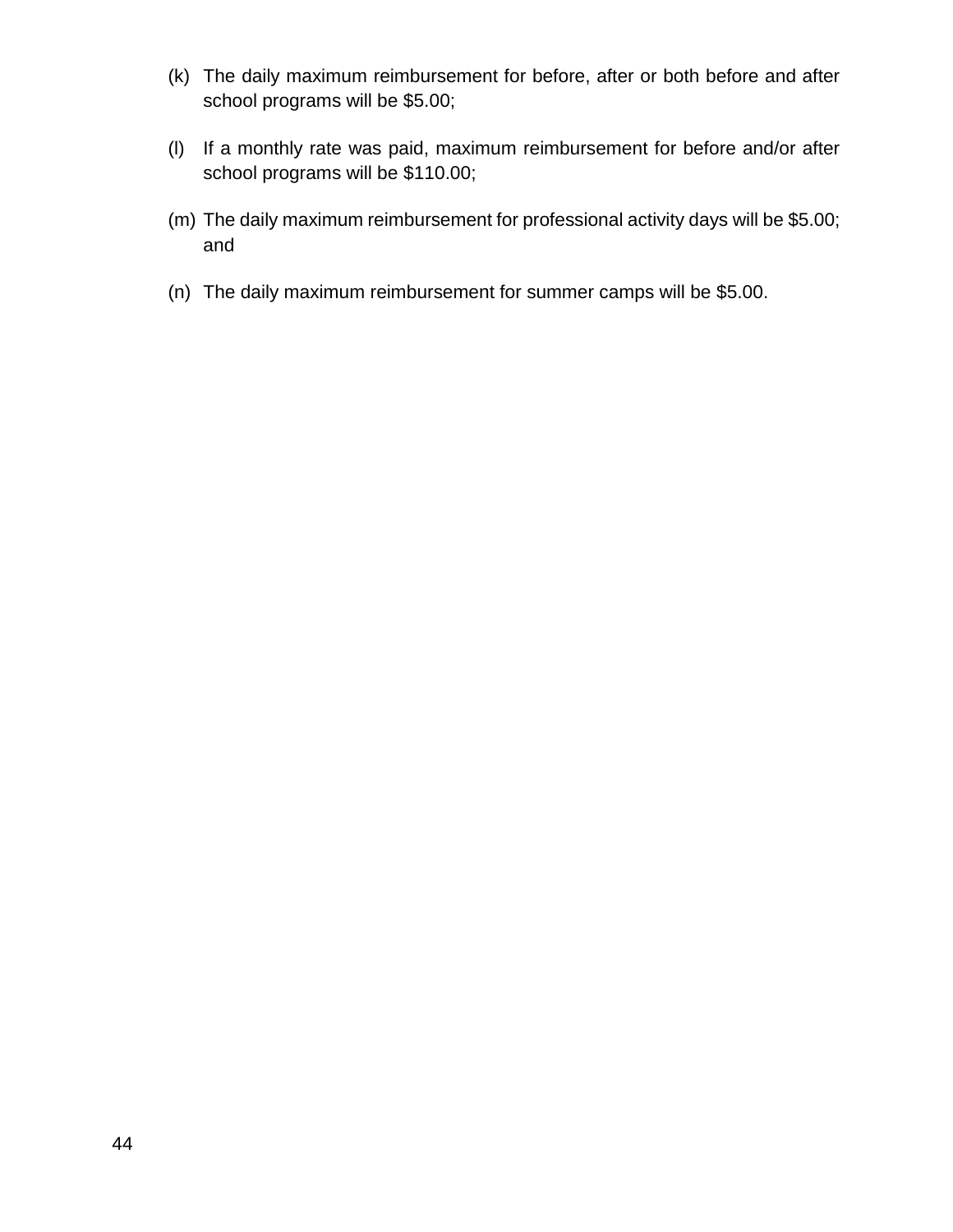## **Appendix D – Signature Page**

In witness whereof, the Parties have executed this Agreement as of the 23rd day of March, 2017.

For Queen's University

Dan McKeown, Chief Negotiator

**Brian Bennett** 

Bargaining Team Member

₩

Brenda Brouwer Bargaining Team Member

Kevin Deluzio

Bargaining Team Member

John Fisher<br>Bargaining Team Member

Jada McNaughton<br>Bargaining Team Member

 $201$ Date Signed

For the Public Service Alliance of Canada Local 901, Unit 2

ä, *8*Horu aune MaryAnne Laurico, Chef Negotiator

Abigail Agresta Bargaining Team Member

Silja Freitag Bargaining Team Member

-yeux

Monique Giroux Bargaining Team Member

Juan spishul

Tamara Jamaspishvill Bargaining Team Member

haron Sebaina

Sharon DeSousa Regional Executive Vice-President, Ontario

Date Signed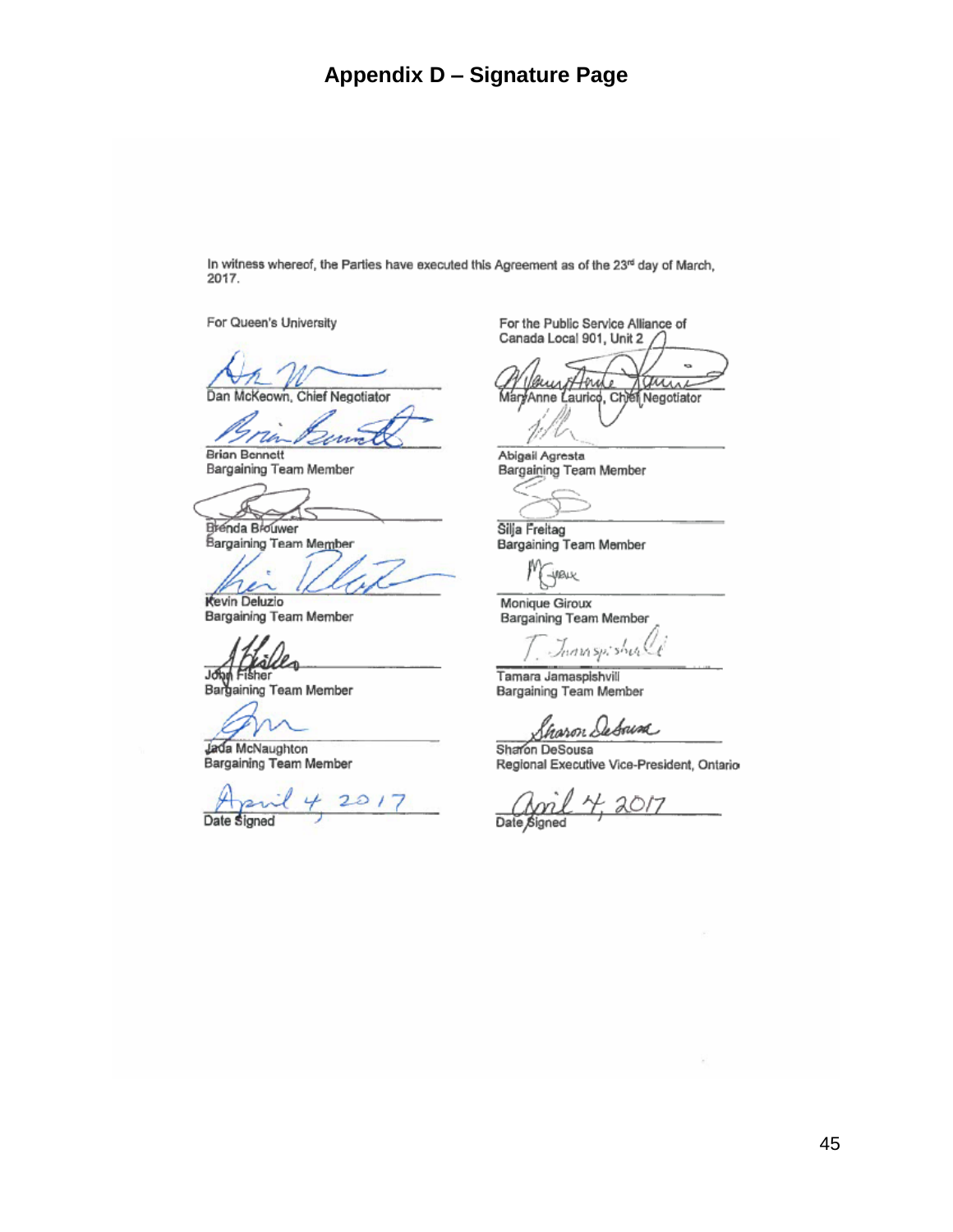## **Attachment A – Contact Information**

PSAC Local 901, Unit 2

Public Service Alliance of Canada Local 901, Unit 2 Mac-Corry Room E324 Email: info@psac901.org Website: www.psac901.org Phone: (613) 533-6000 ext. 77010

Queen's University

Queen's University at Kingston Richardson Hall, University Avenue Email: faculty.relations@queensu.ca Website: http://www.queensu.ca/facultyrelations/ Phone: (613) 533-3133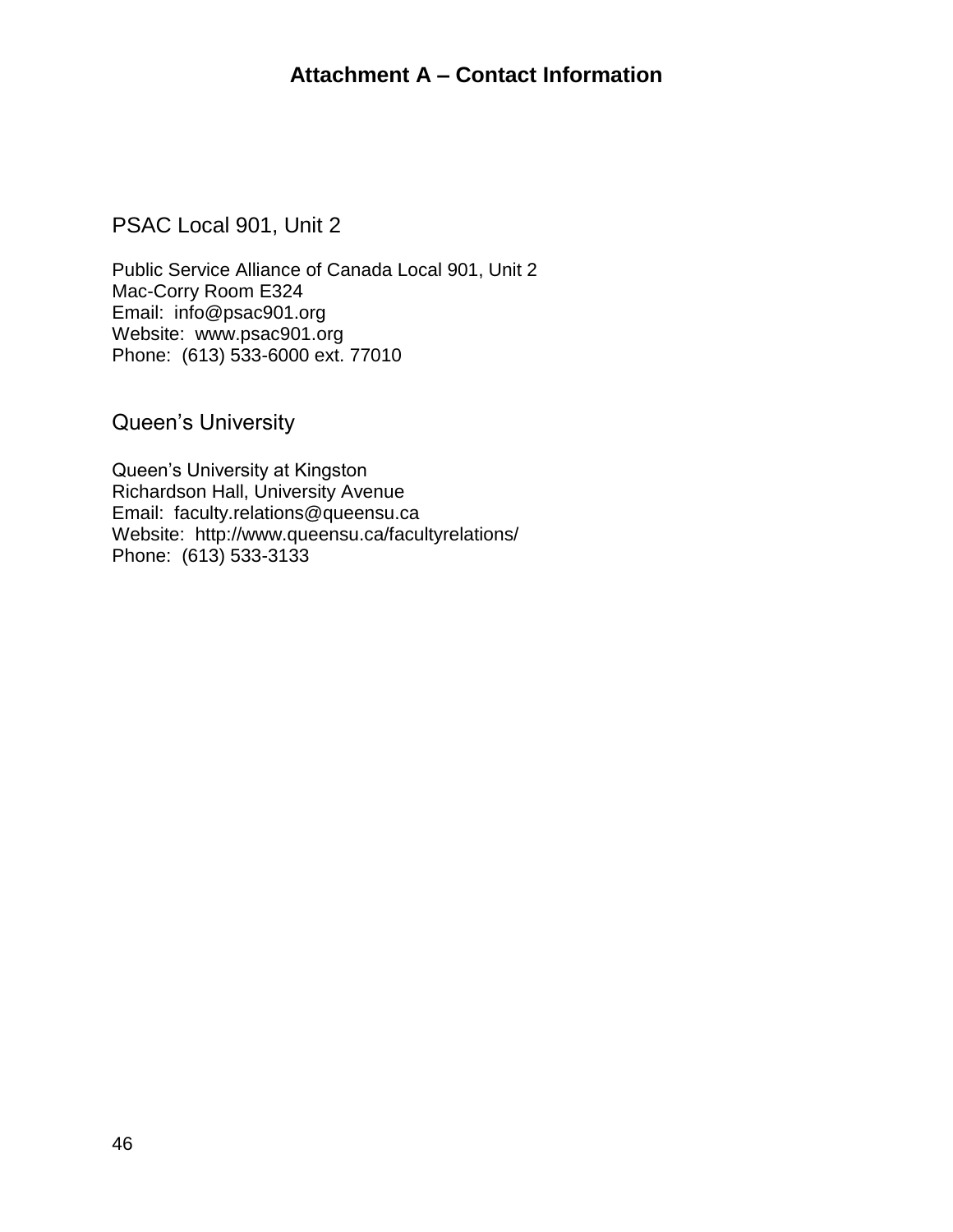## **Schedule A - University Policies and Procedures**

With reference to Article 12.06 of the Collective Agreement, the Employer shall, for the life of the current Collective Agreement, provide a link on the Faculty Relations website to the following University policies and procedures:

- [Queen's University Environmental Health & Safety Policies and Procedures](http://www.safety.queensu.ca/pol.htm)
- [Queen's University Biosafety Manual](http://www.safety.queensu.ca/biocom/manual/bioman.pdf)
- [Queen's University Responding to Emergencies Booklet](http://www.queensu.ca/security/sites/webpublish.queensu.ca.cseswww/files/files/emergency-booklet.pdf)
- Queen's University Interim Harassment [& Discrimination Policy and Procedures](http://www.queensu.ca/humanresources/policies/workplace-issues/prevention-and-resolution-harassment-workplace)
- **[Queen's University Harassment/Discrimination Complaint Policy and Procedure](http://www.queensu.ca/secretariat/policies/senate/harassmentdiscrimination-complaint-policy-and-procedure)**
- [Queen's University Travel and Expense Reimbursement Policy](http://www.queensu.ca/secretariat/sites/webpublish.queensu.ca.uslcwww/files/files/policies/Travel%20and%20Expense%20Reimbursement%20Policy%20Mar2017v3.pdf)
- [Queen's University Policy and Procedures for Safe Disclosure Reporting and](http://www.queensu.ca/secretariat/sites/webpublish.queensu.ca.uslcwww/files/files/policies/senateandtrustees/Safe_Disclosure_Policy.pdf)  [Investigation](http://www.queensu.ca/secretariat/sites/webpublish.queensu.ca.uslcwww/files/files/policies/senateandtrustees/Safe_Disclosure_Policy.pdf)
- [Queen's University Senate Policy on Integrity in Research](http://www.queensu.ca/secretariat/sites/webpublish.queensu.ca.uslcwww/files/files/policies/senateandtrustees/research_integrity.pdf)
- **Policy on [Sexual Violence I](http://www.queensu.ca/secretariat/sites/webpublish.queensu.ca.uslcwww/files/files/policies/board/SexualViolencePolicyFinal.pdf)nvolving Queen's University Students**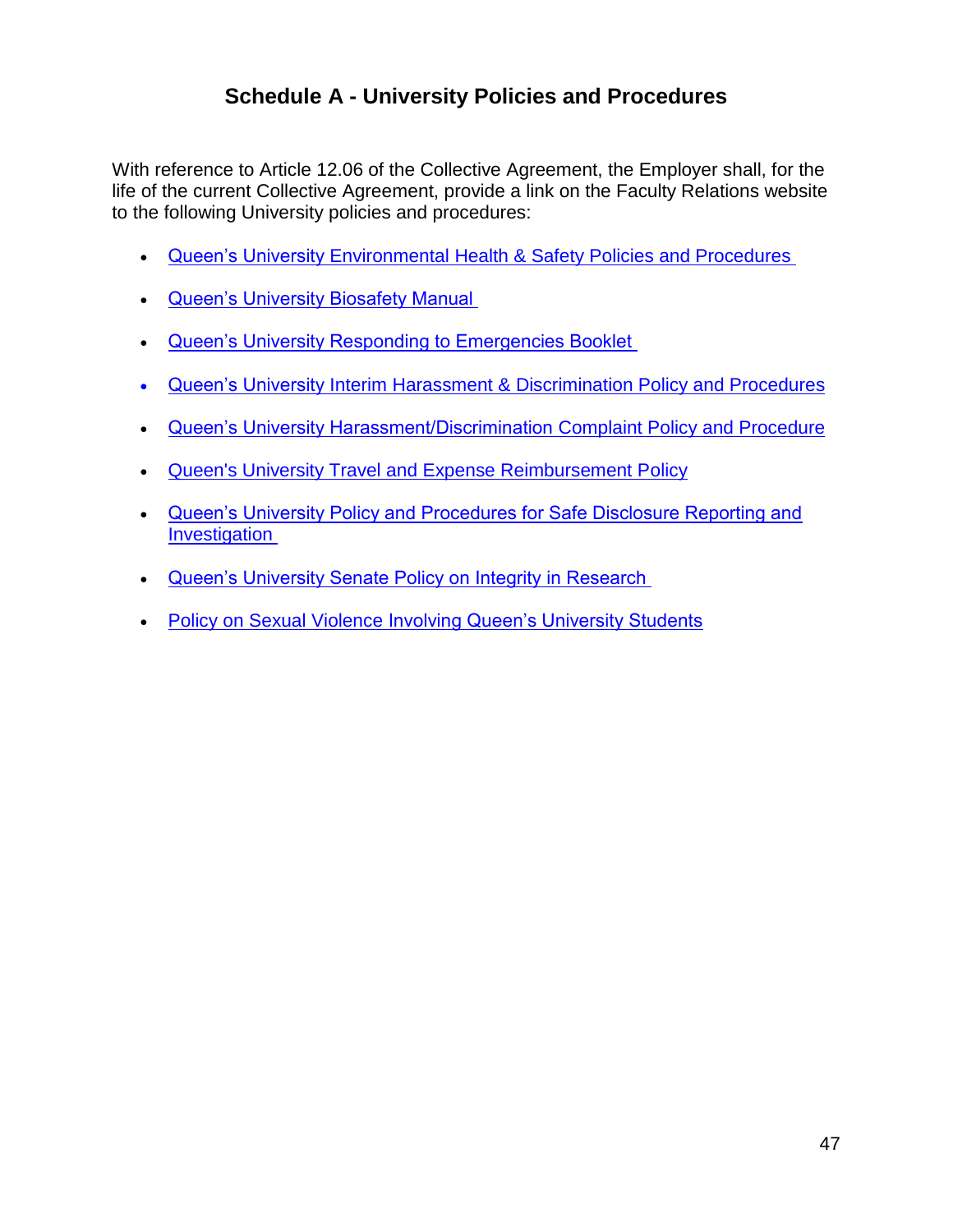## **LOA #1 – Employee Group Benefit Plan**

# **Letter Of Agreement ("LOA") Re: Employee Group Benefit Plan Between Queen's University ("the Employer") And PSAC Local 901, Unit 2 ("the Union") Hereinafter referred to as "the parties"**

**WHEREAS** in the course of negotiating a renewal Collective Agreement that would succeed the 2013-2016 Collective Agreement, the parties discussed the Employee Group Benefit Plan (the "Plan");

**AND WHEREAS** the parties have expressed a mutual interest in reviewing the Plan for the purpose of improving the benefit package available to PSAC Local 901, Unit 2 members with a view to maximizing value without adding expense to the Plan as measured by the associated premiums that are University-paid, University/Member- paid and/or Member-paid;

**AND WHEREAS** a review of the Plan commenced in January 2016, by a multi-employee group Employee Benefits Committee ("Committee") in respect of which PSAC Local 901, Unit 2 has been an active participant;

**NOW THEREFORE** the parties agree as follows:

- 1. PSAC Local 901, Unit 2 shall continue to participate on the Committee;
- 2. The review, as referenced in the recitals of this LOA, comprises a review of the Plan design where for purposes of this LOA, the Plan is comprised of the items listed in the Collective Agreement at Articles 28.04, 28.05, 28.06 and 28.07.
- 3. Following a review of the Plan design, the Employer shall conduct a formal Request for Proposals ("RFP") with regard to the Plan, and an RFP process shall be conducted in accordance with and be governed by the policies and procedures set out in the Queen's Procurement Policy and the Broader Public Service Procurement Directive. The Committee shall recommend criteria to be used in evaluating vendors who participate in the RFP process.
- 4. The Employer will maintain sole discretion and final responsibility with regard to:
	- (a) The selection of a preferred vendor(s) following the RFP process as contemplated at paragraph 3 of this LOA; and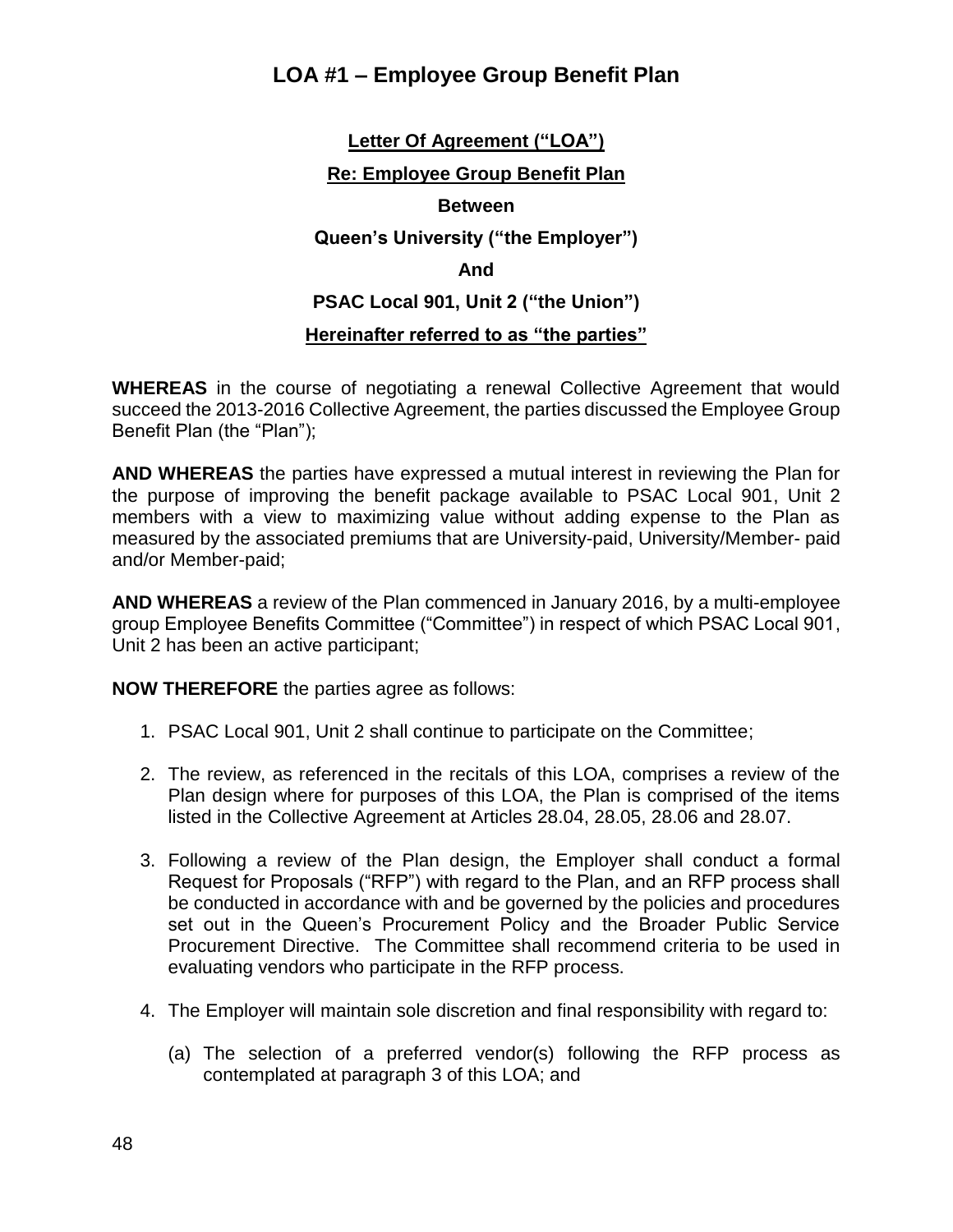- (b) The negotiation of a contract(s) with the vendor(s).
- 5. This LOA will expire upon the expiration of the renewal Collective Agreement that succeeds the 2017-2020 Collective Agreement.

For the University: **For the Union:** For the Union:

*Dan McKeown MaryAnne Laurico Acting Associate Vice-Principal (Faculty Relations) Regional Representative, PSAC* 

ORIGINAL SIGNED BY: ORIGINAL SIGNED BY:

**\_\_\_\_\_\_\_\_\_\_\_\_\_\_\_\_\_\_\_\_\_\_\_** \_\_\_\_\_\_\_\_\_\_\_\_\_\_\_\_\_\_\_\_\_\_\_\_\_

ORIGINAL SIGNED BY: \_\_\_\_\_\_\_\_\_\_\_\_\_\_\_\_\_\_\_\_\_\_\_\_\_

*Silja Freitag Bargaining Unit Member*

ORIGINAL SIGNED BY: \_\_\_\_\_\_\_\_\_\_\_\_\_\_\_\_\_\_\_\_\_\_\_\_\_

*Jessica Merolli Bargaining Unit Member*

ORIGINAL SIGNED BY: \_\_\_\_\_\_\_\_\_\_\_\_\_\_\_\_\_\_\_\_\_\_\_\_\_

*Aaron Franks Bargaining Unit Member*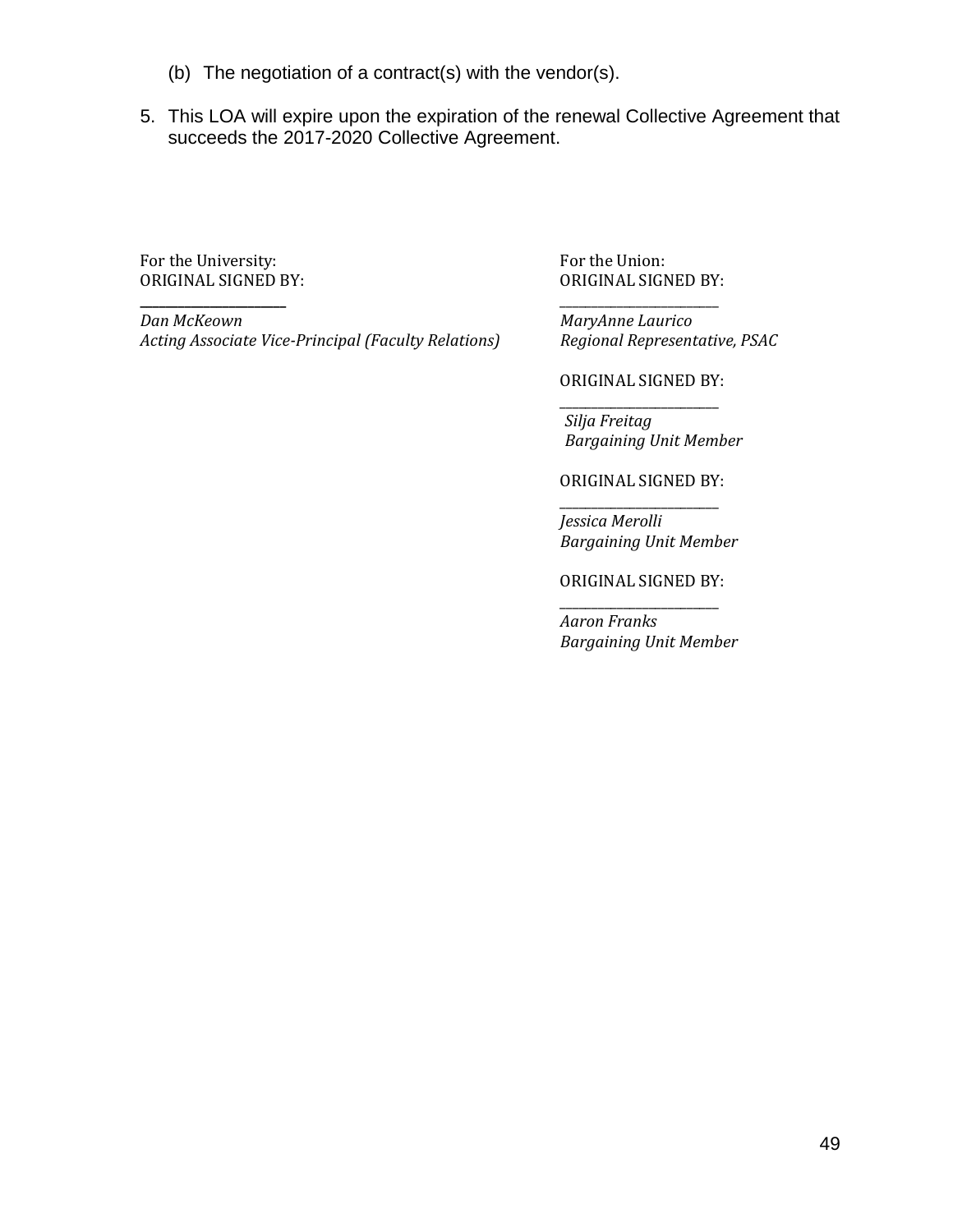## **LOA #2 – Appendix C – Childcare Benefit Plan – First Year Administration**

### **Letter of Agreement ("LOA")**

### **Re: Appendix D – Childcare Benefit Plan – First Year Administration**

### **Between**

### **Queen's University ("the Employer")**

#### **and**

### **The Public Service Alliance of Canada Local 901, Unit 2 ("the Union")**

Whereas the Employer and the Union agree that the Childcare Benefit Plan described in Appendix C of the Collective Agreement ("the Plan"), will be administered differently in the first year of the renewed Collective Agreement (i.e., July 1, 2016 to June 30, 2017) ("the First Year") and they have, therefore, entered into this LOA to record their agreement, specifically:

- 1. Appendix C will govern administration and interpretation of the Plan, except as provided for in this LOA with respect to the First Year.
- 2. For the purposes of this LOA, during the First Year, the benefit year is the period commencing July 1, 2016 and ending December 31, 2016 ("the Benefit Period"). Eligible Employees who incur Eligible Childcare Expenses during the Benefit Period may submit an application for reimbursement in accordance with this LOA.
- 3. In the First Year, notwithstanding the fact that the Benefit Period is only six (6) months duration, the nominal value of the fund (described at Paragraph 6 of Appendix C) will be \$55,000.00, and the maximum reimbursement (referred to at Paragraph 8(a) of Appendix C) will be \$2000 per child for the Benefit Period.
- 4. There will be a six (6) week window ("Application Window") for Employees to apply seeking reimbursement of Eligible Childcare Expenses they incurred during the Benefit Period. The specific dates of the Application Window opening and closing will be determined by the University following ratification of the renewed Collective Agreement. Payments will be made approximately two (2) months following the closing of the Application Window subject to monthly pay deadlines.
- 5. This LOA will expire, and cease to have any force or effect, following the payments referred to in Paragraph 4 of this LOA.

[signatures on the following page]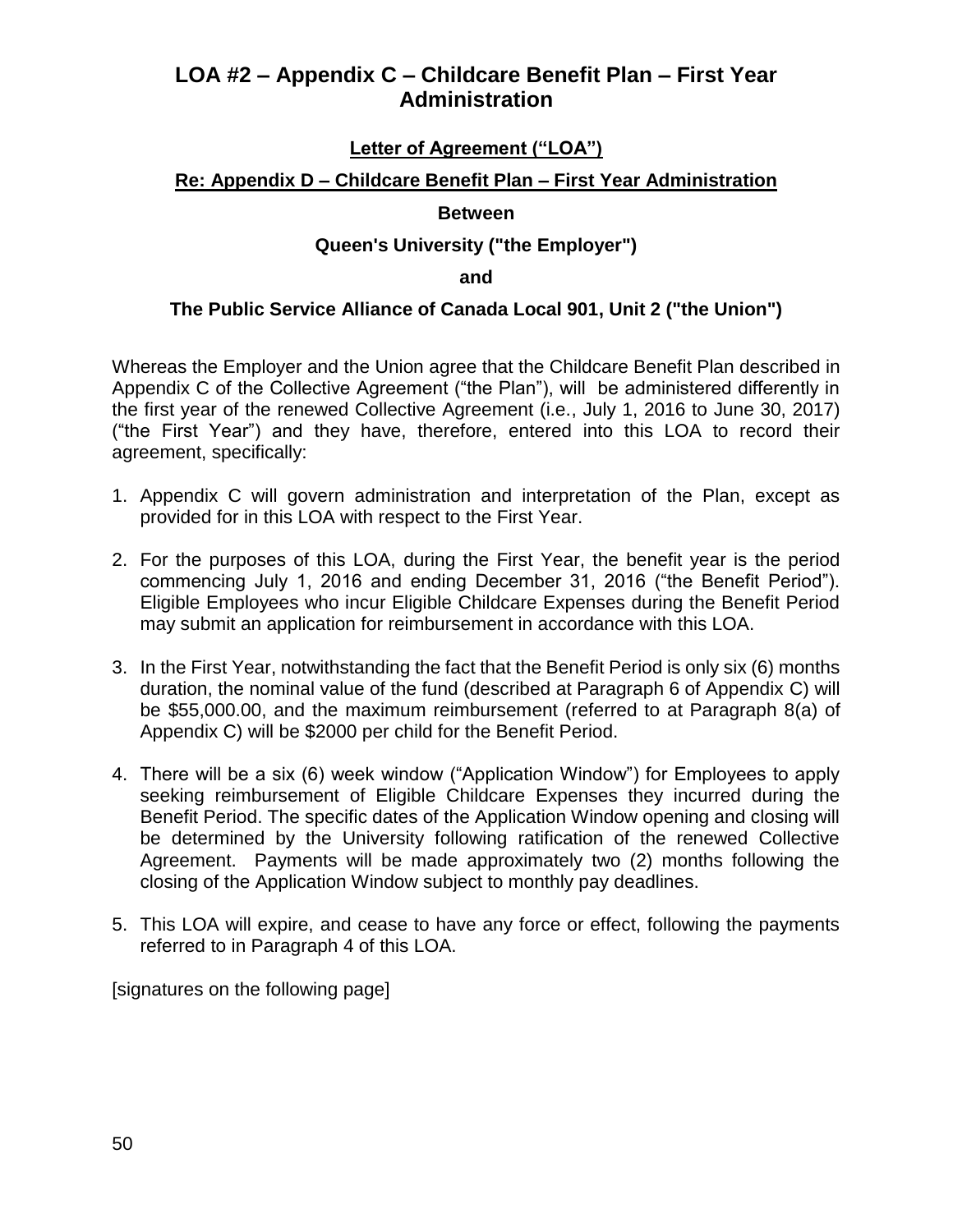| <b>SIGNED THIS</b> | oth | DAY OF | Februarv | 2017 |
|--------------------|-----|--------|----------|------|
|--------------------|-----|--------|----------|------|

ORIGINAL SIGNED BY: ORIGINAL SIGNED BY:

QUEEN'S UNIVERSITY *per Dan McKeown Chief Negotiator*

PSAC *per MaryAnne Laurico Chief Negotiator*

ORIGINAL SIGNED BY:

*Tamara Jamaspishvili Bargaining Unit Member*

*\_\_\_\_\_\_\_\_\_\_\_\_\_\_\_\_\_\_\_\_\_\_\_\_\_\_\_\_\_\_\_*

*\_\_\_\_\_\_\_\_\_\_\_\_\_\_\_\_\_\_\_\_\_\_\_\_\_\_\_\_\_\_\_*

*\_\_\_\_\_\_\_\_\_\_\_\_\_\_\_\_\_\_\_\_\_\_\_\_\_\_\_\_\_\_\_*

*\_\_\_\_\_\_\_\_\_\_\_\_\_\_\_\_\_\_\_\_\_\_\_\_\_\_\_\_\_\_\_*

ORIGINAL SIGNED BY:

*Abigail Agresta Bargaining Unit Member*

ORIGINAL SIGNED BY:

*Monique Giroux Bargaining Unit Member*

ORIGINAL SIGNED BY:

*\_\_\_\_\_\_\_\_\_\_\_\_\_\_\_\_\_\_\_\_\_\_\_\_\_\_\_\_\_\_\_ Silja Freitag Bargaining Unit Member*

ORIGINAL SIGNED BY:

*Mathieu Brûlé PSAC Research Officer*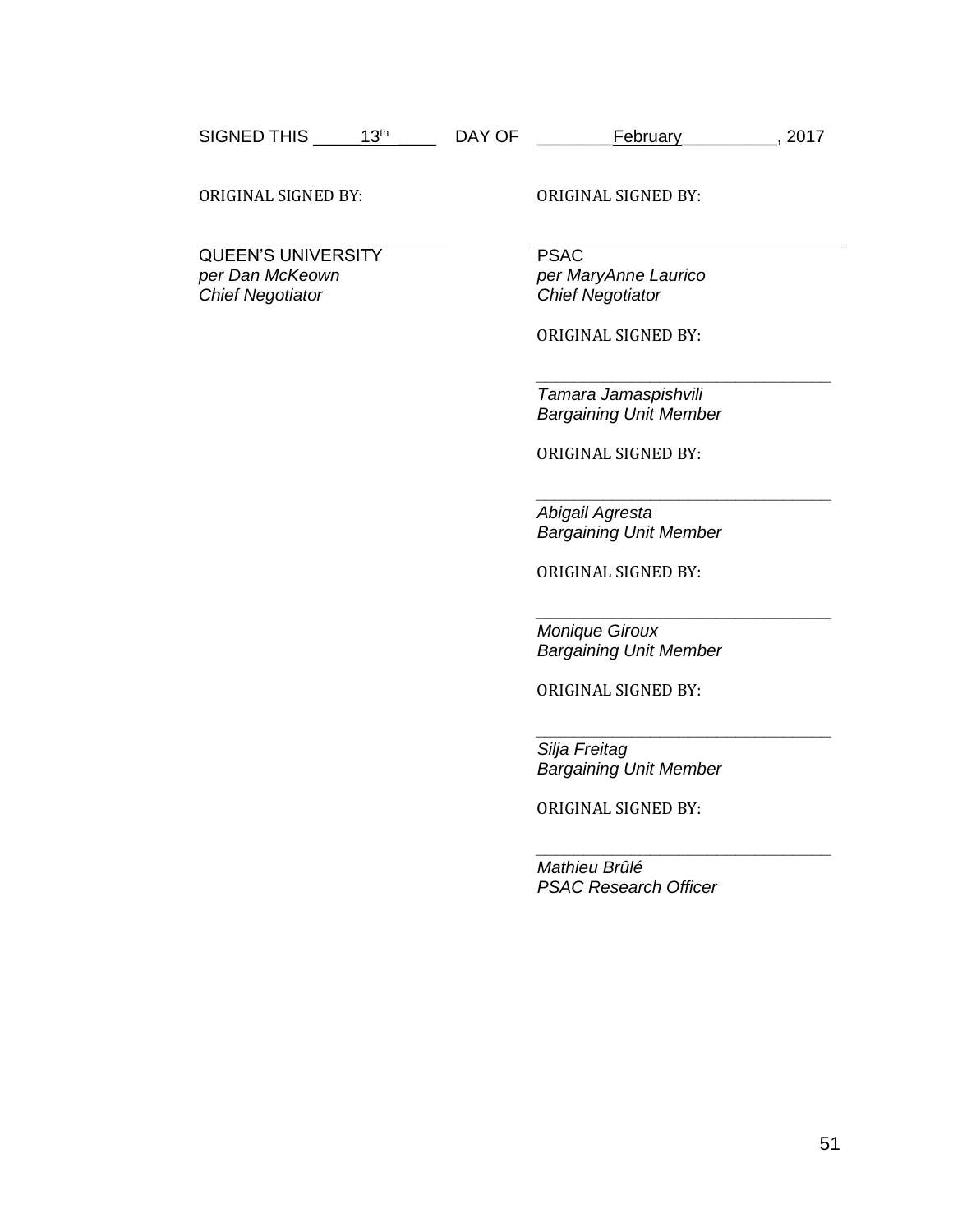## **LOA #3 – Queen's Family Health Team Pilot Project**

### **Letter of Agreement ("LOA")**

### **Re: Queen's Family Health Team Pilot Project**

### **Between**

### **Queen's University ("Employer")**

#### **and**

### **The Public Service Alliance of Canada Local 901, Unit 2 ("the Union")**

### **Hereinafter referred to as "the parties"**

Whereas the Union has identified a priority of increasing access to healthcare services for Employees and their family members; and

Whereas the Employer has, through consultation with Queen's Family Health Team ("QFHT"), arranged to implement a pilot project in which Employees and their family members will be provided with direct access to family healthcare services through QFHT;

The Employer and the Union agree that:

#### **1. General**

- (a) Subject to "Process for Direct Access to Family Healthcare Services", paragraph 2, the Employer will endeavour to provide a process of direct access to the family healthcare services of the Queen's Family Health Team ("QFHT") as a Pilot Project for the term of the current Collective Agreement between Queen's University and PSAC, Local 901, Unit 2 ("Agreement") only. This Pilot Project will not be continued in subsequent terms of this Agreement unless it is specifically agreed upon by the parties to this Agreement in future rounds of collective bargaining.
- (b) QFHT is a collaboration of Queen's University ("University") physicians within the University's Department of Family Medicine, post graduate resident physicians and other health care professionals who provide patient-centred care. QFHT will provide primary health care to Employees and their "family members" (defined below).
- (c) As an academic teaching centre, QFHT is part of the Employer's Department of Family Medicine, providing a teaching environment for family medicine residents. QFHT provides services to patients at two Kingston locations, including 220 Bagot Street and 115 Clarence Street both of which also serve as post-graduate medical education facilities. At QFHT, patients must be aware of, and agree to, the teaching nature of the QFHT clinics. In this setting, patients will see their family doctor (or other health care provider such as a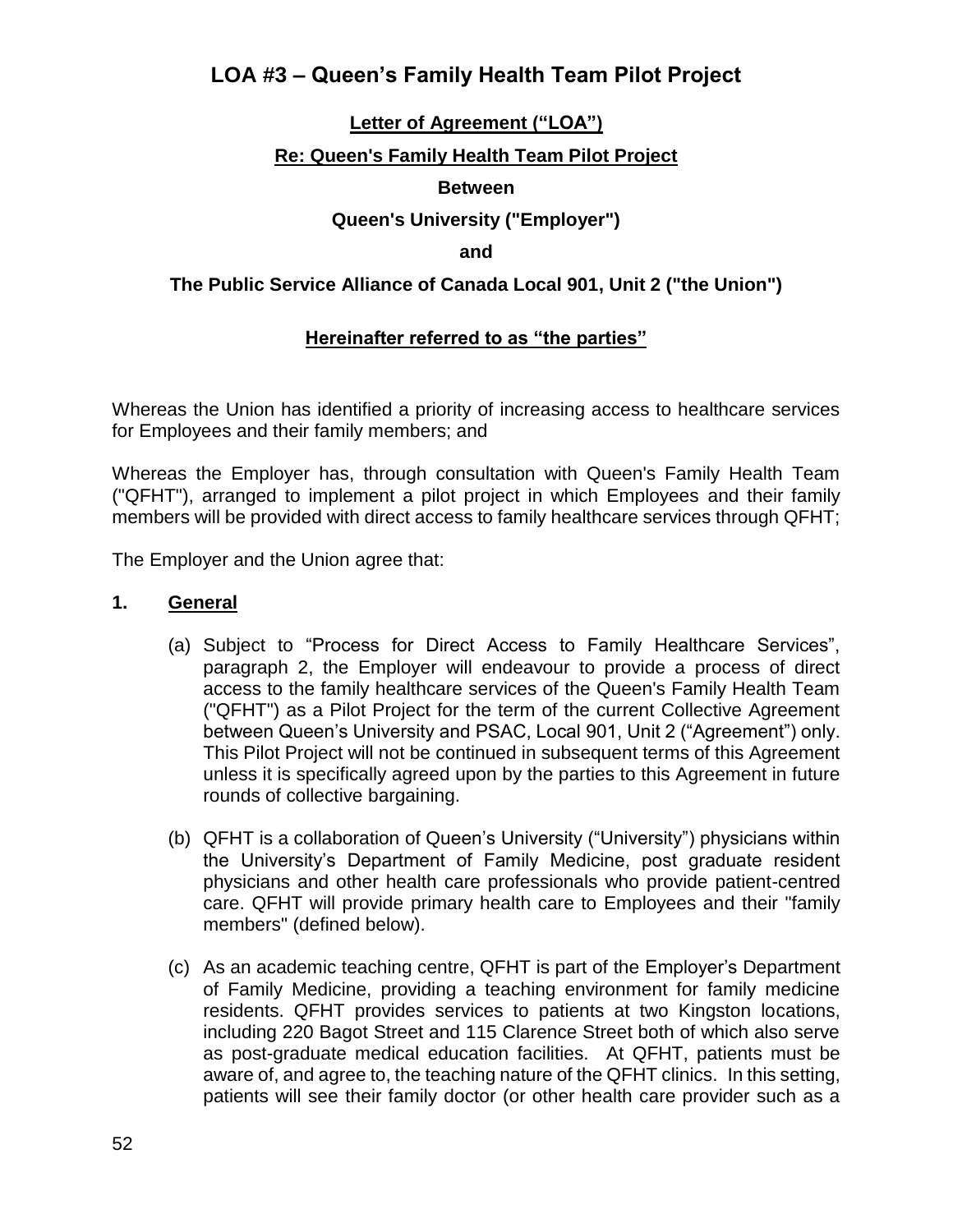nurse practitioner) along with residents at the clinic. Residents work under the supervision of a staff physician.

- (d) Unless otherwise indicated, all capitalized terms in this Letter of Agreement are defined in Article 3 – Definitions.
- (e) For the purposes of this Letter of Agreement, a "family member" means the spouse or partner of an Employee (i.e., the legally married spouse of an Employee, or a person of the opposite or same sex who has continuously lived with the Employee for a period of at least one year in a conjugal relationship outside marriage.), or a dependent child of the Employee (including a natural child, adopted child, foster child, ward, or step-child), or a person in respect of whom an Employee is the legal guardian.

### **2. Process for Direct Access to Family Healthcare Services**

- (a) Eligibility: Subject to the terms and conditions set out below, Employees (i.e., currently appointed Postdoctoral Fellows) and their family members will have direct access to a family physician within the family practice clinic of the QFHT. During this Pilot Project, Employees will gain access by contacting QFHT directly.
- (b) Monthly, the Employer will provide QFHT with an up-to-date list of the names of all Employees. The Employer will not provide further information about the Employees to QFHT, and QFHT will use this list only for the purposes of confirming the identity of Employees who contact QFHT to obtain family medical services. QFHT will not redistribute this information, or use it for other purposes. Employees who wish not to be included in this list may opt out by emailing the Faculty Relations Office, Office of the Provost and Vice Principal (Academic) at [faculty.relations@queensu.ca.](mailto:faculty.relations@queensu.ca)
- (c) QFHT will establish a single, initial point of contact for Employees and their family members to access a family physician. Contact information for this point of access will be published on the Faculty Relations website. Employees who seek access to a family physician will initiate access through this point of contact.

### 3. **Other Terms & Conditions**

- (a) This Appendix establishes a process for direct access to a family physician at QFHT. Employees must make an appointment at a time and location determined to be suitable by QFHT (i.e., this is not a walk-in clinic service).
- (b) Employees and their family members who make and attend appointments at QFHT should have their health insurance information readily available. Employees and their family members are responsible for ensuring family medical services are paid for, whether under the Ontario Health Insurance Plan or otherwise.